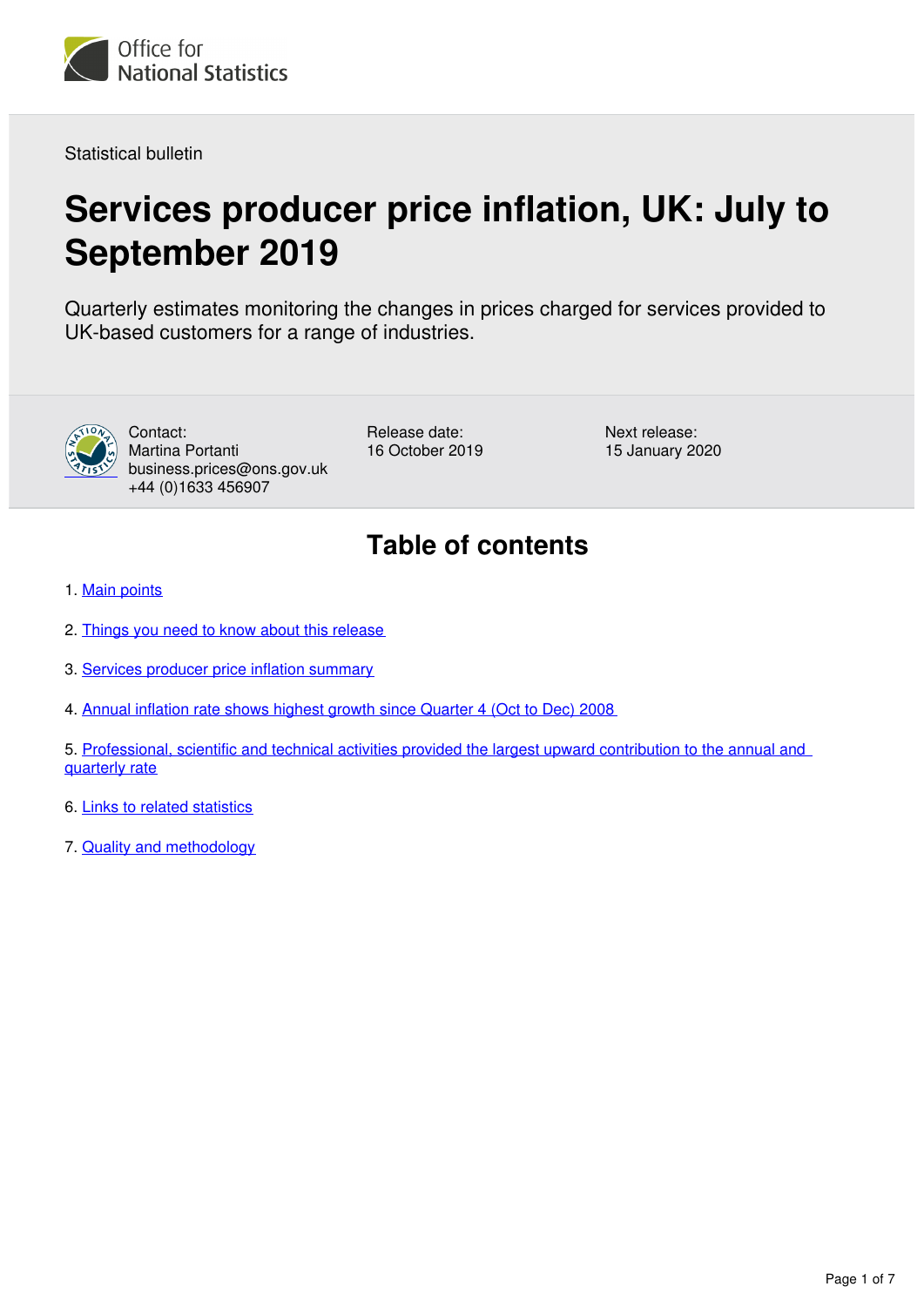## <span id="page-1-0"></span>**1 . Main points**

- The annual rate of growth for the Services Producer Price Index (SPPI) was 1.9% in Quarter 3 (July to Sept) 2019, up from 1.4% in Quarter 2 (Apr to June) 2019.
- The price of services sold by UK companies rose to 1.1% in Quarter 3 2019, up from 0.3% in Quarter 2 2019.
- Professional, scientific and technical activities provided the largest upward contribution to both the annual and quarterly rate.

## <span id="page-1-1"></span>**2 . Things you need to know about this release**

The Services Produce Price Index (SPPI) provides a measure of inflation for the UK services sector. It is constructed from a statutory quarterly survey, which measures changes in the price of services provided to UKbased customers for a range of industries. Individual SPPIs are available, which provide information on price change for a selection of services industries. These individual price indices are also aggregated to create a services industry SPPI with limited coverage (it does not provide full coverage of the services sector).

The services sector is estimated to account for around 80% of the UK economy based on its weight in gross domestic product (GDP). We do not produce an index for every industry in the services sector and so the SPPI is a partial, best estimate of the overall inflation to UK businesses in the services sector. The SPPIs presented in this statistical bulletin are estimated to represent 59% of the total services sector at industry level. The SPPI's coverage of the services sector at Standard Industrial Classification (SIC) class, division and section level is available in the [SPPI user guidance and methodology article](https://www.ons.gov.uk/economy/inflationandpriceindices/methodologies/servicesproducerpriceindexsppiuserguidanceandmethodology).

As resources allow, we will continue to review the existing indices and expand coverage through developing indices for new industries. As such, the SPPI will change composition from time to time but will always remain our best estimate of inflation in the UK services sector. Users should consider that coverage may change over time when deciding which indices best meet their needs.

The figures presented in this statistical bulletin are considered provisional for the latest two quarters and may be revised as late data are received.

All figures presented in this statistical bulletin are calculated on a gross sector basis unless otherwise stated and all index numbers exclude Value Added Tax (VAT). None of the indices presented in this bulletin are seasonally adiusted.

Every five years, SPPIs are rebased and their weights updated to reflect changes in industry.

## <span id="page-1-2"></span>**3 . Services producer price inflation summary**

The Services Producer Price Index (SPPI) has reported positive growth for most of the period across the past 10 years (Figure 1). SPPI annual growth slowed from negative 1.3% in Quarter 2 (Apr to June) 2009 to a negative 1.6% in Quarter 3 (July to Sept) 2009, before returning to more typical growth from early 2010. The annual inflation rate was 1.9% in Quarter 3 2019, up from 1.4% in Quarter 2 2019.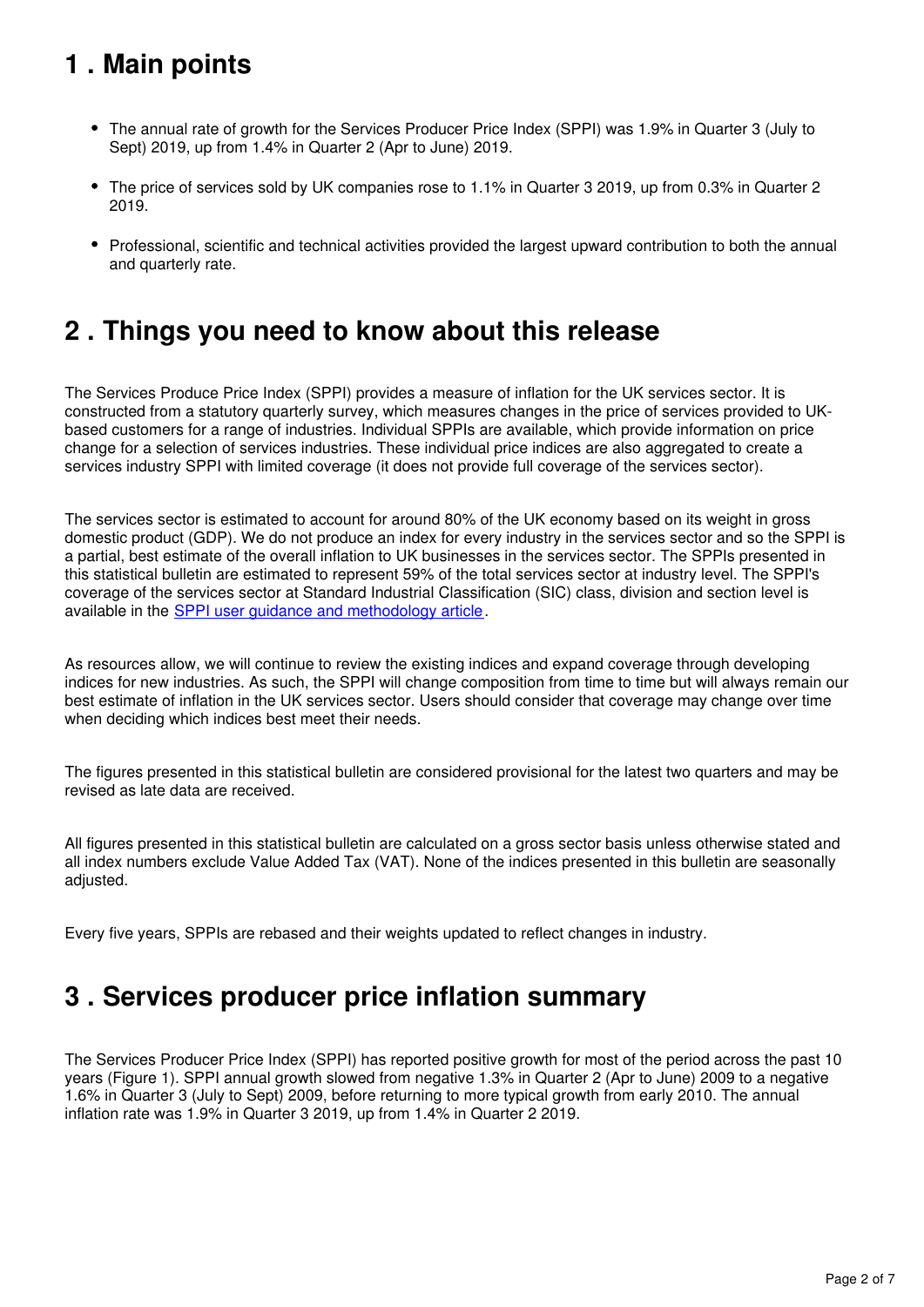#### **Figure 1: The annual rate of inflation for Services producer price inflation (SPPI) rose in Quarter 3 (July to Sept) 2019**

#### **Services Producer Price Index, annual rate of inflation, UK, Quarter 3 2009 to Quarter 3 2019**

### Figure 1: The annual rate of inflation for Services producer price inflation (SPPI) rose in Quarter 3 (July to Sept) 2019

Services Producer Price Index, annual rate of inflation, UK, Quarter 3 2009 to Quarter 3 2019



#### **Source: Office for National Statistics**

**Notes:**

1. Q1 refers to Quarter 1 (Jan to Mar), Q2 refers to Quarter 2 (Apr to Jun), Q3 refers to Quarter 3 (July to Sept), Q4 refers to Quarter 4 (Oct to Dec).

## <span id="page-2-0"></span>**4 . Annual inflation rate shows highest growth since Quarter 4 (Oct to Dec) 2008**

The Services Producer Price Index (SPPI) rose to 1.9% on the year to Quarter 3 (July to Sept) 2019, up from 1.4% on the year to Quarter 2 (Apr to Jun) 2019. This is the highest the annual rate has been since Quarter 4 (Oct to Dec) 2008. The price of services sold by UK companies rose by 1.1% between Quarter 2 (Apr to Jun) 2019 and Quarter 3 (July to Sept) 2019.

The annual rate has remained positive since Quarter 1 (Jan to Mar) 2010, whilst the quarterly rate has remained positive for 11 consecutive quarters.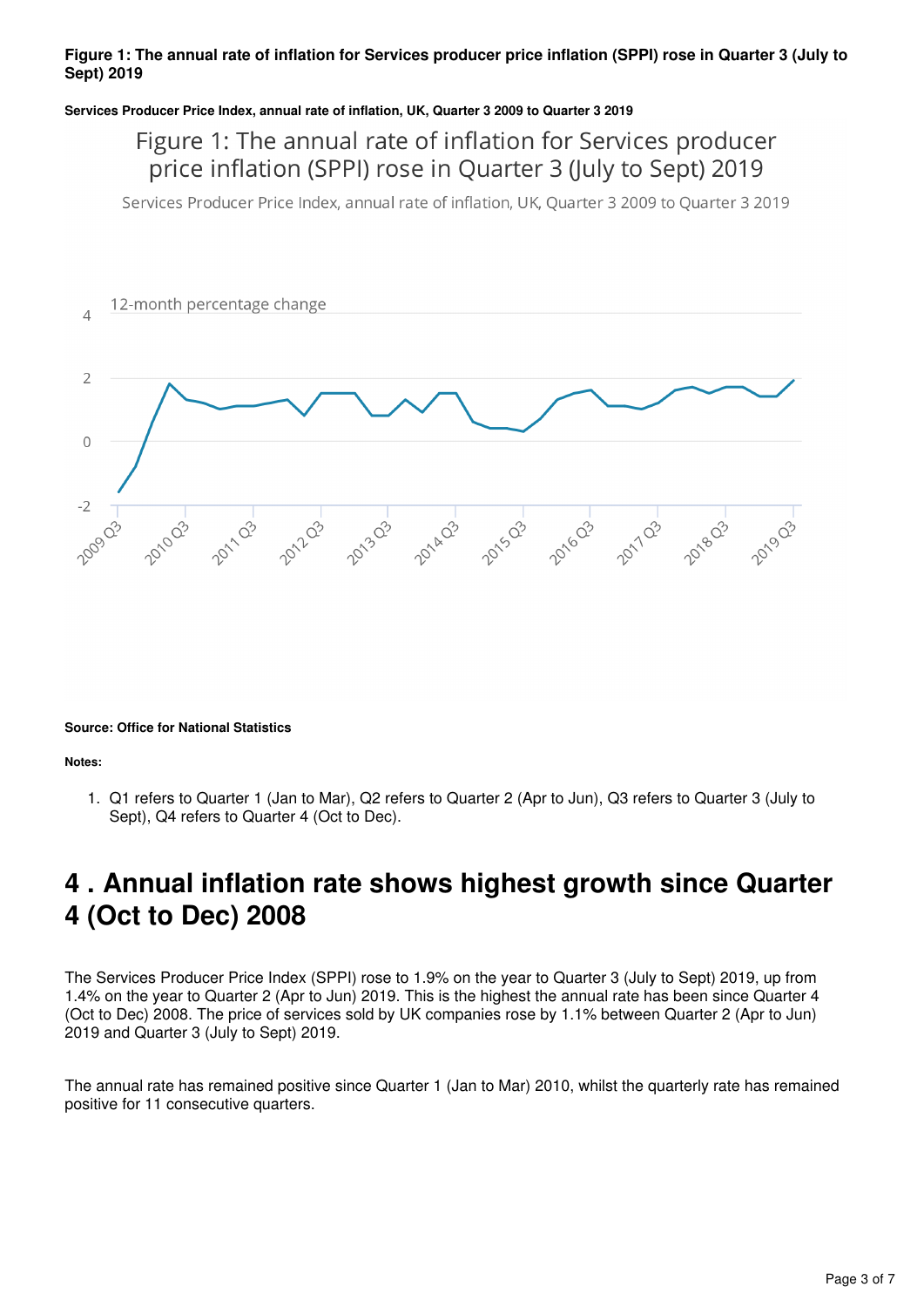#### Table 1: Services Producer Prices, UK Quarter 3 (July to Sept) 2019

|  | SPPI Index (2010=100) 1-Quarter 12-months rate |     |     | Change in the 12-month<br>(percentage points) |
|--|------------------------------------------------|-----|-----|-----------------------------------------------|
|  | <b>2018 Q2 109.3</b>                           | 0.3 | 1.5 | $-0.2$                                        |
|  | Q3 109.9                                       | 0.5 | 1.7 | 0.2                                           |
|  | Q4 110.2                                       | 0.3 | 1.7 | 0.0                                           |
|  | 2019 Q1 110.5                                  | 0.3 | 1.4 | $-0.3$                                        |
|  | Q2 110.8                                       | 0.3 | 1.4 | 0.0                                           |
|  | Q3 112.0                                       | 1.1 | 1.9 | 0.5                                           |

Source: Office for National Statistics

**Notes** 

- 1. Q1 refers to Quarter 1 (Jan to Mar), Q2 refers to Quarter 2 (Apr to June), Q3 refers to Quarter 3 (July to Sept) and Q4 refers to Quarter 4 (Oct to Dec). [Back to table](#page-0-0)
- 2. Series are not seasonally adjusted. **[Back to table](#page-0-0)**

## <span id="page-3-0"></span>**5 . Professional, scientific and technical activities provided the largest upward contribution to the annual and quarterly rate**

Of the 10 sections (as defined by the [Standard Industrial Classification 2007: SIC 2007\)](https://www.ons.gov.uk/methodology/classificationsandstandards/ukstandardindustrialclassificationofeconomicactivities/uksic2007) that are combined to form the Services Producer Price Index (SPPI), nine showed annual price increases, only Water supply, sewerage and waste management showed negative price inflation (Table 2). On a quarterly basis eight sections showed positive quarterly growth, only prices for Water supply, sewerage and waste management and Information and communication showed negative price inflation.

"Other services" showed the largest price increase on the year to Quarter 3 (July to Sept) 2019 at 4.5%; the highest positive growth we have seen in this index. This was driven by services provided within Commercial washing and dry cleaning, which increased by 4.5% in the year to Quarter 3 2019.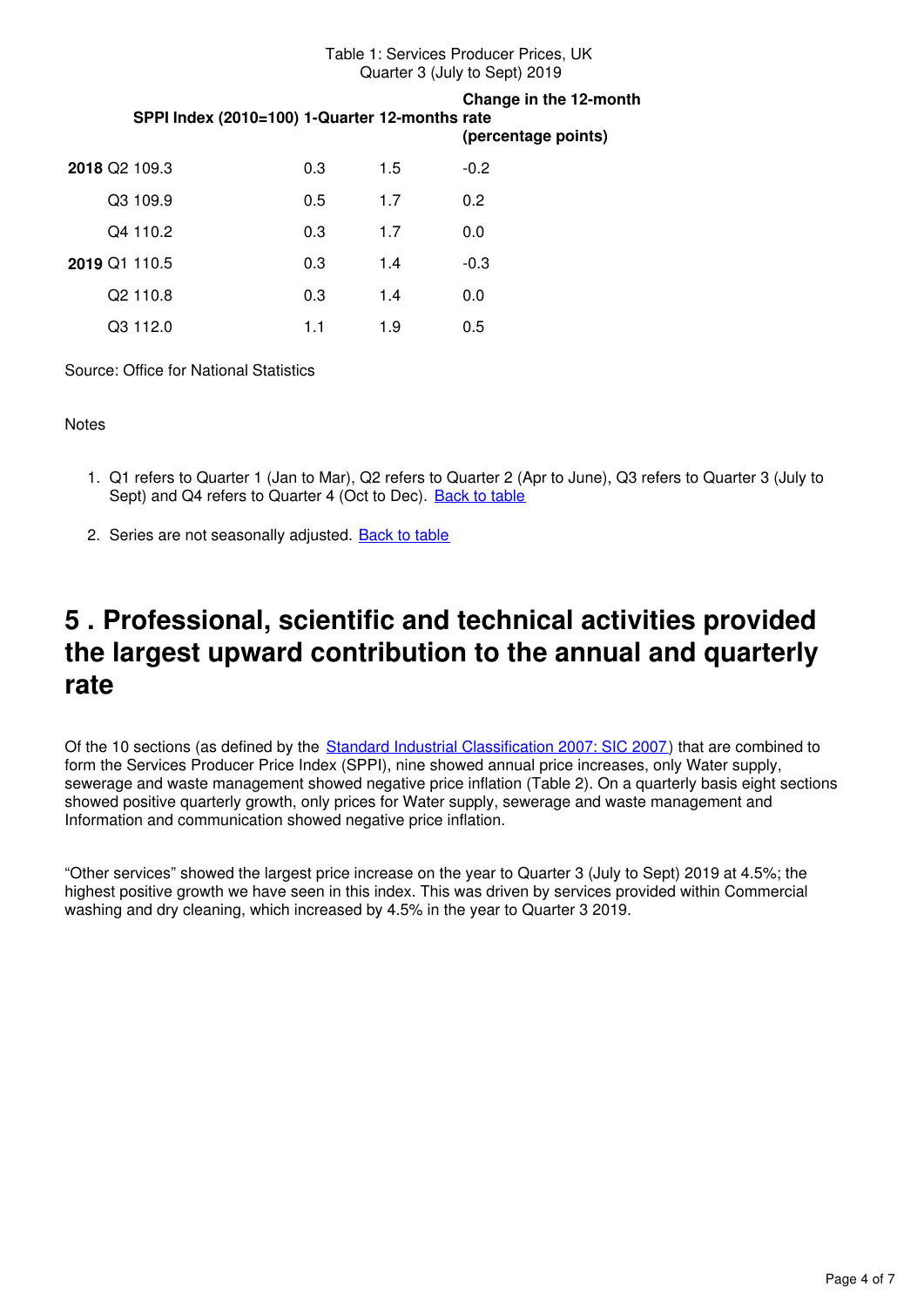|                                                   |        | 1-quarter 12-months |
|---------------------------------------------------|--------|---------------------|
| Water supply, sewerage and waste management -0.7  |        | $-2.1$              |
| Repair and maintenance of motor vehicles          | 0.2    | 2.1                 |
| <b>Transportation and storage</b>                 | 0.6    | 2.6                 |
| <b>Accommodation and food</b>                     | 1.3    | 2.7                 |
| Information and communication                     | $-0.7$ | 0.8                 |
| <b>Real estate activities</b>                     | 0.4    | 1.9                 |
| Professional, scientific and technical activities | 3.4    | 2.9                 |
| <b>Administrative and support services</b>        | 0.2    | 0.9                 |
| <b>Education</b>                                  | 0.0    | 0.2                 |
| <b>Other services</b>                             | 1.1    | 4.5                 |
| <b>SPPI</b>                                       | 1.1    | 1.9                 |

Source: Office for National Statistics

#### **Notes**

1. The section level SPPIs are an aggregate of individual industry level SPPIs (excluding Financial Intermediation) published in the SPPI Statistical Bulletin. They do not provide full coverage of the service sector. [Back to table](#page-0-0)

Professional, scientific and technical activities provided the largest upward contribution to the annual rate, contributing 0.81 percentage points (Figure 2). Prices for Professional, scientific and technical activities rose 2.9% over the year (Table 2), driven by advertising services whose prices were up 7.2% on the year from 0.7% in Quarter 2 (Apr to June) 2019.

Transportation and storage provided the second-largest upward contribution to the annual rate, contributing 0.50 percentage points (Figure 2). Prices for Transportation and storage rose 2.6% over the year (Table 2), driven by freight forwarding whose prices were rose 6.2% on the year, up from 4.9% in Quarter 2 2019.

Six industries displayed positive contributions to the quarterly price increase of 1.1%. Professional, scientific and technical activities was the main contributor to the quarterly rate, at 0.97 percentage points (Figure 2). Prices within the industry rose to 3.4% between Quarter 2 2019 and Quarter 3 2019, driven mainly by prices for Management consultancy, which rose to 6.1% on the quarter. Information and communication provided the largest downward contribution to the quarterly rate, with a contribution of negative 0.13 percentage points (Figure 2), this was mainly driven by Computer programming where prices fell 1.4% on the quarter.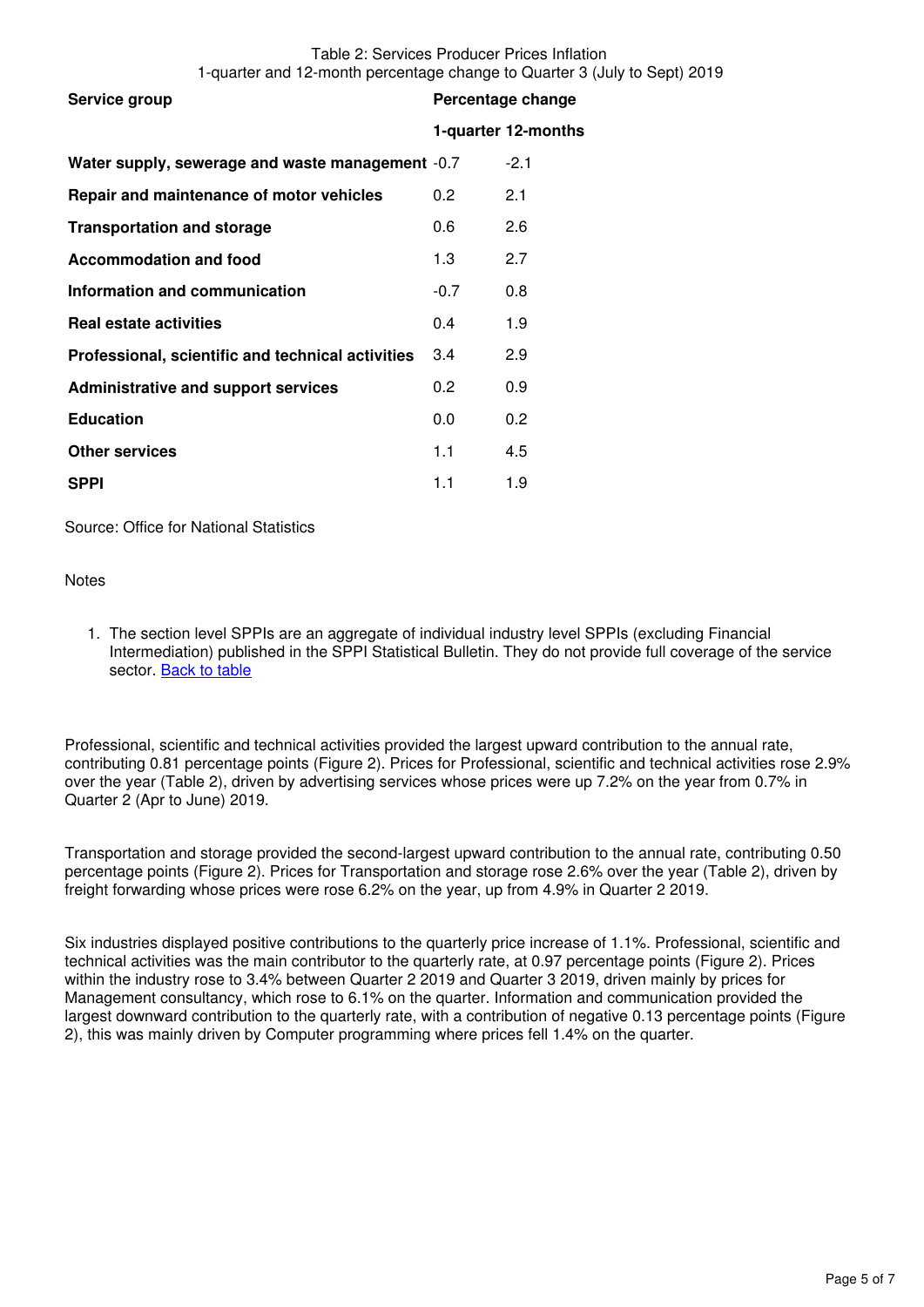### **Figure 2: Professional, scientific and technical activities made the largest contribution to the Services producer price inflation (SPPI) annual and quarterly growth rate**

#### **Services producer prices, contribution to 1-quarter and 12-month growth rates, UK, Quarter 3 (July to Sept) 2019**

### Figure 2: Professional, scientific and technical activities made the largest contribution to the Services producer price inflation (SPPI) annual and quarterly growth rate

Services producer prices, contribution to 1-quarter and 12-month growth rates, UK, Quarter 3 (July to Sept) 2019



#### **Source: Office for National Statistics**

#### **Notes:**

1. The section-level SPPIs are an aggregate of the individual industry-level SPPIs (excluding financial intermediation) published in the SPPI.

### <span id="page-5-0"></span>**6 . Links to related statistics**

In addition to the data included within this statistical bulletin, the following detailed datasets are available.

Details of when the annual and monthly inflation rates were previously higher than, lower than, or at the same rate as the current quarter are shown in the **Services producer price inflation (SPPI) records**.

A summary of the revisions to SPPI data is available in the **SPPI revision triangles**[.](https://www.ons.gov.uk/economy/inflationandpriceindices/datasets/servicesproducerpriceindexsppirevisionstriangle)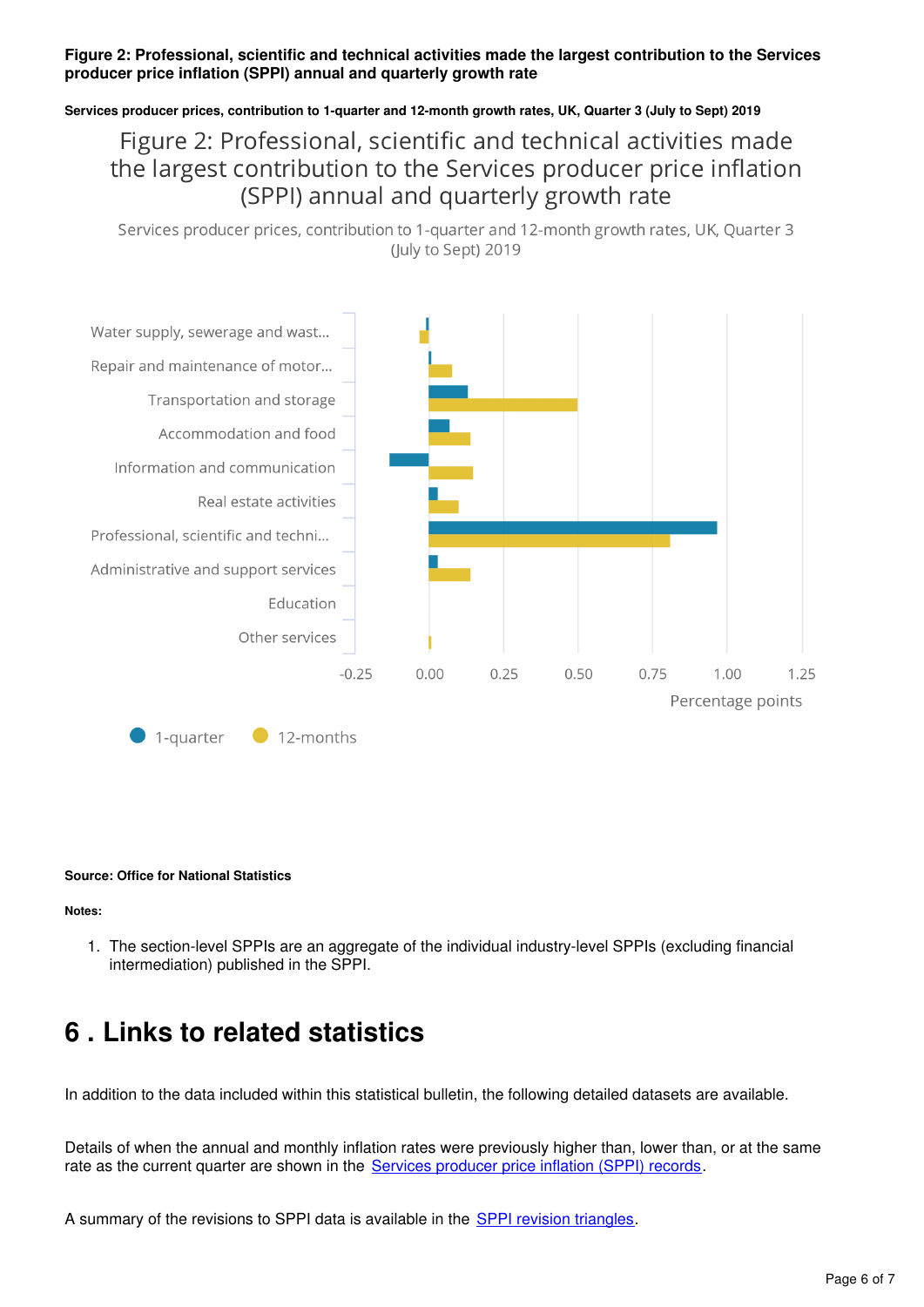Other important measures of inflation and prices include the [Consumer Prices Index \(CPI\)](https://www.ons.gov.uk/economy/inflationandpriceindices/bulletins/consumerpriceinflation/latest) and the Producer Price [Index \(PPI\)](https://www.ons.gov.uk/economy/inflationandpriceindices/bulletins/producerpriceinflation/latest).

CPI estimates the rate at which the price of goods or services bought by households rise or fall using price indices.

PPI measures changes in the prices of goods bought and sold by UK manufacturers, including price indices of materials and fuels purchased (input prices) and factory gate prices (output prices).

## <span id="page-6-0"></span>**7 . Quality and methodology**

The [Services Producer Price Indices \(SPPI\) Quality and Methodology information report](https://www.ons.gov.uk/economy/inflationandpriceindices/qmis/servicesproducerpriceindicesqmi) contains important information on:

- the strengths and limitations of the data and how it compares with related data
- uses and users of the data
- how the output was created
- the quality of the output including the accuracy of the data

If you would like more information about the reliability of the data, the latest [SPPI standard errors](https://www.ons.gov.uk/economy/inflationandpriceindices/articles/ukservicesproducerpriceindexsppistandarderrors/2016to2017) were published on 4 December 2017. The article presents calculated standard errors for the period between Quarter 1 (Jan to Mar) 2016 and Quarter 3 (July to Sept) 2017, for both quarter-on-quarter and 12-month growth. A previous SPPI [standard errors article](https://www.ons.gov.uk/releases/ukservicesproducerpriceindexsppi2012to2016) presents the calculated standard errors for the period Quarter 2 (Apr to June) 2012 to Quarter 1 2016.

[Guidance on using indices in indexation clauses](https://www.ons.gov.uk/economy/inflationandpriceindices/methodologies/pricesuserguidancemethodologyanddevelopments) (last revised in 2016) has been published. It covers producer prices, services producer prices and consumer prices.

Detailed information on the methods used to compile the SPPI is available in the SPPI manual.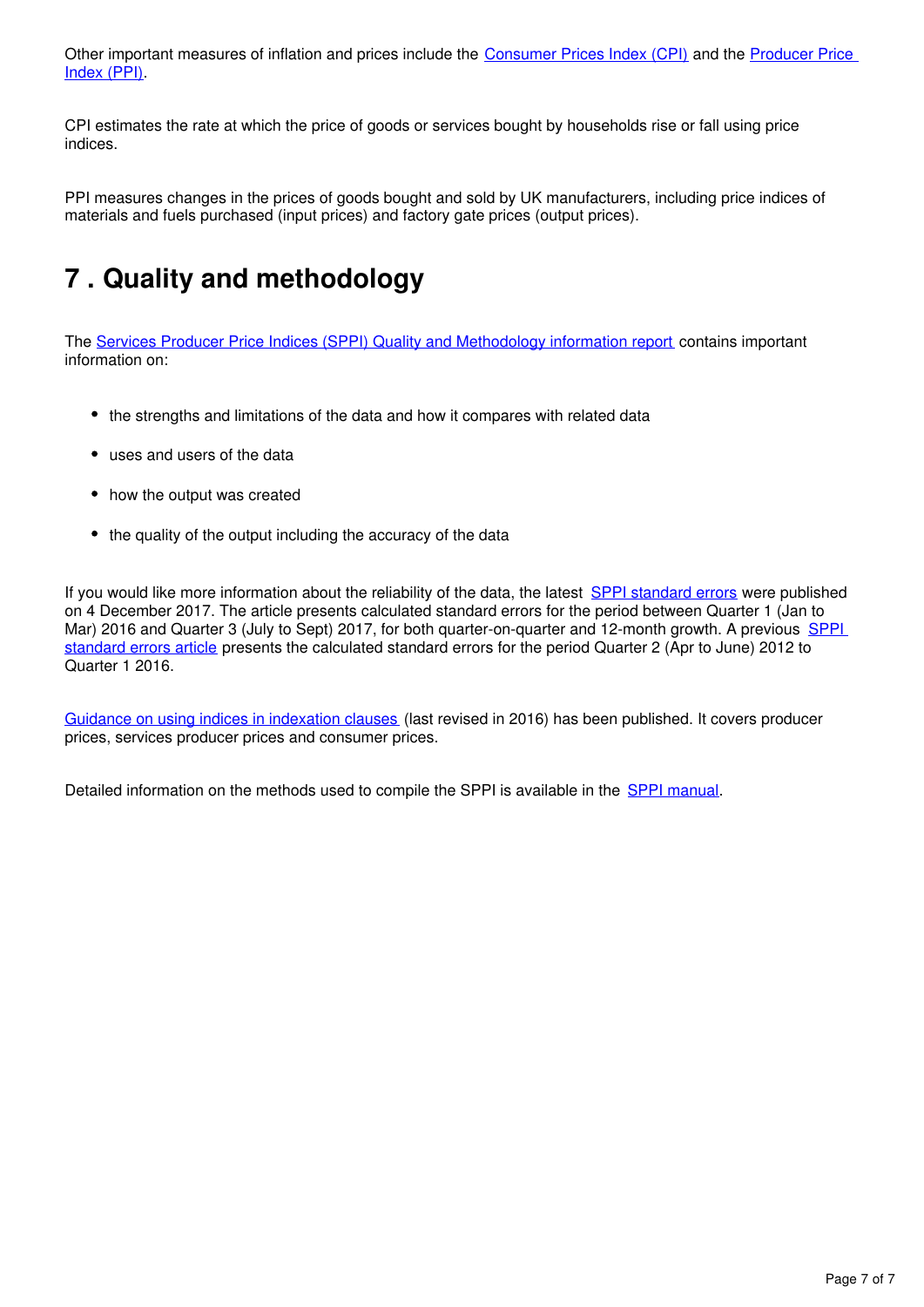|                |                       | Gross Sector $1,2,4$      |      | Net Sector $1,3,4$    |                           |                |  |
|----------------|-----------------------|---------------------------|------|-----------------------|---------------------------|----------------|--|
|                |                       | SPPI - All services       |      |                       | SPPI - All services       |                |  |
|                |                       | percentage<br>change over |      |                       | percentage<br>change over |                |  |
|                | Index<br>$(2010=100)$ | Quarter                   | Year | Index<br>$(2010=100)$ | Quarter                   | Year           |  |
|                | 9907010000            |                           |      | 9907020000            |                           |                |  |
|                | K8ZU                  |                           |      | K8ZW                  |                           |                |  |
| 2015 Q4        | 105.5                 | 0.4                       | 0.7  | 106.2                 | 0.5                       | 0.8            |  |
| 2016 Q1        | 106.0                 | 0.5                       | 1.3  | 106.7                 | 0.5                       | 1.2            |  |
| Q2             | 106.6                 | 0.6                       | 1.5  | 107.2                 | 0.5                       | 1.4            |  |
| Q3             | 106.8                 | 0.2                       | 1.6  | 107.4                 | 0.2                       | $1.6$          |  |
| Q <sub>4</sub> | 106.7                 | $-0.1$                    | 1.1  | 107.4                 | $\overline{\phantom{0}}$  | 1.1            |  |
| 2017 Q1        | 107.2                 | 0.5                       | 1.1  | 107.9                 | 0.5                       | 1.1            |  |
| Q2             | 107.7                 | 0.5                       | 1.0  | 108.3                 | 0.4                       | 1.0            |  |
| Q3             | 108.1                 | 0.4                       | 1.2  | 108.7                 | 0.4                       | $1.2$<br>$1.7$ |  |
| Q <sub>4</sub> | 108.4                 | 0.3                       | 1.6  | 109.2                 | 0.5                       |                |  |
| 2018 Q1        | 109.0                 | 0.6                       | 1.7  | 109.8                 | 0.5                       | 1.8            |  |
| Q <sub>2</sub> | 109.3                 | 0.3                       | 1.5  | 110.1                 | 0.3                       | $1.7$          |  |
| Q <sub>3</sub> | 109.9r                | 0.5                       | 1.7  | 110.7                 | 0.5                       | 1.8            |  |
| Q4             | 110.2r                | 0.3                       | 1.7  | 111.0                 | 0.3                       | 1.6            |  |
| 2019 Q1        | 110.5                 | 0.3                       | 1.4  | 111.3                 | 0.3                       | 1.4            |  |
| Q2             | 110.8p                | 0.3                       | 1.4  | 111.4p                | 0.1                       | 1.2            |  |
| Q3             | 112.0p                | 1.1                       | 1.9  | 112.9p                | 1.3                       | 2.0            |  |
|                |                       |                           |      |                       |                           |                |  |

1 The aggregate SPPI is an aggregate of the individual industry level SPPIs (excluding Financial Intermediation). It does not provided full coverage of the service sector.

- 2 The Gross Sector series is calculated using weights based on sales from all transactions in the UK to UK businesses and government.
- 3 The Net Sector series is calculated using weights based on sales to UK businesses and government who are not part of the service sector.
- 4 Not all of the industry-level SPPIs used to construct the aggregate SPPI are National Statistics.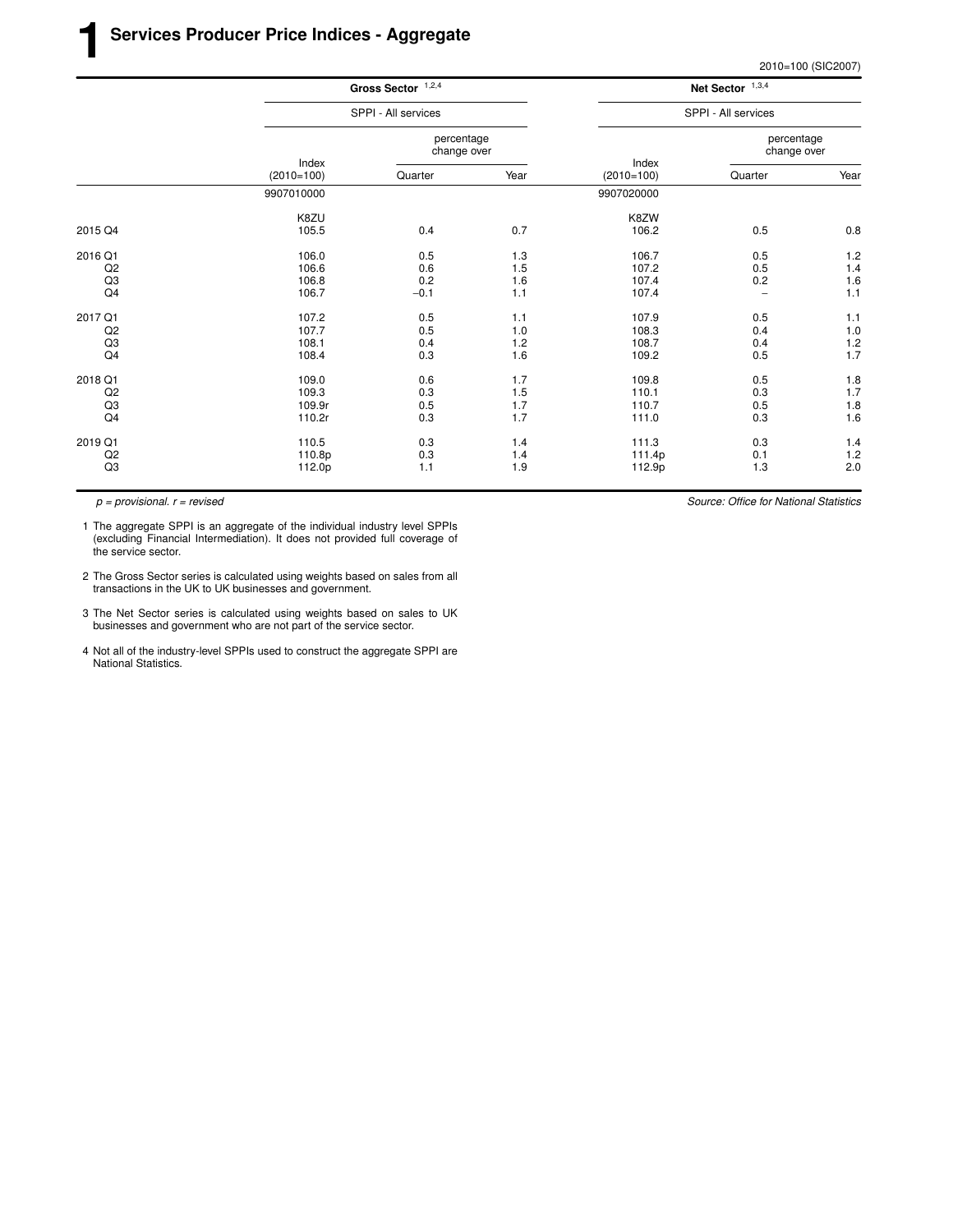## **2 Ser vices Producer Price Indices - Section 1,2**

2010=100 (SIC2007)

|                |                       | <b>Water Supply, Sewerage</b><br>and Waste Management |                  | Wholesale, Retail Trade; Repair of<br><b>Motor Vehicles and Motorcycles</b> |                           |                   |
|----------------|-----------------------|-------------------------------------------------------|------------------|-----------------------------------------------------------------------------|---------------------------|-------------------|
|                |                       | percentage<br>change over                             |                  |                                                                             | percentage<br>change over |                   |
|                | Index<br>$(2010=100)$ | Quarter                                               | Year             | Index<br>$(2010=100)$                                                       | Quarter                   | Year              |
|                | 9907101000            |                                                       |                  | 9907103000                                                                  |                           |                   |
| 2015 Q4        | MF8N<br>93.9          | $-3.3$                                                | $-9.4$           | MF <sub>2</sub> J<br>115.0                                                  | 0.3                       | 1.8               |
| 2016 Q1        | 93.0                  |                                                       |                  | 115.6                                                                       |                           |                   |
| Q2             | 95.5                  | $-1.0$<br>2.7                                         | $-5.9$<br>$-3.8$ | 116.3                                                                       | 0.5<br>0.6                | 1.6<br>1.7        |
| Q3             | 95.5                  | $\overline{\phantom{0}}$                              | $-1.6$           | 116.4                                                                       | 0.1                       | 1.5               |
| Q4             | 96.6                  | 1.2                                                   | 2.9              | 117.3                                                                       | 0.8                       | 2.0               |
| 2017 Q1        | 98.5                  | 2.0                                                   | 5.9              | 117.7                                                                       | 0.3                       | 1.8               |
| Q2             | 99.2                  | 0.7                                                   | 3.9              | 119.2                                                                       | 1.3                       |                   |
| Q3             | 102.1                 | 2.9                                                   | 6.9              | 120.4                                                                       | 1.0                       | $\frac{2.5}{3.4}$ |
| Q4             | 103.0r                | 0.9                                                   | 6.6              | 121.1                                                                       | 0.6                       | 3.2               |
| 2018 Q1        | 103.4                 | 0.4                                                   | 5.0              | 122.4                                                                       | 1.1                       | 4.0               |
| Q <sub>2</sub> | 103.8                 | 0.4                                                   | 4.6              | 123.2                                                                       | 0.7                       | 3.4               |
| Q3             | 103.1                 | $-0.7$                                                | 1.0              | 124.5                                                                       | 1.1                       | 3.4               |
| Q4             | 102.6                 | $-0.5$                                                | $-0.4$           | 125.3                                                                       | 0.6                       | 3.5               |
| 2019 Q1        | 101.1                 | $-1.5$                                                | $-2.2$           | 125.6                                                                       | 0.2                       | 2.6               |
| Q <sub>2</sub> | 101.6p                | 0.5                                                   | $-2.1$           | 126.8p                                                                      | 1.0                       | 2.9               |
| Q3             | 100.9p                | $-0.7$                                                | $-2.1$           | 127.1p                                                                      | 0.2                       | 2.1               |

|                |                       | <b>Transportation and Storage</b> |      |                       | <b>Accommodation and Food</b> |        |
|----------------|-----------------------|-----------------------------------|------|-----------------------|-------------------------------|--------|
|                | Index<br>$(2010=100)$ | percentage<br>change over         |      |                       | percentage<br>change over     |        |
|                |                       | Quarter                           | Year | Index<br>$(2010=100)$ | Quarter                       | Year   |
|                | 9907104000            |                                   |      | 9907105000            |                               |        |
|                | MF2K                  |                                   |      | MF <sub>2</sub> L     |                               |        |
| 2015 Q4        | 106.7                 | 0.3                               | 0.9  | 109.6                 |                               | 0.9    |
| 2016 Q1        | 106.8                 | 0.1                               | 0.6  | 109.2                 | $-0.4$                        | 1.8    |
| Q <sub>2</sub> | 107.1                 | 0.3                               | 0.8  | 109.8                 | 0.5                           | 0.1    |
| Q3             | 107.7                 | 0.6                               | 1.2  | 111.8                 | 1.8                           | 2.0    |
| Q4             | 108.1                 | 0.4                               | 1.3  | 109.8                 | $-1.8$                        | 0.2    |
| 2017 Q1        | 108.8                 | 0.6                               | 1.9  | 109.8                 |                               | 0.5    |
| Q <sub>2</sub> | 109.2                 | 0.4                               | 2.0  | 112.3                 | 2.3                           | 2.3    |
| Q3             | 109.6                 | 0.4                               | 1.8  | 112.7                 | 0.4                           | 0.8    |
| Q4             | 110.3                 | 0.6                               | 2.0  | 108.8                 | $-3.5$                        | $-0.9$ |
| 2018 Q1        | 111.4                 | 1.0                               | 2.4  | 108.3                 | $-0.5$                        | $-1.4$ |
| Q <sub>2</sub> | 111.7                 | 0.3                               | 2.3  | 109.2                 | 0.8                           | $-2.8$ |
| Q3             | 112.7                 | 0.9                               | 2.8  | 109.8                 | 0.5                           | $-2.6$ |
| Q4             | 114.0                 | 1.2                               | 3.4  | 110.3r                | 0.5                           | 1.4    |
| 2019 Q1        | 115.1                 | 1.0                               | 3.3  | 109.9                 | $-0.4$                        | 1.5    |
| Q <sub>2</sub> | 114.9p                | $-0.2$                            | 2.9  | 111.3p                | 1.3                           | 1.9    |
| Q3             | 115.6p                | 0.6                               | 2.6  | 112.8p                | 1.3                           | 2.7    |

 $p =$  provisional.  $r =$  revised

1 The section-level SPPIs are an aggregate of individual industry-level SPPIs (excluding Financial Intermediation). They do not provide full coverage of the section listed.

2 Not all of the industry-level SPPIs used to construct the section-level SPPIs are National Statistics.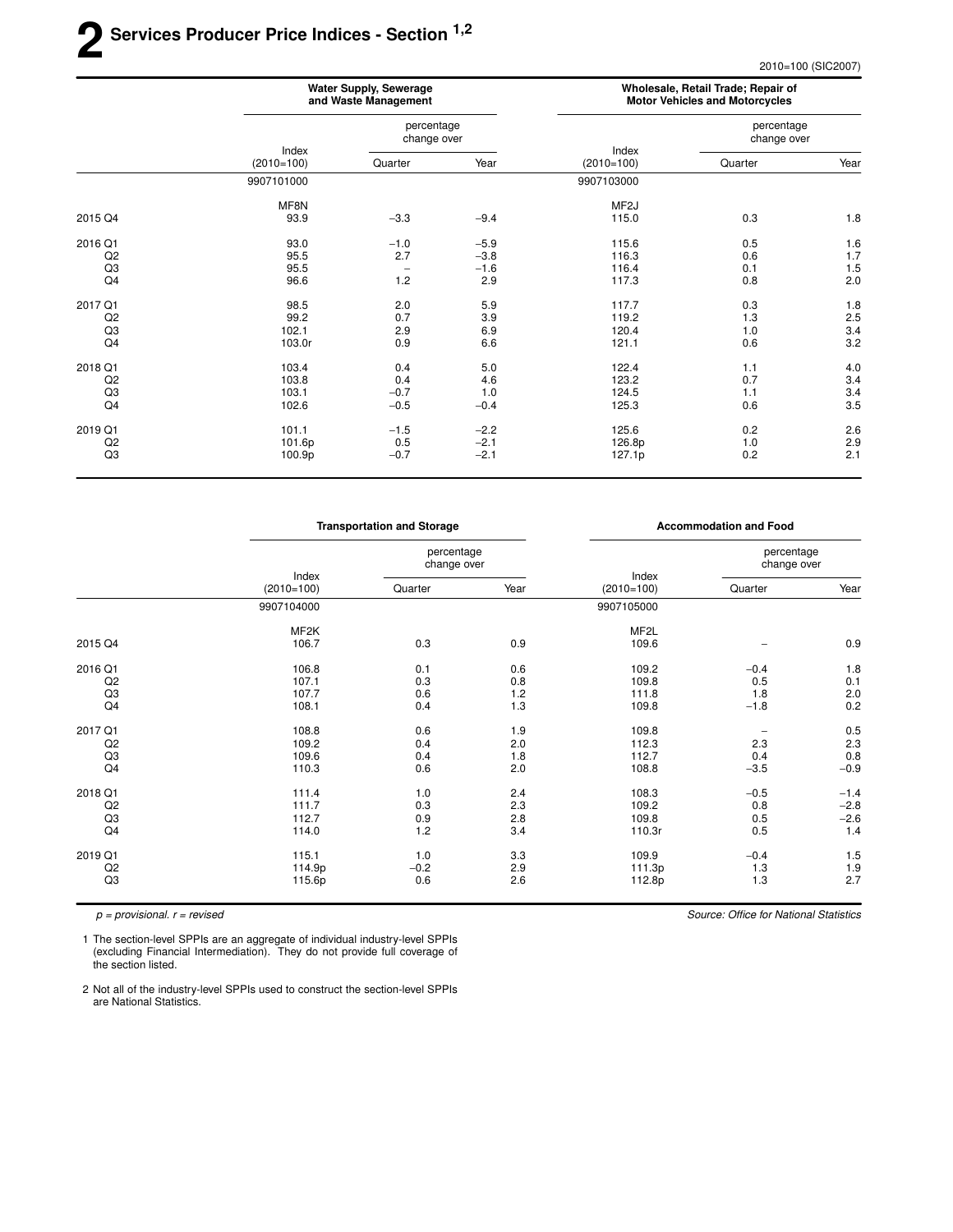### 2<sup>Se</sup> **Ser vices Producer Price Indices - Section 1,2**

Source: Office for National Statistics

|                |                       | <b>Information and Communication</b> |        |                       | <b>Real Estate Activities</b> |                   |
|----------------|-----------------------|--------------------------------------|--------|-----------------------|-------------------------------|-------------------|
|                |                       | percentage<br>change over            |        |                       | percentage<br>change over     |                   |
|                | Index<br>$(2010=100)$ | Quarter                              | Year   | Index<br>$(2010=100)$ | Quarter                       | Year              |
|                | 9907106000            |                                      |        | 9907108000            |                               |                   |
|                | MF <sub>2</sub> M     |                                      |        | MF8P                  |                               |                   |
| 2015 Q4        | 98.4                  | 0.1                                  | $-0.9$ | 108.0                 | 1.2                           | 4.4               |
| 2016 Q1        | 99.0                  | 0.6                                  | 1.4    | 108.8                 | 0.7                           | 4.7               |
| Q2             | 100.8                 | 1.8                                  | 3.2    | 109.7                 | 0.8                           | $3.9\,$           |
| Q3             | 101.0                 | 0.2                                  | 2.7    | 109.7                 | $\qquad \qquad -$             | $2.8\,$           |
| Q4             | 100.1                 | $-0.9$                               | 1.7    | 109.9                 | 0.2                           | 1.8               |
| 2017 Q1        | 101.3                 | 1.2                                  | 2.3    | 110.4                 | 0.5                           | 1.5               |
| Q2             | 101.4                 | 0.1                                  | 0.6    | 111.0                 | 0.5                           | 1.2               |
| Q3             | 101.4                 |                                      | 0.4    | 111.8                 | 0.7                           |                   |
| Q4             | 101.4                 | $\overline{\phantom{0}}$             | 1.3    | 112.7                 | 0.8                           | $\frac{1.9}{2.5}$ |
| 2018 Q1        | 102.3                 | 0.9                                  | 1.0    | 113.1                 | 0.4                           | 2.4               |
| Q2             | 102.9                 | 0.6                                  | 1.5    | 112.3                 | $-0.7$                        | 1.2               |
| Q3             | 102.7r                | $-0.2$                               | 1.3    | 112.4                 | 0.1                           | 0.5               |
| Q <sub>4</sub> | 103.2r                | 0.5                                  | 1.8    | 112.8                 | 0.4                           | 0.1               |
| 2019 Q1        | 103.4                 | 0.2                                  | 1.1    | 113.4                 | 0.5                           | 0.3               |
| Q <sub>2</sub> | 104.2p                | 0.8                                  | 1.3    | 114.0p                | 0.5                           | 1.5               |
| Q3             | 103.5p                | $-0.7$                               | 0.8    | 114.5p                | 0.4                           | 1.9               |
|                |                       |                                      |        |                       |                               |                   |

|                |                       | Professional, Scientific and<br><b>Technical Activities</b> |      | <b>Administrative and Support Services</b> |                           |                          |
|----------------|-----------------------|-------------------------------------------------------------|------|--------------------------------------------|---------------------------|--------------------------|
|                |                       | percentage<br>change over                                   |      |                                            | percentage<br>change over |                          |
|                | Index<br>$(2010=100)$ | Quarter                                                     | Year | Index<br>$(2010=100)$                      | Quarter                   | Year                     |
|                | 9907109000            |                                                             |      | 9907110000                                 |                           |                          |
|                | MF8Q                  |                                                             |      | MF8R                                       |                           |                          |
| 2015 Q4        | 110.2                 | 0.6                                                         | 1.3  | 102.4                                      | 1.1                       | 0.4                      |
| 2016 Q1        | 111.4                 | 1.1                                                         | 1.8  | 102.0                                      | $-0.4$                    | $\overline{\phantom{m}}$ |
| Q2             | 111.6                 | 0.2                                                         | 1.7  | 102.0                                      | $\overline{\phantom{0}}$  | $-0.2$                   |
| Q <sub>3</sub> | 111.6                 |                                                             | 1.9  | 102.0                                      |                           | 0.7                      |
| Q4             | 111.8                 | 0.2                                                         | 1.5  | 102.0                                      |                           | $-0.4$                   |
| 2017 Q1        | 111.8                 |                                                             | 0.4  | 102.0                                      |                           |                          |
| Q2             | 112.1                 | 0.3                                                         | 0.4  | 102.5                                      | 0.5                       | 0.5                      |
| Q <sub>3</sub> | 112.6                 | 0.4                                                         | 0.9  | 102.7                                      | 0.2                       | 0.7                      |
| Q4             | 113.8                 | 1.1                                                         | 1.8  | 102.6                                      | $-0.1$                    | 0.6                      |
| 2018 Q1        | 114.3                 | 0.4                                                         | 2.2  | 103.1                                      | 0.5                       | 1.1                      |
| Q2             | 114.1                 | $-0.2$                                                      | 1.8  | 103.6                                      | 0.5                       | 1.1                      |
| Q <sub>3</sub> | 114.9                 | 0.7                                                         | 2.0  | 104.1                                      | 0.5                       | 1.4                      |
| Q4             | 114.6                 | $-0.3$                                                      | 0.7  | 104.1                                      | $\overline{\phantom{0}}$  | 1.5                      |
| 2019 Q1        | 115.1                 | 0.4                                                         | 0.7  | 103.7                                      | $-0.4$                    | 0.6                      |
| Q2             | 114.3p                | $-0.7$                                                      | 0.2  | 104.8p                                     | 1.1                       | 1.2                      |
| Q <sub>3</sub> | 118.2p                | 3.4                                                         | 2.9  | 105.0p                                     | 0.2                       | 0.9                      |

 $p =$  provisional.  $r =$  revised

1 The section-level SPPIs are an aggregate of individual industry-level SPPIs (excluding Financial Intermediation). They do not provide full coverage of the section listed.

2 Not all of the industry-level SPPIs used to construct the section-level SPPIs are National Statistics.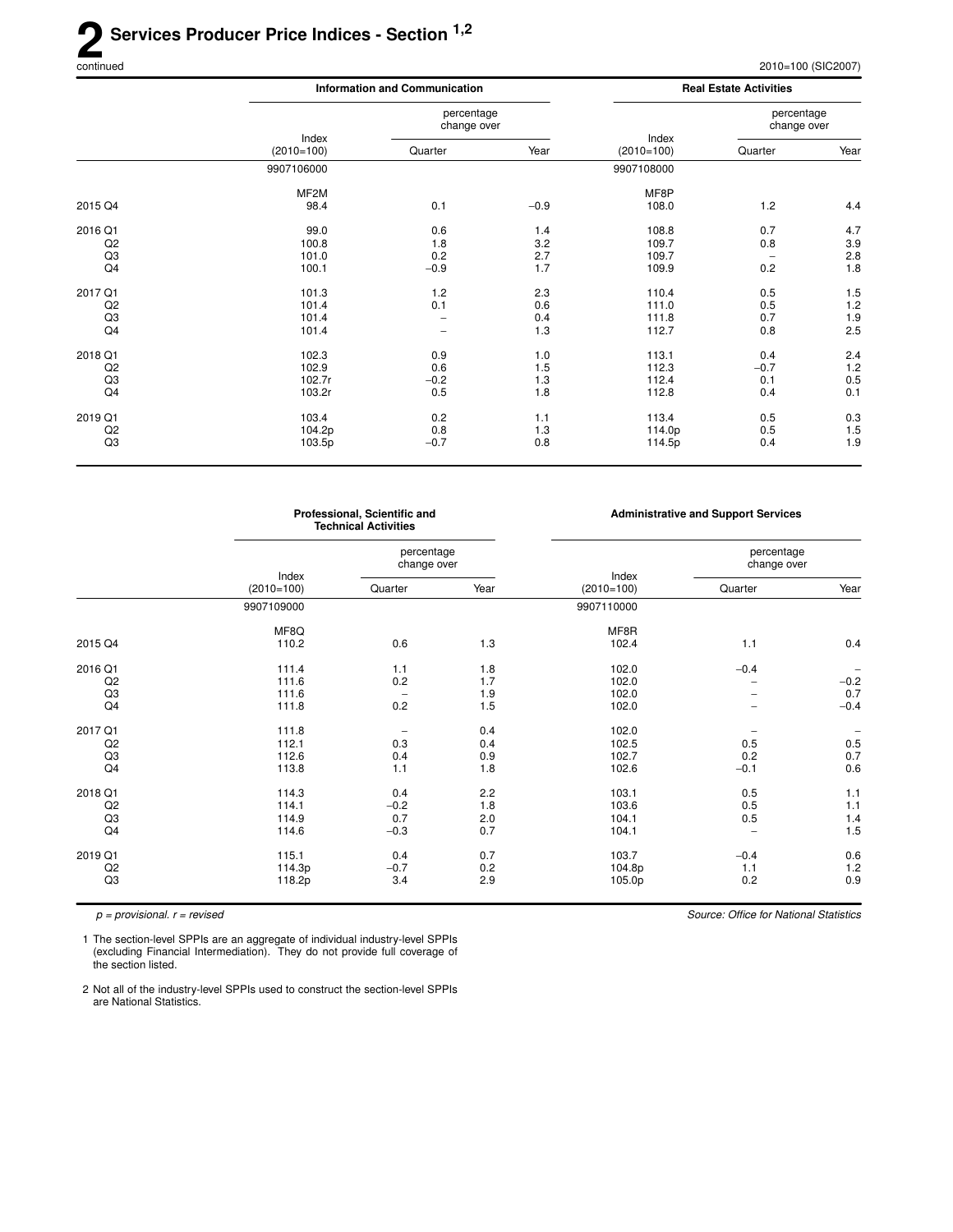Source: Office for National Statistics

|                                       |                                  | <b>Education</b>                  |                                | <b>Other Services</b>            |                                    |                                      |
|---------------------------------------|----------------------------------|-----------------------------------|--------------------------------|----------------------------------|------------------------------------|--------------------------------------|
|                                       | Index<br>$(2010=100)$            | percentage<br>change over         |                                |                                  | percentage<br>change over          |                                      |
|                                       |                                  | Quarter                           | Year                           | Index<br>$(2010=100)$            | Quarter                            | Year                                 |
|                                       | 9907113000                       |                                   |                                | 9907116000                       |                                    |                                      |
| 2015 Q4                               | MF8S<br>104.5                    |                                   | 1.7                            | MF8T<br>104.3                    | 0.3                                | 1.5                                  |
| 2016 Q1<br>Q2<br>Q <sub>3</sub><br>Q4 | 105.5<br>105.0<br>104.8<br>104.7 | 1.0<br>$-0.5$<br>$-0.2$<br>$-0.1$ | 2.2<br>1.5<br>0.3<br>0.2       | 104.6<br>106.9<br>106.9<br>106.5 | 0.3<br>2.2<br>$-0.4$               | 1.0<br>2.9<br>2.8<br>2.1             |
| 2017 Q1<br>Q2<br>Q <sub>3</sub><br>Q4 | 105.8<br>106.7<br>103.2<br>103.8 | 1.1<br>0.9<br>$-3.3$<br>0.6       | 0.3<br>1.6<br>$-1.5$<br>$-0.9$ | 101.5<br>101.7<br>101.7<br>101.7 | $-4.7$<br>0.2<br>$\qquad \qquad -$ | $-3.0$<br>$-4.9$<br>$-4.9$<br>$-4.5$ |
| 2018 Q1<br>Q2<br>Q <sub>3</sub><br>Q4 | 102.8<br>109.9<br>110.6<br>107.4 | $-1.0$<br>6.9<br>0.6<br>$-2.9$    | $-2.8$<br>3.0<br>7.2<br>3.5    | 102.0<br>102.1<br>102.2<br>104.1 | 0.3<br>0.1<br>0.1<br>1.9           | 0.5<br>0.4<br>0.5<br>2.4             |
| 2019 Q1<br>Q2<br>Q <sub>3</sub>       | 109.5<br>110.8p<br>110.8p        | 2.0<br>1.2                        | 6.5<br>0.8<br>0.2              | 104.9<br>105.6p<br>106.8p        | 0.8<br>0.7<br>1.1                  | 2.8<br>3.4<br>4.5                    |

 $p =$  provisional.  $r =$  revised

1 The section-level SPPIs are an aggregate of individual industry-level SPPIs (excluding Financial intermediation). They do not provide full coverage of the section listed.

2 Not all of the industry-level SPPIs used to construct the section-level SPPIs are National Statistics.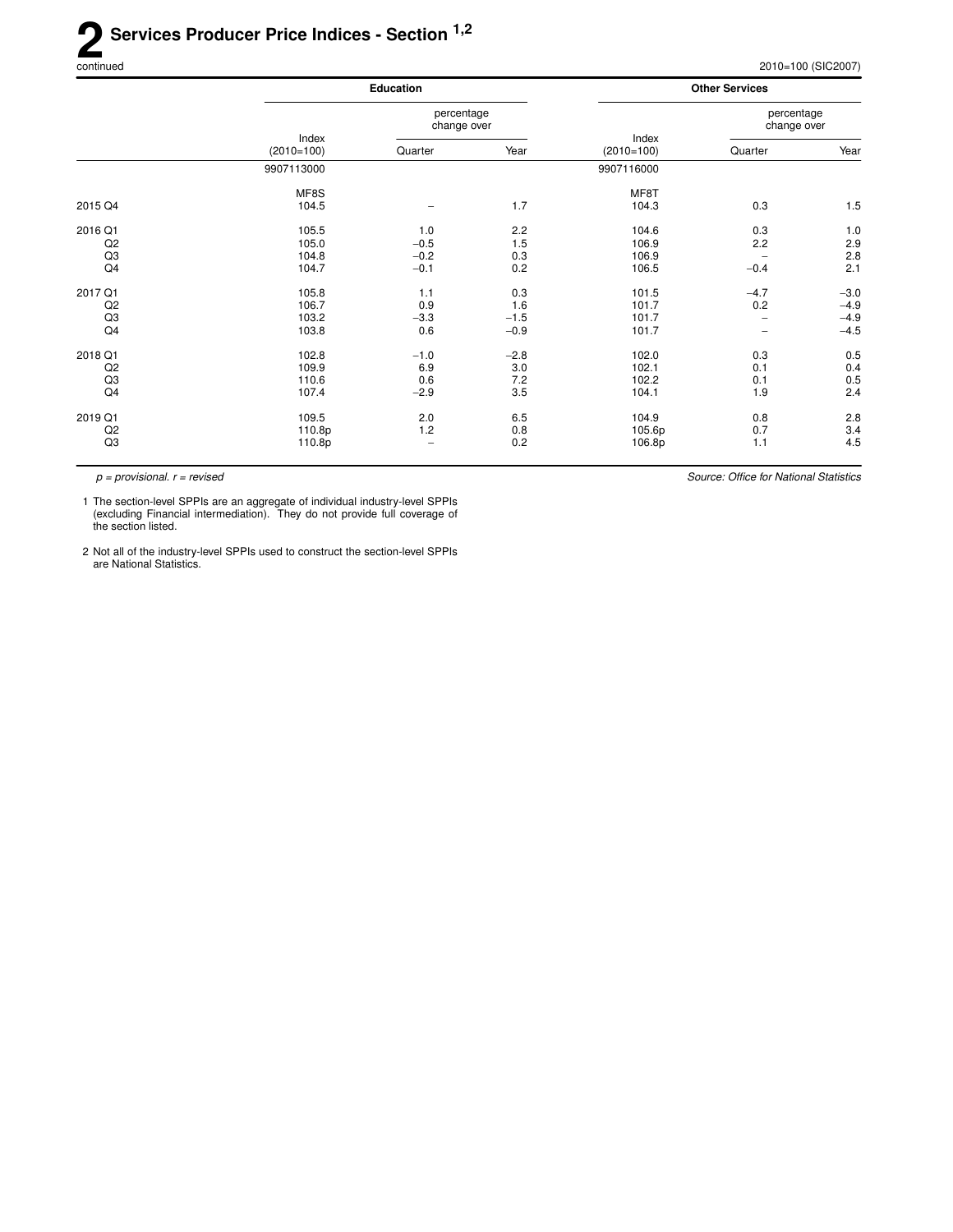|                           |                                                                             | Water Supply, Sewerage and Waste Management |                                                        | Wholesale, Retail Trade; Repair of<br><b>Motor Vehicles and Motorcycles</b> |  |
|---------------------------|-----------------------------------------------------------------------------|---------------------------------------------|--------------------------------------------------------|-----------------------------------------------------------------------------|--|
|                           | Sewerage<br>Services <sup>1</sup><br>37.00                                  | Waste<br>Disposal<br>38.11                  | Sorted Recovered<br><b>Materials Services</b><br>38.32 | Motor<br>Vehicles<br>45.20                                                  |  |
| Annual                    |                                                                             |                                             |                                                        |                                                                             |  |
|                           | K8PX                                                                        | K8Q3                                        | K8QL                                                   | K8QW                                                                        |  |
| 2015<br>2016              | 123.6<br>121.0                                                              | 104.5<br>104.5                              | 73.0<br>66.1                                           | 114.5<br>116.4                                                              |  |
| 2017                      | 120.8                                                                       | 105.0                                       | 84.7                                                   | 119.6                                                                       |  |
| 2018                      | 121.9                                                                       | 106.3                                       | 90.7                                                   | 123.9                                                                       |  |
|                           | Percentage change, latest year on previous year                             |                                             |                                                        |                                                                             |  |
| 2015                      | $-1.0$                                                                      | $-3.8$                                      | $-20.1$                                                | 1.9                                                                         |  |
| 2016                      | $-2.1$                                                                      |                                             | $-9.5$                                                 | 1.7                                                                         |  |
| 2017<br>2018              | $-0.2$<br>0.9                                                               | 0.5<br>1.2                                  | 28.1<br>7.1                                            | 2.7<br>3.6                                                                  |  |
|                           | Quarterly results (not seasonally adjusted)                                 |                                             |                                                        |                                                                             |  |
| 2015 Q4                   | 122.8                                                                       | 104.7                                       | 60.7B                                                  | 115.0                                                                       |  |
| 2016 Q1                   | 122.8                                                                       | 104.8                                       | 57.0B                                                  | 115.6                                                                       |  |
| Q <sub>2</sub>            | 120.4                                                                       | 104.3                                       | 67.7B                                                  | 116.3                                                                       |  |
| Q3                        | 120.4                                                                       | 104.7                                       | 67.1B                                                  | 116.4                                                                       |  |
| Q4                        | 120.4                                                                       | 104.0                                       | 72.5B                                                  | 117.3                                                                       |  |
| 2017 Q1                   | 120.4                                                                       | 104.2                                       | 78.9B                                                  | 117.7                                                                       |  |
| Q2                        | 120.9                                                                       | 104.5                                       | 80.4B                                                  | 119.2                                                                       |  |
| Q3<br>Q4                  | 120.9<br>120.9                                                              | 105.6<br>105.9r                             | 88.5B<br>91.0B                                         | 120.4<br>121.1                                                              |  |
| 2018 Q1                   | 120.9                                                                       | 106.0                                       | 92.5 B                                                 | 122.4                                                                       |  |
| Q2                        | 120.6                                                                       | 107.1                                       | 91.5 B                                                 | 123.2                                                                       |  |
| Q3                        | 120.6                                                                       | 106.2                                       | 91.0 B                                                 | 124.5                                                                       |  |
| Q4                        | 125.4                                                                       | 106.1                                       | 87.8 B                                                 | 125.3                                                                       |  |
| 2019 Q1<br>Q <sub>2</sub> | 125.4<br>124.6p                                                             | 106.3<br>106.7p                             | 82.1 B<br>83.0pB                                       | 125.6<br>126.8p                                                             |  |
| Q3                        | 124.6p                                                                      | 106.3p                                      | 81.5pB                                                 | 127.1p                                                                      |  |
|                           | Percentage change, latest quarter on previous quarter                       |                                             |                                                        |                                                                             |  |
| 2015 Q4                   | $\overbrace{\phantom{1232211}}$                                             | $-0.1$                                      | $-15.7$                                                | 0.3                                                                         |  |
| 2016 Q1                   |                                                                             | 0.1                                         | $-6.1$                                                 | 0.5                                                                         |  |
| Q2                        | $-2.0$                                                                      | $-0.5$                                      | 18.8                                                   | 0.6                                                                         |  |
| Q3<br>Q4                  | ۰                                                                           | 0.4<br>$-0.7$                               | $-0.9$<br>8.0                                          | 0.1<br>0.8                                                                  |  |
| 2017 Q1                   |                                                                             | 0.2                                         | 8.8                                                    | 0.3                                                                         |  |
| Q2                        | 0.4                                                                         | 0.3                                         | 1.9                                                    | 1.3                                                                         |  |
| Q3                        |                                                                             | 1.1                                         | 10.1                                                   | 1.0                                                                         |  |
| Q4                        | $\overline{\phantom{0}}$                                                    | 0.3                                         | 2.8                                                    | 0.6                                                                         |  |
| 2018 Q1                   |                                                                             | 0.1                                         | 1.6                                                    | 1.1                                                                         |  |
| Q2                        | $-0.2$                                                                      | 1.0                                         | $-1.1$                                                 | 0.7                                                                         |  |
| Q3                        | $\overbrace{\phantom{1232211}}$                                             | $-0.8$                                      | $-0.5$                                                 | 1.1                                                                         |  |
| Q4                        | 4.0                                                                         | $-0.1$                                      | $-3.5$                                                 | 0.6                                                                         |  |
| 2019 Q1                   | $\overline{\phantom{0}}$                                                    | 0.2                                         | $-6.5$                                                 | 0.2                                                                         |  |
| Q2<br>Q3                  | $-0.6$<br>$\overline{\phantom{0}}$                                          | 0.4<br>$-0.4$                               | 1.1<br>$-1.8$                                          | 1.0<br>0.2                                                                  |  |
|                           | Percentage change, latest quarter on corresponding quarter of previous year |                                             |                                                        |                                                                             |  |
| 2015 Q4                   | $-2.5$                                                                      | $-3.6$                                      | $-28.9$                                                | 1.8                                                                         |  |
|                           |                                                                             |                                             |                                                        |                                                                             |  |
| 2016 Q1<br>Q <sub>2</sub> | $-2.5$<br>$-2.0$                                                            | 0.8<br>$-0.3$                               | $-27.8$<br>$-15.6$                                     | 1.6<br>1.7                                                                  |  |
| Q3                        | $-2.0$                                                                      | $-0.1$                                      | $-6.8$                                                 | 1.5                                                                         |  |
| Q4                        | $-2.0$                                                                      | $-0.7$                                      | 19.4                                                   | 2.0                                                                         |  |
| 2017 Q1                   | $-2.0$                                                                      | $-0.6$                                      | 38.4                                                   | 1.8                                                                         |  |
| Q2                        | 0.4                                                                         | 0.2                                         | 18.8                                                   | 2.5                                                                         |  |
| Q3<br>Q4                  | 0.4<br>0.4                                                                  | 0.9<br>1.8                                  | 31.9<br>25.5                                           | 3.4<br>3.2                                                                  |  |
| 2018 Q1                   | 0.4                                                                         | 1.7                                         | 17.2                                                   | 4.0                                                                         |  |
| Q2                        | $-0.2$                                                                      | 2.5                                         | 13.8                                                   | 3.4                                                                         |  |
| Q3                        | $-0.2$                                                                      | 0.6                                         | 2.8                                                    | 3.4                                                                         |  |
| Q4                        | 3.7                                                                         | 0.2                                         | $-3.5$                                                 | 3.5                                                                         |  |
| 2019 Q1                   | 3.7                                                                         | 0.3                                         | $-11.2$                                                | 2.6                                                                         |  |
| Q2<br>Q3                  | 3.3<br>3.3                                                                  | $-0.4$<br>0.1                               | $-9.3$<br>$-10.4$                                      | 2.9<br>2.1                                                                  |  |
|                           |                                                                             |                                             |                                                        |                                                                             |  |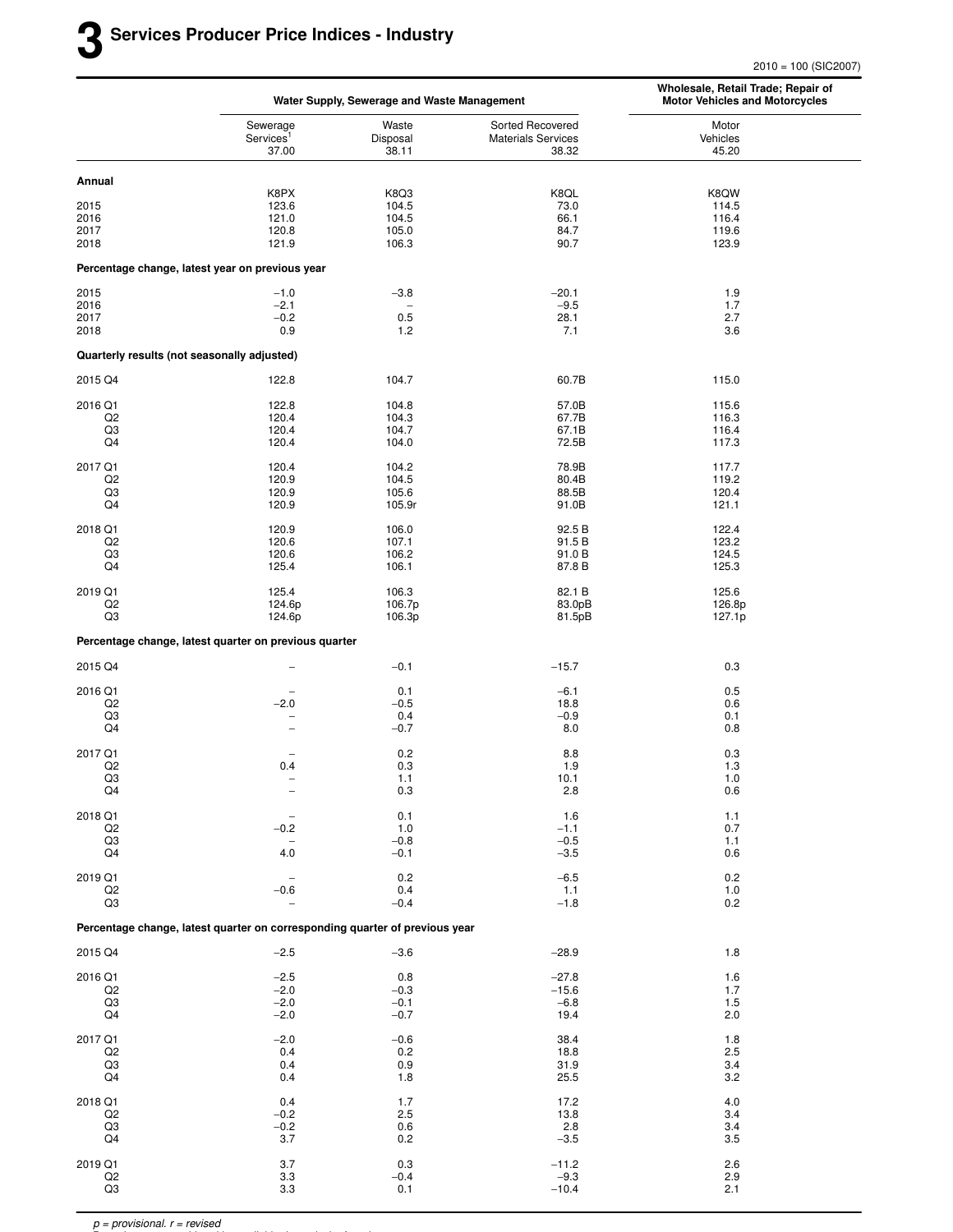|                                             |                                                                               |                                                 |                                                      | <b>Transportation and Storage</b>                           |                                                  |                                                             |
|---------------------------------------------|-------------------------------------------------------------------------------|-------------------------------------------------|------------------------------------------------------|-------------------------------------------------------------|--------------------------------------------------|-------------------------------------------------------------|
|                                             | Rail Fares <sup>1</sup><br>49.11                                              | Rail<br>Freight<br>49.21                        | Bus &<br>Coach Hire<br>49.39                         | Freight<br>Transport<br>by Road<br>49.41                    | Commercial<br>Vehicle<br>Ferries<br>50.11        | Sea<br>& Coastal<br><b>Water Freight</b><br>50.20           |
| Annual                                      |                                                                               |                                                 |                                                      |                                                             |                                                  |                                                             |
| 2015<br>2016<br>2017<br>2018                | K8QY<br>120.6<br>121.4<br>122.9<br>126.4                                      | <b>K8R2</b><br>105.1<br>106.1<br>109.4<br>111.4 | K8RE<br>109.4<br>110.1<br>110.8<br>112.1             | K8RO<br>104.6<br>104.8<br>105.5<br>107.3                    | K8RW<br>116.8<br>113.5<br>116.3<br>116.5         | <b>K8S5</b><br>110.4<br>116.6<br>117.5<br>122.2             |
|                                             | Percentage change, latest year on previous year                               |                                                 |                                                      |                                                             |                                                  |                                                             |
| 2015<br>2016<br>2017<br>2018                | 2.2<br>0.7<br>1.2<br>2.8                                                      | $-0.8$<br>1.0<br>3.1<br>1.8                     | 2.4<br>0.6<br>0.6<br>1.2                             | $-0.2$<br>0.2<br>0.7<br>1.7                                 | $-2.8$<br>2.5<br>0.2                             | 6.6<br>$\frac{5.6}{0.8}$<br>4.0                             |
| Quarterly results (not seasonally adjusted) |                                                                               |                                                 |                                                      |                                                             |                                                  |                                                             |
| 2015 Q4                                     | 120.6                                                                         | 104.8F                                          | 109.6                                                | 104.7                                                       | 117.6                                            | 114.9                                                       |
| 2016 Q1<br>Q <sub>2</sub><br>Q3<br>Q4       | 121.4<br>121.4<br>121.4<br>121.4                                              | 104.5F<br>105.9F<br>107.0F<br>107.2F            | 109.8<br>110.2<br>110.2<br>110.2                     | 105.0<br>105.0<br>104.5<br>104.7                            | 112.1<br>112.0<br>114.5<br>115.5                 | 115.1<br>115.6<br>117.3<br>118.3                            |
| 2017 Q1<br>Q2<br>Q3<br>Q4                   | 122.9<br>122.9<br>122.9<br>122.9                                              | 108.3F<br>109.5F<br>109.4F<br>110.3F            | 110.6<br>110.7<br>111.2<br>110.8                     | 105.0<br>105.3<br>105.5<br>106.0                            | 115.6<br>115.6<br>117.3<br>116.8                 | 117.1<br>116.6<br>114.4<br>121.8                            |
| 2018 Q1<br>Q <sub>2</sub><br>Q3<br>Q4       | 126.4<br>126.4<br>126.4<br>126.4                                              | 110.2 F<br>110.9 F<br>111.9 F<br>112.7 F        | 112.6<br>109.3<br>112.5<br>114.0r                    | 106.2<br>106.6<br>108.0<br>108.6                            | 116.6<br>116.0<br>116.2<br>117.0                 | 121.1<br>122.6<br>123.2<br>122.1                            |
| 2019 Q1<br>Q2<br>Q3                         | 130.0<br>130.0p<br>130.0p                                                     | 113.8 F<br>113.8pF<br>115.1pF                   | 112.3<br>111.2p<br>112.4p                            | 109.2<br>110.1p<br>110.5p                                   | 118.5<br>116.9p<br>117.5p                        | 124.0<br>122.4p<br>124.0p                                   |
|                                             | Percentage change, latest quarter on previous quarter                         |                                                 |                                                      |                                                             |                                                  |                                                             |
| 2015 Q4                                     |                                                                               | $-0.6$                                          | 0.1                                                  | 0.2                                                         | 0.9                                              | 0.7                                                         |
| 2016 Q1<br>Q2<br>Q3<br>Q4                   | 0.7<br>$\overline{a}$<br>$\overline{\phantom{a}}$<br>$\overline{\phantom{0}}$ | $-0.3$<br>1.3<br>1.0<br>0.2                     | 0.2<br>0.4<br>$\qquad \qquad -$<br>$\qquad \qquad -$ | 0.3<br>$-0.5$<br>0.2                                        | $-4.7$<br>$-0.1$<br>2.2<br>0.9                   | 0.2<br>0.4<br>1.5<br>0.9                                    |
| 2017 Q1<br>Q2<br>Q3<br>Q4                   | $1.2$<br>$\qquad \qquad -$<br>$\qquad \qquad -$                               | 1.0<br>1.1<br>$-0.1$<br>0.8                     | 0.4<br>0.1<br>0.5<br>$-0.4$                          | 0.3<br>0.3<br>0.2<br>$0.5\,$                                | 0.1<br>$\overline{\phantom{0}}$<br>1.5<br>$-0.4$ | $-1.0$<br>$-0.4$<br>$-1.9$<br>$6.5\,$                       |
| 2018 Q1<br>Q <sub>2</sub><br>Q3<br>Q4       | 2.8<br>÷<br>$\overline{a}$<br>$\overline{\phantom{0}}$                        | $-0.1$<br>0.6<br>0.9<br>0.7                     | 1.6<br>$-2.9$<br>2.9<br>1.3                          | 0.2<br>0.4<br>1.3<br>0.6                                    | $-0.2$<br>$-0.5$<br>0.2<br>0.7                   | $-0.6$<br>$\begin{array}{c} 1.2 \\ 0.5 \\ -0.9 \end{array}$ |
| 2019 Q1<br>Q2<br>Q <sub>3</sub>             | $2.8\,$<br>$\overline{\phantom{0}}$<br>$\overline{\phantom{0}}$               | 1.0<br>$\overline{\phantom{0}}$<br>1.1          | $-1.5$<br>$-1.0$<br>1.1                              | 0.6<br>0.8<br>0.4                                           | 1.3<br>$-1.4$<br>0.5                             | $1.6$<br>$-1.3$<br>$1.3$                                    |
|                                             | Percentage change, latest quarter on corresponding quarter of previous year   |                                                 |                                                      |                                                             |                                                  |                                                             |
| 2015 Q4                                     | 2.2                                                                           | $-1.0$                                          | 2.0                                                  | $-0.1$                                                      | 2.0                                              | 8.9                                                         |
| 2016 Q1<br>Q2<br>Q3<br>Q4                   | 0.7<br>0.7<br>0.7<br>0.7                                                      | $-0.3$<br>0.4<br>1.5<br>2.3                     | 0.5<br>0.7<br>0.6<br>0.5                             | 0.2<br>0.5<br>$\overline{\phantom{0}}$<br>$\qquad \qquad -$ | $-3.9$<br>$-3.8$<br>$-1.8$<br>$-1.8$             | $11.9$<br>5.2<br>$2.8\,$<br>$3.0\,$                         |
| 2017 Q1<br>Q <sub>2</sub><br>Q3<br>Q4       | 1.2<br>1.2<br>1.2<br>$1.2$                                                    | 3.6<br>3.4<br>2.2<br>2.9                        | 0.7<br>0.5<br>0.9<br>0.5                             | 0.3<br>1.0<br>$1.2$                                         | 3.1<br>3.2<br>2.4<br>1.1                         | 1.7<br>$0.9 - 2.5 - 3.0$                                    |
| 2018 Q1<br>Q2<br>Q3<br>Q4                   | 2.8<br>2.8<br>2.8<br>2.8                                                      | 1.8<br>1.3<br>2.3<br>2.2                        | 1.8<br>$-1.3$<br>1.2<br>2.9                          | 1.1<br>1.2<br>2.4<br>2.5                                    | 0.9<br>0.3<br>$-0.9$<br>0.2                      | 3.4<br>5.1<br>$\begin{array}{c} 7.7 \\ 0.2 \end{array}$     |
| 2019 Q1<br>Q2<br>Q3                         | 2.8<br>$2.8\,$<br>2.8                                                         | 3.3<br>2.6<br>2.9                               | $-0.3$<br>1.7<br>$-0.1$                              | 2.8<br>$3.3\,$<br>2.3                                       | 1.6<br>0.8<br>1.1                                | $2.4 - 0.2 - 0.6$                                           |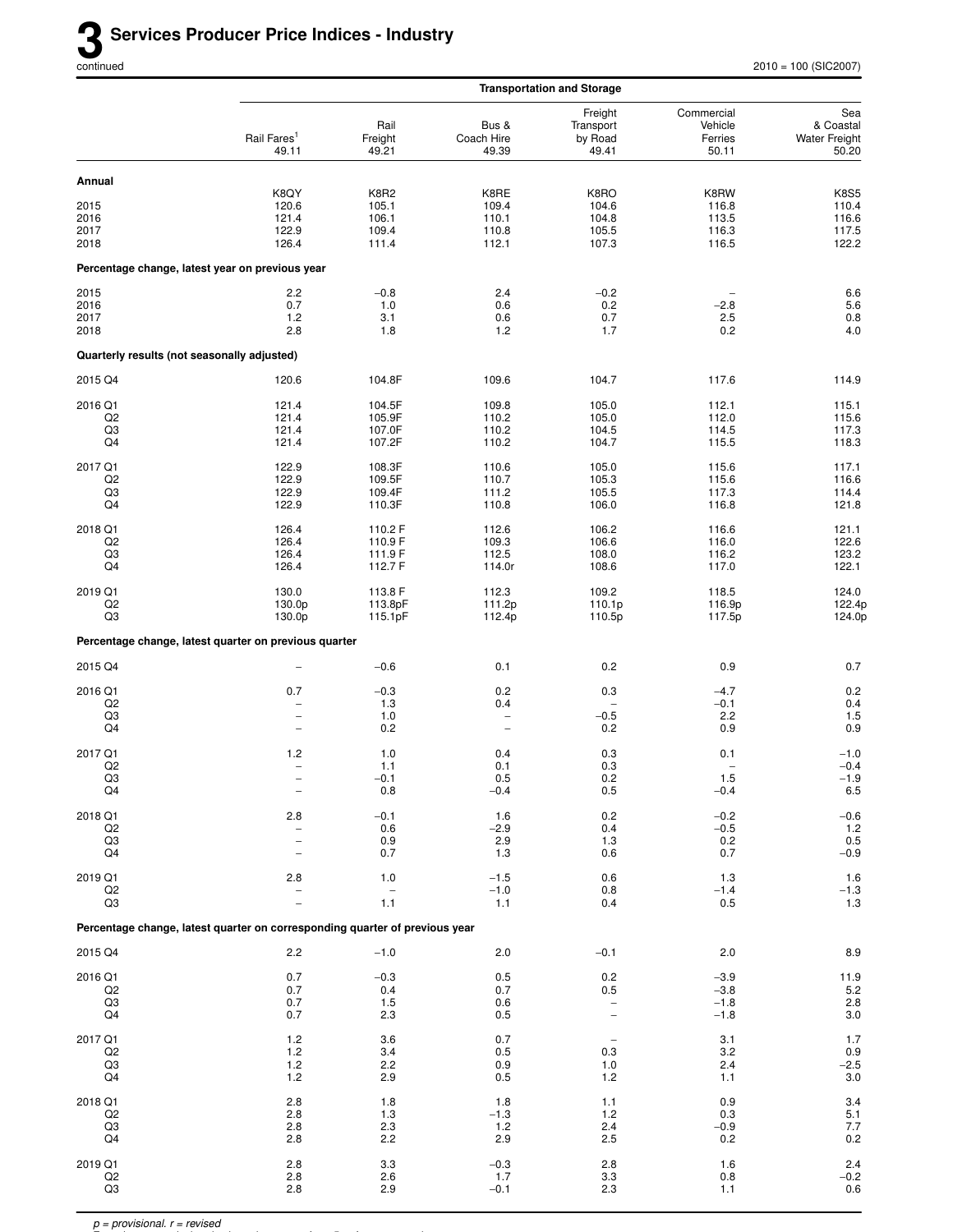|                                             |                                                                             |                                                 | <b>Transportation and Storage</b>                                  |                                        |                                                                                             |                                                   |
|---------------------------------------------|-----------------------------------------------------------------------------|-------------------------------------------------|--------------------------------------------------------------------|----------------------------------------|---------------------------------------------------------------------------------------------|---------------------------------------------------|
|                                             | Air Fares<br>51.11                                                          | Storage &<br>Warehousing <sup>2</sup><br>52.10  | Cargo<br>Handling <sup>2</sup><br>52.24                            | Freight<br>Forwarding<br>52.29         | <b>National Post</b><br>Parcels <sup>1</sup><br>53.10                                       | Courier<br>Services<br>53.20                      |
| Annual                                      |                                                                             |                                                 |                                                                    |                                        |                                                                                             |                                                   |
| 2015<br>2016<br>2017<br>2018                | <b>K8S9</b><br>126.6<br>130.2<br>136.8<br>144.4                             | KS7Z<br>107.3<br>107.7<br>107.0<br>112.5        | KHU3<br>111.5<br>114.4<br>120.6<br>122.6                           | K8SD<br>94.5<br>94.8<br>101.1<br>103.4 | K8SW<br>105.4<br>105.1<br>105.1<br>106.1                                                    | K8SY<br>101.6<br>103.8<br>104.1<br>105.0          |
|                                             | Percentage change, latest year on previous year                             |                                                 |                                                                    |                                        |                                                                                             |                                                   |
| 2015<br>2016<br>2017<br>2018                | 4.5<br>2.8<br>5.1<br>5.6                                                    | $-0.1$<br>0.4<br>$-0.6$<br>5.1                  | $-0.9$<br>2.6<br>5.4<br>1.7                                        | $-2.7$<br>0.3<br>6.6<br>2.3            | 0.2<br>$-0.3$<br>$\overline{\phantom{a}}$<br>1.0                                            | 2.0<br>2.2<br>$0.3\,$<br>0.9                      |
| Quarterly results (not seasonally adjusted) |                                                                             |                                                 |                                                                    |                                        |                                                                                             |                                                   |
| 2015 Q4                                     | 127.2F                                                                      | 107.1                                           | 111.4                                                              | 93.9                                   | 105.1                                                                                       | 102.9                                             |
| 2016 Q1<br>Q2<br>Q3<br>Q4                   | 127.6F<br>128.1F<br>131.6F<br>133.4F                                        | 107.4<br>107.7<br>107.8<br>107.8                | 111.4<br>112.2<br>116.4<br>117.6                                   | 93.8<br>94.0<br>95.0<br>96.3           | 105.1<br>105.1<br>105.1<br>105.1                                                            | 103.7<br>104.2<br>104.1<br>103.0                  |
| 2017 Q1<br>Q2<br>Q3<br>Q4                   | 135.3F<br>136.4F<br>137.2F<br>138.4F                                        | 107.0<br>106.4<br>106.8<br>107.8                | 119.2<br>120.0<br>121.4<br>121.7                                   | 98.5<br>100.9<br>102.5<br>102.5        | 105.1<br>105.1<br>105.1<br>105.1                                                            | 104.5<br>103.8<br>104.1<br>104.2                  |
| 2018 Q1<br>Q2<br>Q3<br>Q4                   | 142.3 F<br>142.5 F<br>144.3 F<br>148.7 F                                    | 110.0<br>112.1<br>113.2<br>114.8                | 121.9<br>121.9<br>121.9<br>124.5                                   | 102.6<br>101.6<br>102.9<br>106.4       | 105.1<br>106.4<br>106.4<br>106.4                                                            | 105.0<br>104.9<br>105.1<br>105.1r                 |
| 2019 Q1<br>Q2<br>Q <sub>3</sub>             | 150.2 F<br>150.4pF<br>151.1pF                                               | 114.5<br>114.3p<br>115.0p                       | 124.7<br>125.6p<br>125.7p                                          | 109.1<br>106.6p<br>109.3p              | 106.4<br>106.4p<br>106.4p                                                                   | 105.6<br>105.8p<br>105.5p                         |
|                                             | Percentage change, latest quarter on previous quarter                       |                                                 |                                                                    |                                        |                                                                                             |                                                   |
| 2015 Q4                                     | 0.4                                                                         | 0.2                                             | $-0.2$                                                             | $-0.1$                                 | $\overline{a}$                                                                              | 1.6                                               |
| 2016 Q1<br>Q2<br>Q3<br>Q4                   | 0.3<br>0.4<br>2.7<br>1.4                                                    | 0.3<br>0.3<br>0.1<br>$\overline{\phantom{a}}$   | $\overline{\phantom{0}}$<br>0.7<br>3.7<br>1.0                      | $-0.1$<br>0.2<br>1.1<br>1.4            | $\overline{\phantom{0}}$<br>$\overline{a}$<br>$\overline{\phantom{0}}$<br>$\qquad \qquad -$ | 0.8<br>0.5<br>$-0.1$<br>$-1.1$                    |
| 2017 Q1<br>Q2<br>Q3<br>Q4                   | 1.4<br>0.8<br>0.6<br>0.9                                                    | $-0.7$<br>$-0.6$<br>0.4<br>0.9                  | 1.4<br>0.7<br>1.2<br>0.2                                           | 2.3<br>2.4<br>1.6                      | $\overline{a}$<br>$\overline{\phantom{0}}$                                                  | 1.5<br>$-0.7$<br>0.3<br>$0.1\,$                   |
| 2018 Q1<br>Q <sub>2</sub><br>Q3<br>Q4       | 2.8<br>0.1<br>1.3<br>3.0                                                    | 2.0<br>1.9<br>1.0<br>1.4                        | 0.2<br>$\overline{\phantom{a}}$<br>$\overline{\phantom{0}}$<br>2.1 | 0.1<br>$-1.0$<br>$1.3$<br>3.4          | 1.2                                                                                         | $0.8\,$<br>$-0.1$<br>$0.2\,$<br>$\qquad \qquad -$ |
| 2019 Q1<br>Q2<br>Q3                         | 1.0<br>0.1<br>0.5                                                           | $-0.3$<br>$-0.2$<br>0.6                         | $0.2\,$<br>0.7<br>0.1                                              | 2.5<br>$-2.3$<br>2.5                   |                                                                                             | $0.5\,$<br>$0.2\,$<br>$-0.3$                      |
|                                             | Percentage change, latest quarter on corresponding quarter of previous year |                                                 |                                                                    |                                        |                                                                                             |                                                   |
| 2015 Q4                                     | 2.9                                                                         | 0.6                                             | $-0.7$                                                             | $-3.3$                                 | $-1.2$                                                                                      | $3.2\,$                                           |
| 2016 Q1<br>Q2<br>Q3<br>Q4                   | 1.2<br>1.3<br>3.9<br>4.9                                                    | $-0.3$<br>0.8<br>0.7                            | $\qquad \qquad -$<br>0.4<br>4.3<br>5.6                             | $-2.0$<br>$-0.5$<br>1.1<br>2.6         | $-1.2$                                                                                      | $3.0\,$<br>$2.9\,$<br>2.8<br>0.1                  |
| 2017 Q1<br>Q <sub>2</sub><br>Q3<br>Q4       | 6.0<br>6.5<br>4.3<br>3.7                                                    | $-0.4$<br>$-1.2$<br>$-0.9$<br>$\qquad \qquad -$ | 7.0<br>$7.0$<br>4.3<br>3.5                                         | 5.0<br>7.3<br>7.9<br>6.4               |                                                                                             | 0.8<br>$-0.4$<br>$1.2\,$                          |
| 2018 Q1<br>Q2<br>Q3<br>Q4                   | $5.2\,$<br>4.5<br>5.2<br>7.4                                                | 2.8<br>5.4<br>6.0<br>6.5                        | 2.3<br>1.6<br>0.4<br>2.3                                           | 4.2<br>0.7<br>0.4<br>3.8               | 1.2<br>1.2<br>1.2                                                                           | $0.5\,$<br>1.1<br>$1.0$<br>0.9                    |
| 2019 Q1<br>Q2<br>Q3                         | 5.6<br>5.5<br>4.7                                                           | 4.1<br>2.0<br>1.6                               | 2.3<br>3.0<br>3.1                                                  | 6.3<br>4.9<br>6.2                      | 1.2                                                                                         | 0.6<br>$0.9\,$<br>0.4                             |

F = values are calculated using price quotes from 5 or fewer respondents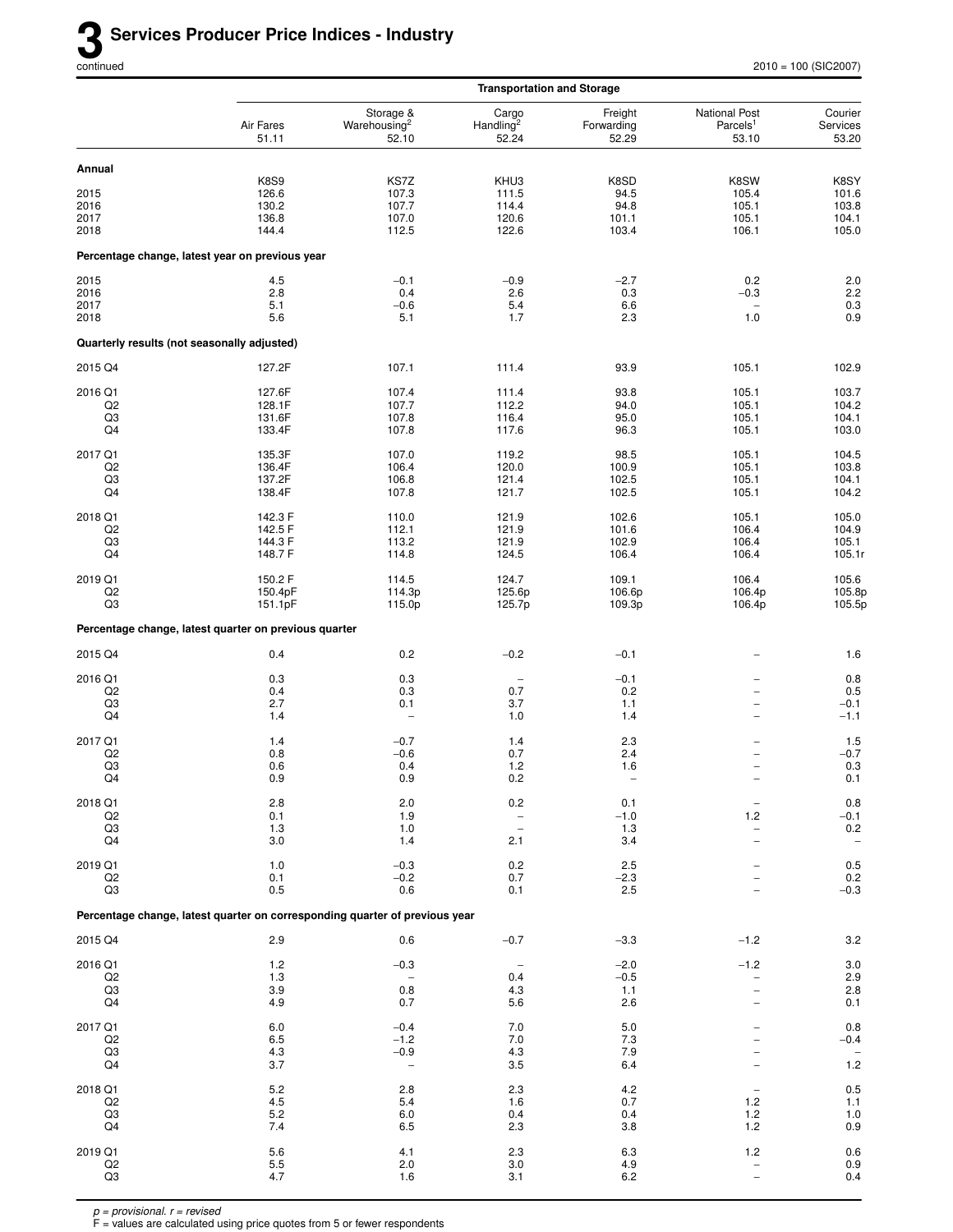|                           | <b>Accommodation &amp; Food</b>                                             |                                 |                                 | <b>Information &amp; Communication</b>            |                                               |                               | <b>Banking</b>                                        |
|---------------------------|-----------------------------------------------------------------------------|---------------------------------|---------------------------------|---------------------------------------------------|-----------------------------------------------|-------------------------------|-------------------------------------------------------|
|                           | Hotels<br>55.10                                                             | Canteens<br>& Catering<br>56.20 | Publishing<br>Services<br>58.10 | Sound Recording<br>& Music<br>Publishing<br>59.20 | Telecommunicati-<br>ons<br>61.10              | Computer<br>Services<br>62.00 | Financial<br>Intermediation<br>$(Banks)^1$<br>64.19/1 |
| Annual                    |                                                                             |                                 |                                 |                                                   |                                               |                               |                                                       |
|                           | K8TE                                                                        | K8TP                            | K8TV                            | K8UF                                              | K8UI                                          | K8UK                          | KB <sub>2</sub> S                                     |
| 2015<br>2016              | 107.8<br>108.4                                                              | 110.6<br>112.3                  | 122.2<br>126.4                  | 92.5<br>92.2                                      | 78.7<br>81.8                                  | 100.5                         | 87.5                                                  |
| 2017                      | 111.2                                                                       | 110.5                           | 134.8                           | 92.2                                              | 83.3                                          | 101.6<br>100.5                | 86.8<br>87.2                                          |
| 2018                      | 106.5                                                                       | 113.1                           | 140.2                           | 90.2                                              | 82.2                                          | 102.0                         | 86.3                                                  |
|                           | Percentage change, latest year on previous year                             |                                 |                                 |                                                   |                                               |                               |                                                       |
| 2015                      | $-0.4$                                                                      | 1.6                             | 2.4                             | $-0.8$                                            | $-5.2$                                        |                               | $-2.9$                                                |
| 2016                      | 0.6                                                                         | 1.5                             | 3.4                             | $-0.3$                                            | 3.9                                           | 1.1                           | $-0.8$                                                |
| 2017                      | 2.6                                                                         | $-1.6$                          | 6.6                             | $\overline{\phantom{0}}$                          | 1.8                                           | $-1.1$                        | 0.5                                                   |
| 2018                      | $-4.2$                                                                      | 2.4                             | 4.0                             | $-2.2$                                            | $-1.3$                                        | 1.5                           | $-1.0$                                                |
|                           | Quarterly results (not seasonally adjusted)                                 |                                 |                                 |                                                   |                                               |                               |                                                       |
| 2015 Q4                   | 108.8                                                                       | 110.5                           | 123.1B                          | 92.0B                                             | 79.4                                          | 100.6                         | 84.7                                                  |
| 2016 Q1                   | 107.1                                                                       | 111.7                           | 125.3B                          | 92.2B                                             | 78.1                                          | 101.6                         | 86.4                                                  |
| Q2                        | 108.0                                                                       | 112.2                           | 126.2B                          | 92.2B                                             | 83.6                                          | 101.9                         | 87.1                                                  |
| Q3<br>Q4                  | 110.9<br>107.7                                                              | 112.8<br>112.6                  | 126.7B<br>127.3B                | 92.2B<br>92.2B                                    | 82.4<br>83.1                                  | 102.6<br>100.4                | 86.7<br>87.2                                          |
|                           |                                                                             |                                 |                                 |                                                   |                                               |                               |                                                       |
| 2017 Q1                   | 108.3                                                                       | 111.8                           | 133.8B                          | 92.2B                                             | 83.7                                          | 100.4                         | 87.9                                                  |
| Q2                        | 113.9                                                                       | 110.2                           | 134.5B                          | 92.2B                                             | 83.5                                          | 100.5                         | 85.8                                                  |
| Q3<br>Q4                  | 114.9<br>107.8                                                              | 109.9<br>110.1                  | 135.1B<br>135.7B                | 92.2B<br>92.2B                                    | 83.8<br>82.1                                  | 100.2<br>100.7                | 88.1<br>87.1                                          |
|                           |                                                                             |                                 |                                 |                                                   |                                               |                               |                                                       |
| 2018 Q1<br>Q <sub>2</sub> | 105.3<br>106.5                                                              | 112.0<br>112.6                  | 138.5 B<br>140.5 B              | 90.3B<br>90.2B                                    | 81.7<br>81.7                                  | 101.8<br>102.2                | 87.9<br>84.4                                          |
| Q3                        | 107.4r                                                                      | 112.9                           | 141.1 B                         | 90.2B                                             | 81.7r                                         | 101.7                         | 86.8r                                                 |
| Q4                        | 106.6r                                                                      | 115.0                           | 140.9 B                         | 90.2B                                             | 83.8r                                         | 102.3                         | 86.0                                                  |
| 2019 Q1                   | 105.0                                                                       | 116.0                           | 143.2 B                         | 90.2B                                             | 81.1                                          | 103.4                         | 83.3                                                  |
| Q2                        | 107.1p                                                                      | 116.7p                          | 144.8pB                         | 89.9pB                                            | 81.1p                                         | 104.3p                        | 83.6p                                                 |
| Q3                        | 109.6p                                                                      | 116.8p                          | 145.7pB                         | 90.2pB                                            | 81.1p                                         | 102.7p                        | 83.3p                                                 |
|                           | Percentage change, latest quarter on previous quarter                       |                                 |                                 |                                                   |                                               |                               |                                                       |
| 2015 Q4                   | $-0.4$                                                                      | 0.4                             | 0.7                             | $-0.1$                                            | 0.1                                           | $-0.1$                        | $-4.0$                                                |
| 2016 Q1                   | $-1.6$                                                                      | 1.1                             | 1.8                             | 0.2                                               | $-1.6$                                        | 1.0                           | 2.0                                                   |
| Q2                        | 0.8                                                                         | 0.4                             | 0.7                             | $\qquad \qquad -$                                 | 7.0                                           | 0.3                           | 0.8                                                   |
| Q3                        | 2.7                                                                         | 0.5                             | 0.4                             | $\overline{\phantom{0}}$                          | $-1.4$                                        | 0.7                           | $-0.5$                                                |
| Q4                        | $-2.9$                                                                      | $-0.2$                          | 0.5                             | $\qquad \qquad -$                                 | 0.8                                           | $-2.1$                        | 0.6                                                   |
| 2017 Q1                   | 0.6                                                                         | $-0.7$                          | 5.1                             |                                                   | 0.7                                           |                               | 0.8                                                   |
| Q <sub>2</sub>            | 5.2                                                                         | $-1.4$                          | 0.5                             | $\qquad \qquad -$                                 | $-0.2$                                        | 0.1                           | $-2.4$                                                |
| Q <sub>3</sub><br>Q4      | 0.9                                                                         | $-0.3$                          | 0.4                             | $\overline{\phantom{a}}$                          | 0.4                                           | $-0.3$<br>$0.5\,$             | 2.7                                                   |
|                           | $-6.2$                                                                      | 0.2                             | 0.4                             |                                                   | $-2.0$                                        |                               | $-1.1$                                                |
| 2018 Q1                   | $-2.3$                                                                      | 1.7                             | 2.1                             | $-2.1$                                            | $-0.5$                                        | 1.1                           | 0.9                                                   |
| Q2                        | 1.1                                                                         | 0.5                             | 1.4                             | $-0.1$                                            | $\qquad \qquad -$                             | 0.4                           | $-4.0$                                                |
| Q3<br>Q4                  | 0.8<br>$-0.7$                                                               | 0.3<br>1.9                      | 0.4<br>$-0.1$                   | $\qquad \qquad -$<br>$\qquad \qquad -$            | $\qquad \qquad -$<br>2.6                      | $-0.5$<br>0.6                 | 2.8<br>$-0.9$                                         |
|                           |                                                                             |                                 |                                 |                                                   |                                               |                               |                                                       |
| 2019 Q1                   | $-1.5$                                                                      | 0.9                             | 1.6                             | $\overline{\phantom{0}}$                          | $-3.2$                                        | 1.1                           | $-3.1$                                                |
| Q <sub>2</sub><br>Q3      | 2.0<br>2.3                                                                  | 0.6<br>0.1                      | 1.1<br>0.6                      | $-0.3$<br>0.3                                     | $\qquad \qquad -$<br>$\overline{\phantom{0}}$ | 0.9<br>$-1.5$                 | 0.4<br>$-0.4$                                         |
|                           | Percentage change, latest quarter on corresponding quarter of previous year |                                 |                                 |                                                   |                                               |                               |                                                       |
|                           |                                                                             |                                 |                                 |                                                   |                                               |                               |                                                       |
| 2015 Q4                   | 0.8                                                                         | 1.0                             | 2.2                             | $-1.1$                                            | $-6.6$                                        | 0.4                           | $-3.0$                                                |
| 2016 Q1                   | 2.5                                                                         | 0.8                             | 3.3                             | $-0.9$                                            | $-0.3$                                        | 1.4                           | $-1.8$                                                |
| Q <sub>2</sub>            | $-0.6$                                                                      | 1.0                             | 3.4                             | $-0.9$                                            | 7.5                                           | 1.5                           | $-2.5$                                                |
| Q3<br>Q4                  | 1.6<br>$-1.0$                                                               | 2.5<br>1.9                      | 3.6<br>3.4                      | 0.1<br>0.2                                        | 3.9<br>4.7                                    | 1.9<br>$-0.2$                 | $-1.7$<br>3.0                                         |
|                           |                                                                             |                                 |                                 |                                                   |                                               |                               |                                                       |
| 2017 Q1                   | 1.1                                                                         | 0.1                             | 6.8                             | $\qquad \qquad -$                                 | 7.2                                           | $-1.2$                        | 1.7                                                   |
| Q2<br>Q3                  | 5.5<br>3.6                                                                  | $-1.8$<br>$-2.6$                | 6.6<br>6.6                      | $\qquad \qquad -$                                 | $-0.1$<br>1.7                                 | $-1.4$<br>$-2.3$              | $-1.5$<br>1.6                                         |
| Q4                        | 0.1                                                                         | $-2.2$                          | 6.6                             | $\qquad \qquad -$                                 | $-1.2$                                        | 0.3                           | $-0.1$                                                |
|                           |                                                                             |                                 |                                 |                                                   |                                               |                               |                                                       |
| 2018 Q1<br>Q <sub>2</sub> | $-2.8$<br>$-6.5$                                                            | 0.2<br>2.2                      | 3.5<br>4.5                      | $-2.1$<br>$-2.2$                                  | $-2.4$<br>$-2.2$                              | 1.4<br>1.7                    | $\hspace{0.1mm}-\hspace{0.1mm}$<br>$-1.6$             |
| Q3                        | $-6.5$                                                                      | 2.7                             | 4.4                             | $-2.2$                                            | $-2.5$                                        | 1.5                           | $-1.5$                                                |
| Q4                        | $-1.1$                                                                      | 4.5                             | 3.8                             | $-2.2$                                            | 2.1                                           | 1.6                           | $-1.3$                                                |
| 2019 Q1                   | $-0.3$                                                                      | 3.6                             | 3.4                             | $-0.1$                                            | $-0.7$                                        | 1.6                           | $-5.2$                                                |
| Q <sub>2</sub>            | 0.6                                                                         | 3.6                             | 3.1                             | $-0.3$                                            | $-0.7$                                        | 2.1                           | $-0.9$                                                |
| Q3                        | 2.0                                                                         | 3.5                             | 3.3                             | $\overline{\phantom{a}}$                          | $-0.7$                                        | 1.0                           | $-4.0$                                                |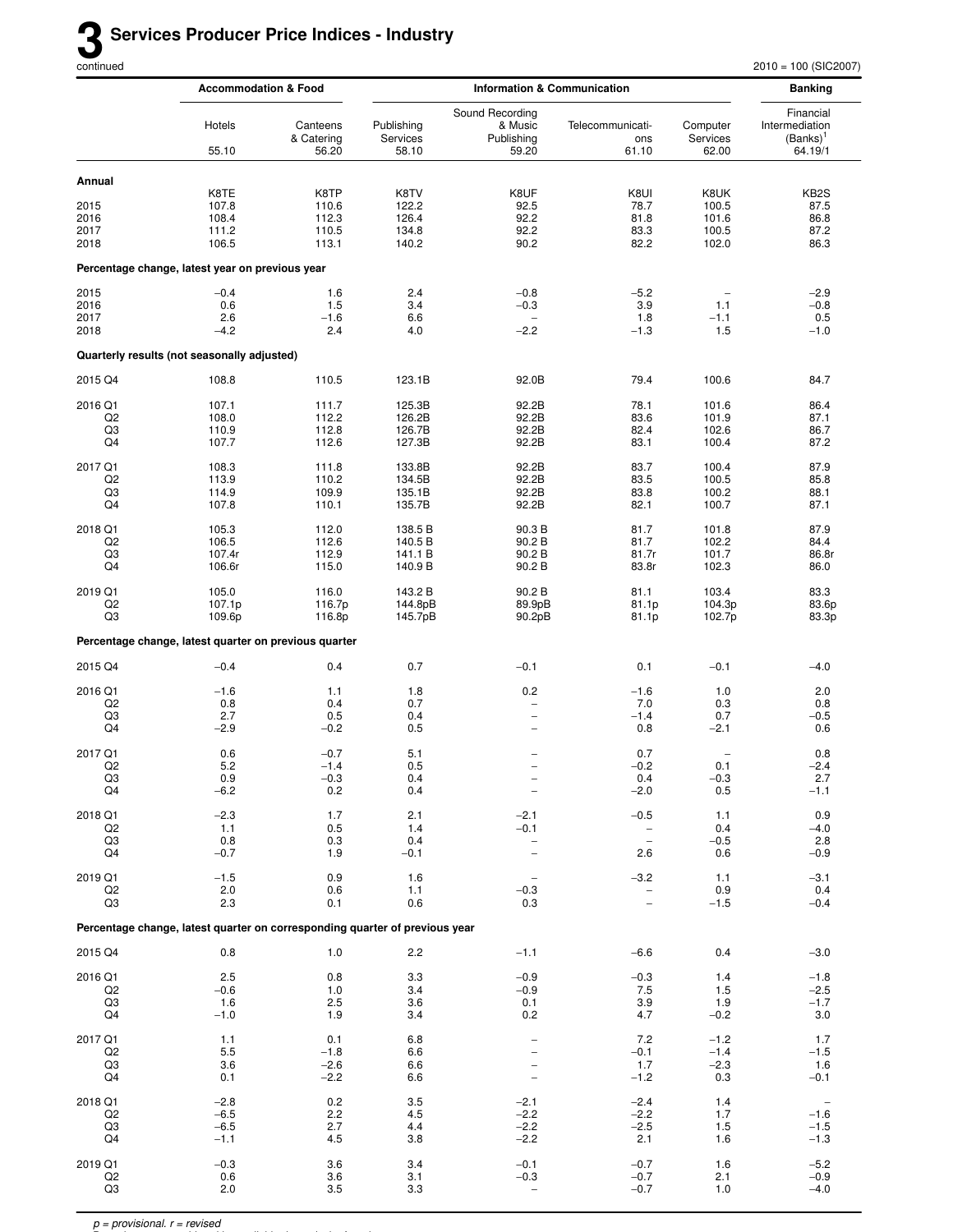|                                       | <b>Real Estate Activities</b>                                               |                                          | <b>Professional Scientific &amp; Technical Activities</b> |                                               |                                                 |                                                      |                                                            |  |
|---------------------------------------|-----------------------------------------------------------------------------|------------------------------------------|-----------------------------------------------------------|-----------------------------------------------|-------------------------------------------------|------------------------------------------------------|------------------------------------------------------------|--|
|                                       | Property<br>Rentals <sup>1</sup><br>68.20                                   | <b>Real Estate</b><br>Agencies<br>68.30  | Legal<br>Services <sup>2</sup><br>69.10                   | Accountancy <sup>2</sup><br>69.20             | Management<br>Consultancy <sup>2</sup><br>70.22 | Architectural<br>Services <sup>2</sup><br>71.11      | Engineering<br>& Related<br>Services <sup>2</sup><br>71.12 |  |
| Annual                                |                                                                             |                                          |                                                           |                                               |                                                 |                                                      |                                                            |  |
| 2015<br>2016<br>2017<br>2018          | K8VA<br>99.9<br>102.0<br>103.7<br>104.4                                     | K8VC<br>119.7<br>126.1<br>128.7<br>131.0 | KHW <sub>5</sub><br>112.8<br>116.3<br>119.3<br>124.0      | KHX6<br>112.8<br>115.4<br>119.8<br>124.6      | KOP4<br>103.0<br>105.5<br>106.8<br>107.8        | KHY <sub>2</sub><br>106.3<br>109.2<br>110.0<br>111.3 | KHY7<br>108.4<br>109.2<br>105.6<br>107.1                   |  |
|                                       | Percentage change, latest year on previous year                             |                                          |                                                           |                                               |                                                 |                                                      |                                                            |  |
| 2015<br>2016<br>2017<br>2018          | 1.0<br>2.1<br>1.7<br>0.7                                                    | 9.9<br>5.3<br>2.1<br>1.8                 | 2.3<br>3.1<br>2.6<br>3.9                                  | 3.0<br>2.3<br>3.8<br>4.0                      | $-1.3$<br>2.4<br>1.2<br>0.9                     | 1.8<br>2.7<br>0.7<br>1.2                             | 0.7<br>0.7<br>$-3.3$<br>1.4                                |  |
|                                       | Quarterly results (not seasonally adjusted)                                 |                                          |                                                           |                                               |                                                 |                                                      |                                                            |  |
| 2015 Q4                               | 100.8                                                                       | 124.0                                    | 113.9                                                     | 113.3                                         | 103.3                                           | 107.0                                                | 108.5                                                      |  |
| 2016 Q1<br>Q2<br>Q3<br>Q4             | 101.3<br>101.7<br>102.3<br>102.8                                            | 125.5<br>127.3<br>126.0<br>125.7         | 115.7<br>114.9<br>116.8<br>117.8                          | 115.7<br>114.7<br>116.7<br>114.3              | 105.9<br>106.0<br>104.5<br>105.7                | 108.0<br>109.5<br>109.6<br>109.5                     | 108.4<br>109.2<br>109.6<br>109.5                           |  |
| 2017 Q1<br>Q2<br>Q3<br>Q4             | 103.1<br>103.5<br>104.2<br>104.0                                            | 126.7<br>127.5<br>128.7<br>131.8         | 117.9<br>118.4<br>119.9<br>120.8                          | 118.0<br>119.4<br>119.4<br>122.4              | 106.6<br>105.8<br>107.5<br>107.4                | 109.4<br>109.6<br>110.4<br>110.8                     | 105.1<br>104.9<br>106.3<br>106.1                           |  |
| 2018 Q1<br>Q <sub>2</sub><br>Q3<br>Q4 | 104.1<br>104.4<br>104.3<br>104.7                                            | 133.1<br>129.9<br>130.3<br>130.7         | 122.7<br>122.7<br>125.5<br>125.0                          | 124.8<br>123.5<br>127.3<br>122.8              | 107.9<br>108.0<br>107.4<br>107.9                | 110.7<br>110.6<br>111.1<br>112.7                     | 106.5<br>106.5<br>107.5<br>108.0                           |  |
| 2019 Q1<br>Q <sub>2</sub><br>Q3       | 105.4<br>106.0p<br>106.6p                                                   | 131.3<br>131.5p<br>132.1p                | 125.1<br>126.8p<br>129.2p                                 | 126.3<br>123.5p<br>129.5p                     | 108.2<br>104.4p<br>110.8p                       | 110.9<br>111.5p<br>113.4p                            | 108.4<br>108.6p<br>108.9p                                  |  |
|                                       | Percentage change, latest quarter on previous quarter                       |                                          |                                                           |                                               |                                                 |                                                      |                                                            |  |
| 2015 Q4                               | 0.9                                                                         | 2.0                                      | 0.6                                                       | 1.1                                           | 0.5                                             | 0.5                                                  | 0.2                                                        |  |
| 2016 Q1<br>Q <sub>2</sub><br>Q3<br>Q4 | 0.5<br>0.4<br>0.6<br>0.5                                                    | 1.2<br>1.4<br>$-1.0$<br>$-0.2$           | 1.6<br>$-0.7$<br>1.7<br>0.9                               | 2.1<br>$-0.9$<br>1.7<br>$-2.1$                | 2.5<br>0.1<br>$-1.4$<br>1.1                     | 0.9<br>1.4<br>0.1<br>$-0.1$                          | $-0.1$<br>0.7<br>0.4<br>$-0.1$                             |  |
| 2017 Q1<br>Q <sub>2</sub><br>Q3<br>Q4 | 0.3<br>0.4<br>0.7<br>$-0.2$                                                 | 0.8<br>0.6<br>0.9<br>2.4                 | 0.1<br>0.4<br>1.3<br>0.8                                  | 3.2<br>1.2<br>$\overline{\phantom{m}}$<br>2.5 | 0.9<br>$-0.8$<br>1.6<br>$-0.1$                  | $-0.1$<br>0.2<br>0.7<br>0.4                          | $-4.0$<br>$-0.2$<br>1.3<br>$-0.2$                          |  |
| 2018 Q1<br>Q2<br>Q3<br>Q4             | 0.1<br>0.3<br>$-0.1$<br>0.4                                                 | 1.0<br>$-2.4$<br>0.3<br>0.3              | 1.6<br>$2.3\,$<br>$-0.4$                                  | 2.0<br>$-1.0$<br>3.1<br>$-3.5$                | 0.5<br>0.1<br>$-0.6$<br>0.5                     | $-0.1$<br>$-0.1$<br>0.5<br>1.4                       | $0.4\,$<br>$\begin{array}{c} 0.9 \\ 0.5 \end{array}$       |  |
| 2019 Q1<br>Q2<br>Q3                   | 0.7<br>0.6<br>0.6                                                           | 0.5<br>0.2<br>0.5                        | 0.1<br>1.4<br>1.9                                         | 2.9<br>$-2.2$<br>4.9                          | 0.3<br>$-3.5$<br>6.1                            | $-1.6$<br>0.5<br>1.7                                 | 0.4<br>$0.2\,$<br>0.3                                      |  |
|                                       | Percentage change, latest quarter on corresponding quarter of previous year |                                          |                                                           |                                               |                                                 |                                                      |                                                            |  |
| 2015 Q4                               | 1.6                                                                         | 10.0                                     | 2.2                                                       | 2.2                                           | 0.7                                             | 2.4                                                  | $0.6\,$                                                    |  |
| 2016 Q1<br>Q2<br>Q3<br>Q4             | 1.9<br>2.3<br>2.4<br>2.0                                                    | 10.3<br>6.7<br>3.6<br>1.4                | 3.7<br>2.0<br>3.2<br>3.4                                  | 2.1<br>2.0<br>4.1<br>0.9                      | 2.8<br>2.8<br>1.7<br>2.3                        | 2.1<br>3.2<br>2.9<br>2.3                             | 0.4<br>$0.5$<br>1.2<br>0.9                                 |  |
| 2017 Q1<br>Q2<br>Q3<br>Q4             | 1.8<br>1.8<br>1.9<br>$1.2$                                                  | $1.0$<br>0.2<br>2.1<br>4.9               | 1.9<br>3.0<br>2.7<br>2.5                                  | 2.0<br>4.1<br>2.3<br>7.1                      | 0.7<br>$-0.2$<br>2.9<br>1.6                     | 1.3<br>0.1<br>0.7<br>1.2                             | $-3.0$<br>$-3.9$<br>$-3.0$<br>$-3.1$                       |  |
| 2018 Q1<br>Q2<br>Q3<br>Q4             | 1.0<br>0.9<br>0.1<br>0.7                                                    | 5.1<br>1.9<br>$1.2$<br>$-0.8$            | 4.1<br>3.6<br>4.7<br>3.5                                  | 5.8<br>3.4<br>6.6<br>0.3                      | 1.2<br>2.1<br>$-0.1$<br>0.5                     | 1.2<br>0.9<br>0.6<br>1.7                             | $\frac{1.3}{1.5}$<br>1.1<br>1.8                            |  |
| 2019 Q1<br>$_{\rm Q2}$<br>Q3          | 1.2<br>1.5<br>2.2                                                           | $-1.4$<br>1.2<br>1.4                     | 2.0<br>3.3<br>2.9                                         | 1.2<br>$\overline{\phantom{a}}$<br>1.7        | 0.3<br>$-3.3$<br>3.2                            | 0.2<br>0.8<br>2.1                                    | $1.8$<br>$2.0$<br>$1.3$                                    |  |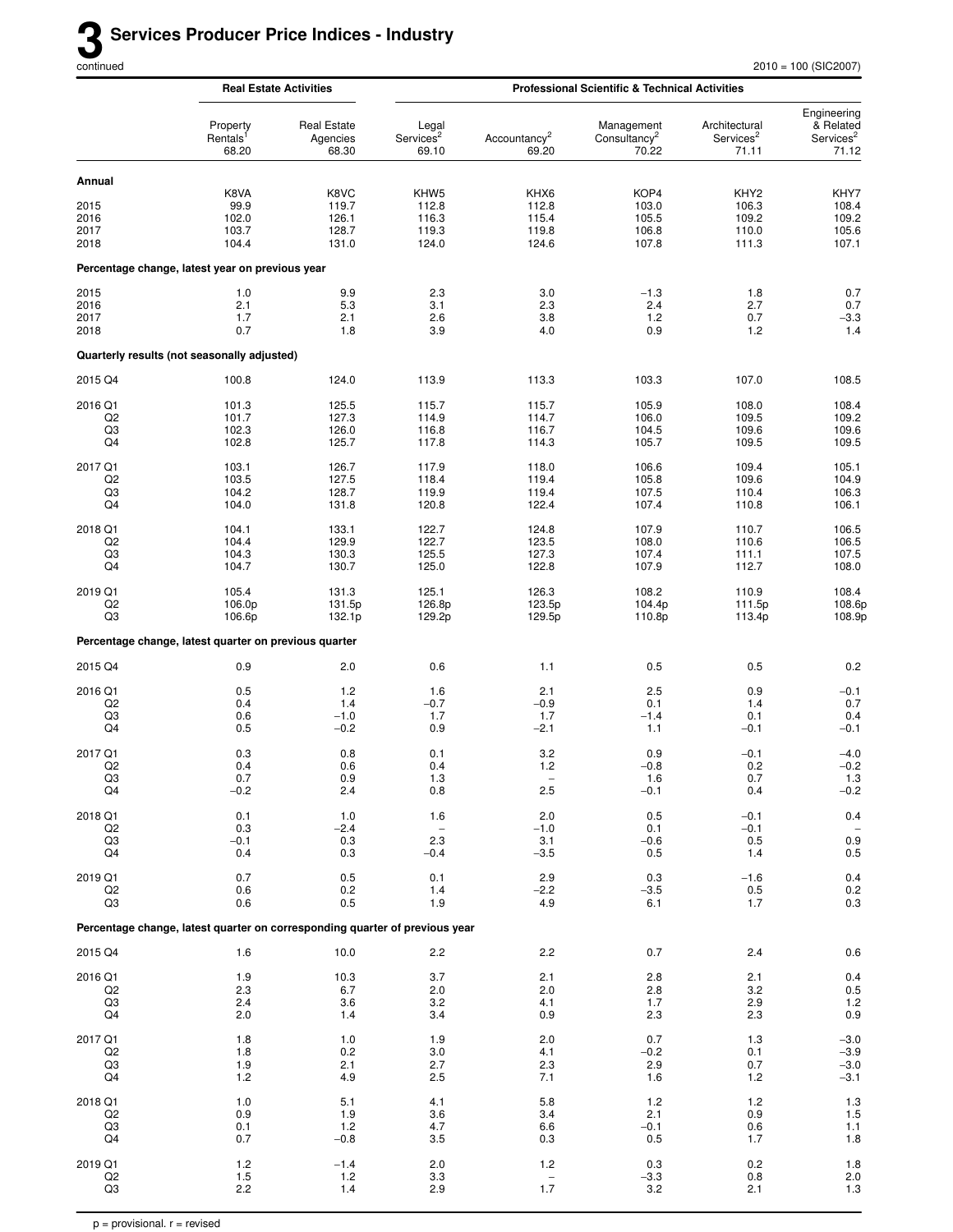|                                                 |                                                                             |                                                 | <b>Professional Scientific &amp; Technical Activities</b> |                                                                       |                                                      |
|-------------------------------------------------|-----------------------------------------------------------------------------|-------------------------------------------------|-----------------------------------------------------------|-----------------------------------------------------------------------|------------------------------------------------------|
|                                                 | Technical<br>Testing &<br>Analysis<br>71.20                                 | Advertising<br>Services <sup>1</sup><br>73.12   | Market<br>Research<br>73.20                               | Commercial<br>Film Processing<br>74.20                                | Translation &<br>Interpretation<br>Services<br>74.30 |
| Annual                                          |                                                                             |                                                 |                                                           |                                                                       |                                                      |
| 2015<br>2016<br>2017<br>2018                    | K8WD<br>108.1<br>109.4<br>111.8<br>114.4                                    | KOQ5<br>104.1<br>104.8<br>107.9<br>106.7        | <b>K8X7</b><br>105.8<br>107.4<br>108.2<br>110.1           | K8XC<br>115.8<br>117.7<br>117.5<br>117.8                              | K8XI<br>101.3<br>102.6<br>101.6<br>106.2             |
| Percentage change, latest year on previous year |                                                                             |                                                 |                                                           |                                                                       |                                                      |
| 2015<br>2016<br>2017<br>2018                    | 0.9<br>1.2<br>2.2<br>2.3                                                    | 1.3<br>0.7<br>3.0<br>$-1.1$                     | 2.4<br>1.5<br>0.7<br>1.8                                  | 5.2<br>1.6<br>$-0.2$<br>0.3                                           | 0.7<br>$1.3$<br>$-1.0$<br>4.5                        |
| Quarterly results (not seasonally adjusted)     |                                                                             |                                                 |                                                           |                                                                       |                                                      |
| 2015 Q4                                         | 108.0                                                                       | 105.4                                           | 105.9                                                     | 117.7F                                                                | 101.6                                                |
| 2016 Q1<br>Q <sub>2</sub><br>Q3<br>Q4           | 108.9<br>109.1<br>109.7<br>109.9                                            | 104.3<br>105.8<br>104.1<br>105.0                | 107.4<br>107.4<br>107.4<br>107.4                          | 117.8F<br>117.8F<br>117.9F<br>117.3F                                  | 102.7<br>102.7<br>102.7<br>102.2                     |
| 2017 Q1<br>Q2<br>Q3<br>Q4                       | 110.7<br>112.1<br>112.0<br>112.2                                            | 107.3<br>108.5<br>105.6<br>110.1                | 108.1<br>108.2<br>108.2<br>108.2                          | 117.3F<br>117.1F<br>117.7F<br>117.8F                                  | 102.2<br>99.7<br>100.4<br>104.0                      |
| 2018 Q1<br>Q2<br>Q3<br>Q4                       | 113.3<br>114.2<br>114.3<br>115.7                                            | 107.2<br>107.0<br>105.6<br>106.9                | 109.6<br>110.3<br>109.6<br>110.8                          | 117.9 F<br>117.9 F<br>117.9 F<br>117.4 F                              | 104.0<br>104.1<br>108.3<br>108.3                     |
| 2019 Q1<br>Q2<br>Q3                             | 116.9<br>117.1p<br>117.4p                                                   | 105.0<br>107.7p<br>113.2p                       | 109.5<br>108.9p<br>109.4p                                 | 117.7 F<br>118.0pF<br>118.0pF                                         | 107.6<br>107.6p<br>107.3p                            |
|                                                 | Percentage change, latest quarter on previous quarter                       |                                                 |                                                           |                                                                       |                                                      |
| 2015 Q4                                         | 0.1                                                                         | 1.4                                             |                                                           |                                                                       |                                                      |
| 2016 Q1<br>Q <sub>2</sub><br>Q3<br>Q4           | 0.8<br>0.2<br>0.5<br>0.2                                                    | $-1.0$<br>1.4<br>$-1.6$<br>0.9                  | 1.4<br>$\overline{a}$<br>$\overline{a}$<br>$\overline{a}$ | 0.1<br>0.1<br>$-0.5$                                                  | 1.1<br>$-0.5$                                        |
| 2017 Q1<br>Q <sub>2</sub><br>Q3<br>Q4           | 0.7<br>1.3<br>$-0.1$<br>0.2                                                 | 2.2<br>1.1<br>$-2.7$<br>4.3                     | 0.7<br>0.1<br>$\overline{\phantom{0}}$                    | $-0.2$<br>0.5<br>0.1                                                  | $-2.4$<br>$0.7\,$<br>3.6                             |
| 2018 Q1<br>Q2<br>Q3<br>Q4                       | $1.0$<br>0.8<br>0.1<br>$1.2$                                                | $-2.6$<br>$-0.2$<br>$-1.3$<br>1.2               | 1.3<br>0.6<br>$-0.6$<br>1.1                               | 0.1<br>$\overline{\phantom{0}}$<br>$\overline{\phantom{0}}$<br>$-0.4$ | 0.1<br>$4.0\,$                                       |
| 2019 Q1<br>Q2<br>Q3                             | $1.0$<br>0.2<br>0.3                                                         | $-1.8$<br>2.6<br>5.1                            | $-1.2$<br>$-0.5$<br>0.5                                   | 0.3<br>0.3                                                            | $-0.6$<br>$-0.3$                                     |
|                                                 | Percentage change, latest quarter on corresponding quarter of previous year |                                                 |                                                           |                                                                       |                                                      |
| 2015 Q4                                         | 0.6                                                                         | $1.5$                                           | 1.6                                                       | 6.9                                                                   | $1.0$                                                |
| 2016 Q1<br>Q2<br>Q3<br>Q4                       | 0.9<br>0.4<br>1.7<br>1.8                                                    | 0.9<br>2.2<br>0.2<br>$-0.4$                     | 1.8<br>1.3<br>1.4<br>1.4                                  | 7.0<br>0.1<br>0.2<br>$-0.3$                                           | $2.1$<br>1.1<br>$1.1$<br>$0.6\,$                     |
| 2017 Q1<br>Q2<br>Q3<br>Q4                       | 1.7<br>2.7<br>2.1<br>2.1                                                    | 2.9<br>2.6<br>1.4<br>4.9                        | 0.7<br>0.7<br>0.7<br>0.7                                  | $-0.4$<br>$-0.6$<br>$-0.2$<br>0.4                                     | $-0.5$<br>$-2.9$<br>$-2.2$<br>$1.8$                  |
| 2018 Q1<br>Q2<br>Q3<br>Q4                       | 2.3<br>1.9<br>2.1<br>3.1                                                    | $-0.1$<br>$-1.4$<br>$\qquad \qquad -$<br>$-2.9$ | 1.4<br>1.9<br>1.3<br>2.4                                  | 0.5<br>0.7<br>0.2<br>$-0.3$                                           | $\frac{1.8}{4.4}$<br>$7.9$<br>4.1                    |
| 2019 Q1<br>$_{\mathsf{Q2}}$<br>Q3               | $3.2\,$<br>$2.5\,$<br>2.7                                                   | $-2.1$<br>0.7<br>7.2                            | $-0.1$<br>$-1.3$<br>$-0.2$                                | $-0.2$<br>0.1<br>0.1                                                  | $3.5$<br>$3.4$<br>$-0.9$                             |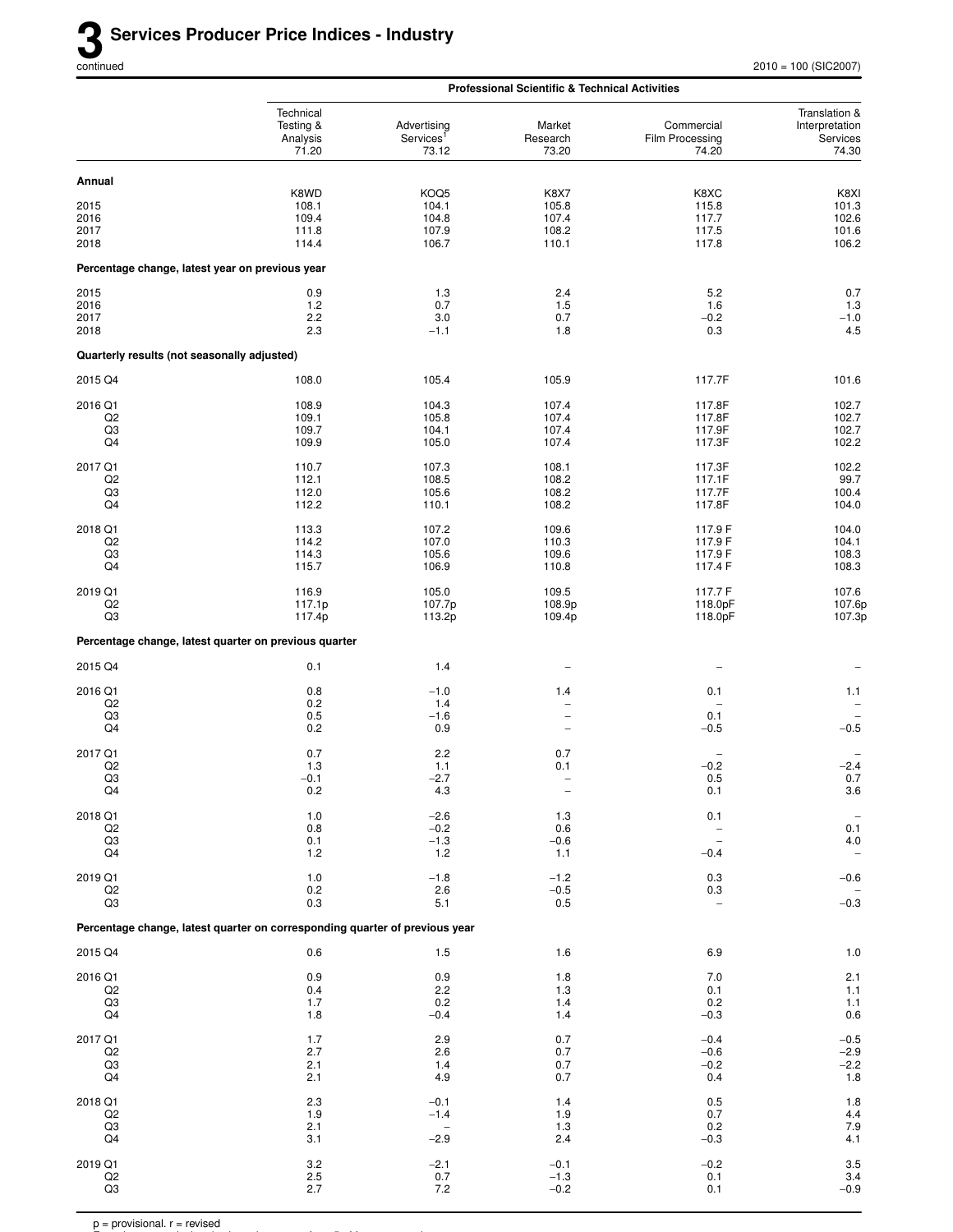|                                             |                                                                             |                                                     | <b>Administrative &amp; Support Services</b>     |                                    |                                        |                                                                           |
|---------------------------------------------|-----------------------------------------------------------------------------|-----------------------------------------------------|--------------------------------------------------|------------------------------------|----------------------------------------|---------------------------------------------------------------------------|
|                                             | Construction<br><b>Plant Hire</b><br>77.32                                  | Employment<br>Agencies<br>78.00                     | Security<br>Services<br>80.11                    | Industrial<br>Cleaning<br>81.22    | Secretarial<br>Services<br>82.10       | Contract<br>Packing<br>82.92                                              |
| Annual                                      |                                                                             |                                                     |                                                  |                                    |                                        |                                                                           |
| 2015<br>2016<br>2017                        | K8XQ<br>107.5<br>106.9<br>106.2                                             | K8XZ<br>102.2<br>101.7<br>101.8                     | K8YH<br>96.6<br>97.3<br>97.2                     | K8YQ<br>103.4<br>104.9<br>108.6    | <b>K8Z2</b><br>103.5<br>106.0<br>107.7 | K8Z9<br>100.1<br>104.4<br>108.0                                           |
| 2018                                        | 106.8                                                                       | 102.8                                               | 99.4                                             | 109.6                              | 107.0                                  | 111.1                                                                     |
|                                             | Percentage change, latest year on previous year                             |                                                     |                                                  |                                    |                                        |                                                                           |
| 2015<br>2016<br>2017<br>2018                | 0.4<br>$-0.6$<br>$-0.7$<br>0.6                                              | $-0.4$<br>$-0.5$<br>0.1<br>1.0                      | $-0.8$<br>0.7<br>$-0.1$<br>2.3                   | 0.2<br>1.5<br>3.5<br>0.9           | $-0.5$<br>2.4<br>1.6<br>$-0.6$         | $-0.9$<br>4.3<br>$3.4\,$<br>2.9                                           |
|                                             | Quarterly results (not seasonally adjusted)                                 |                                                     |                                                  |                                    |                                        |                                                                           |
| 2015 Q4                                     | 108.0                                                                       | 102.5                                               | 96.9                                             | 104.6                              | 103.6                                  | 100.2                                                                     |
| 2016 Q1                                     | 107.6                                                                       | 101.6                                               | 97.1                                             | 104.9                              | 105.7                                  | 104.3                                                                     |
| Q <sub>2</sub><br>Q3<br>Q4                  | 106.9<br>106.1<br>107.1                                                     | 101.7<br>101.7<br>101.6                             | 97.4<br>97.3<br>97.3                             | 104.7<br>104.8<br>105.2            | 106.3<br>106.1<br>105.9                | 104.4<br>104.4<br>104.4                                                   |
| 2017 Q1<br>Q <sub>2</sub><br>Q3<br>Q4       | 107.0<br>106.5<br>106.6<br>104.9                                            | 101.4<br>102.0<br>101.8<br>101.8                    | 96.9<br>97.8<br>96.6<br>97.7                     | 107.6<br>107.7<br>110.1<br>109.2   | 106.5<br>106.5<br>108.5<br>109.1       | 104.7<br>105.1<br>111.0<br>111.1                                          |
| 2018 Q1<br>Q <sub>2</sub><br>Q3<br>Q4       | 105.1<br>107.3<br>107.5<br>107.4                                            | 102.2<br>102.4<br>103.3<br>103.4                    | 98.1<br>99.7<br>99.5<br>100.2                    | 110.0<br>110.7<br>109.6r<br>108.0r | 108.8<br>106.2<br>106.3<br>106.8       | 111.1<br>111.1<br>111.1<br>111.3                                          |
| 2019 Q1<br>Q <sub>2</sub><br>Q <sub>3</sub> | 107.8<br>107.7p<br>107.5p                                                   | 102.9<br>104.3p<br>104.5p                           | 99.6<br>100.9p<br>101.1p                         | 107.2<br>107.6p<br>107.7p          | 107.3<br>107.9p<br>108.1p              | 111.4<br>112.9p<br>113.9p                                                 |
|                                             | Percentage change, latest quarter on previous quarter                       |                                                     |                                                  |                                    |                                        |                                                                           |
| 2015 Q4                                     | 0.7                                                                         | 1.3                                                 | 0.2                                              | 1.1                                | $-0.3$                                 | $-0.1$                                                                    |
| 2016 Q1<br>Q2<br>Q3<br>Q4                   | $-0.4$<br>$-0.7$<br>$-0.7$<br>0.9                                           | $-0.9$<br>0.1<br>$\overline{\phantom{m}}$<br>$-0.1$ | 0.2<br>0.3<br>$-0.1$<br>$\overline{\phantom{0}}$ | 0.3<br>$-0.2$<br>0.1<br>0.4        | 2.0<br>0.6<br>$-0.2$<br>$-0.2$         | 4.1<br>0.1<br>$\qquad \qquad -$<br>$\overline{\phantom{a}}$               |
| 2017 Q1<br>Q <sub>2</sub><br>Q3<br>Q4       | $-0.1$<br>$-0.5$<br>0.1<br>$-1.6$                                           | $-0.2$<br>0.6<br>$-0.2$<br>$\overline{a}$           | $-0.4$<br>0.9<br>$-1.2$<br>1.1                   | 2.3<br>0.1<br>2.2<br>$-0.8$        | 0.6<br>1.9<br>0.6                      | 0.3<br>0.4<br>5.6<br>0.1                                                  |
| 2018 Q1<br>Q2<br>$_{\rm Q3}$<br>Q4          | 0.2<br>2.1<br>0.2<br>$-0.1$                                                 | 0.4<br>0.2<br>0.9<br>0.1                            | 0.4<br>1.6<br>$-0.2$<br>0.7                      | 0.7<br>0.6<br>$-1.0$<br>$-1.5$     | $-0.3$<br>$-2.4$<br>0.1<br>0.5         | $\qquad \qquad -$<br>$\qquad \qquad -$<br>$\overline{\phantom{m}}$<br>0.2 |
| 2019 Q1<br>Q2<br>$_{\rm Q3}$                | 0.4<br>$-0.1$<br>$-0.2$                                                     | $-0.5$<br>1.4<br>0.2                                | $-0.6$<br>1.3<br>0.2                             | $-0.7$<br>0.4<br>0.1               | $0.5\,$<br>0.6<br>0.2                  | $0.1\,$<br>$\begin{array}{c} 1.3 \\ 0.9 \end{array}$                      |
|                                             | Percentage change, latest quarter on corresponding quarter of previous year |                                                     |                                                  |                                    |                                        |                                                                           |
| 2015 Q4                                     | 0.7                                                                         | 0.3                                                 | $-0.5$                                           | 2.4                                | $-0.4$                                 | $-0.8$                                                                    |
| 2016 Q1<br>Q2<br>Q <sub>3</sub><br>Q4       | 0.1<br>$-0.2$<br>$-1.0$<br>$-0.8$                                           | $-0.8$<br>$-1.0$<br>0.5<br>$-0.9$                   | 0.7<br>1.1<br>0.6<br>0.4                         | 2.2<br>1.7<br>1.3<br>0.6           | 2.2<br>3.0<br>2.1<br>2.2               | 4.3<br>4.5<br>$4.1$<br>$4.2$                                              |
| 2017 Q1<br>Q2<br>Q3<br>Q4                   | $-0.6$<br>$-0.4$<br>0.5<br>$-2.1$                                           | $-0.2$<br>0.3<br>0.1<br>0.2                         | $-0.2$<br>0.4<br>$-0.7$<br>0.4                   | 2.6<br>2.9<br>5.1<br>3.8           | 0.8<br>0.2<br>2.3<br>3.0               | 0.4<br>$0.7\,$<br>6.3<br>6.4                                              |
| 2018 Q1<br>Q2<br>Q <sub>3</sub><br>Q4       | $-1.8$<br>0.8<br>0.8<br>2.4                                                 | 0.8<br>0.4<br>1.5<br>1.6                            | 1.2<br>1.9<br>3.0<br>2.6                         | 2.2<br>2.8<br>$-0.5$<br>$-1.1$     | 2.2<br>$-0.3$<br>$-2.0$<br>$-2.1$      | 6.1<br>5.7<br>$0.1\,$<br>$0.2\,$                                          |
| 2019 Q1<br>Q2<br>Q3                         | 2.6<br>0.4<br>$\qquad \qquad -$                                             | 0.7<br>1.9<br>1.2                                   | 1.5<br>1.2<br>1.6                                | $-2.5$<br>$-2.8$<br>$-1.7$         | $-1.4$<br>1.6<br>1.7                   | $0.3\,$<br>$\begin{array}{c} 1.6 \\ 2.5 \end{array}$                      |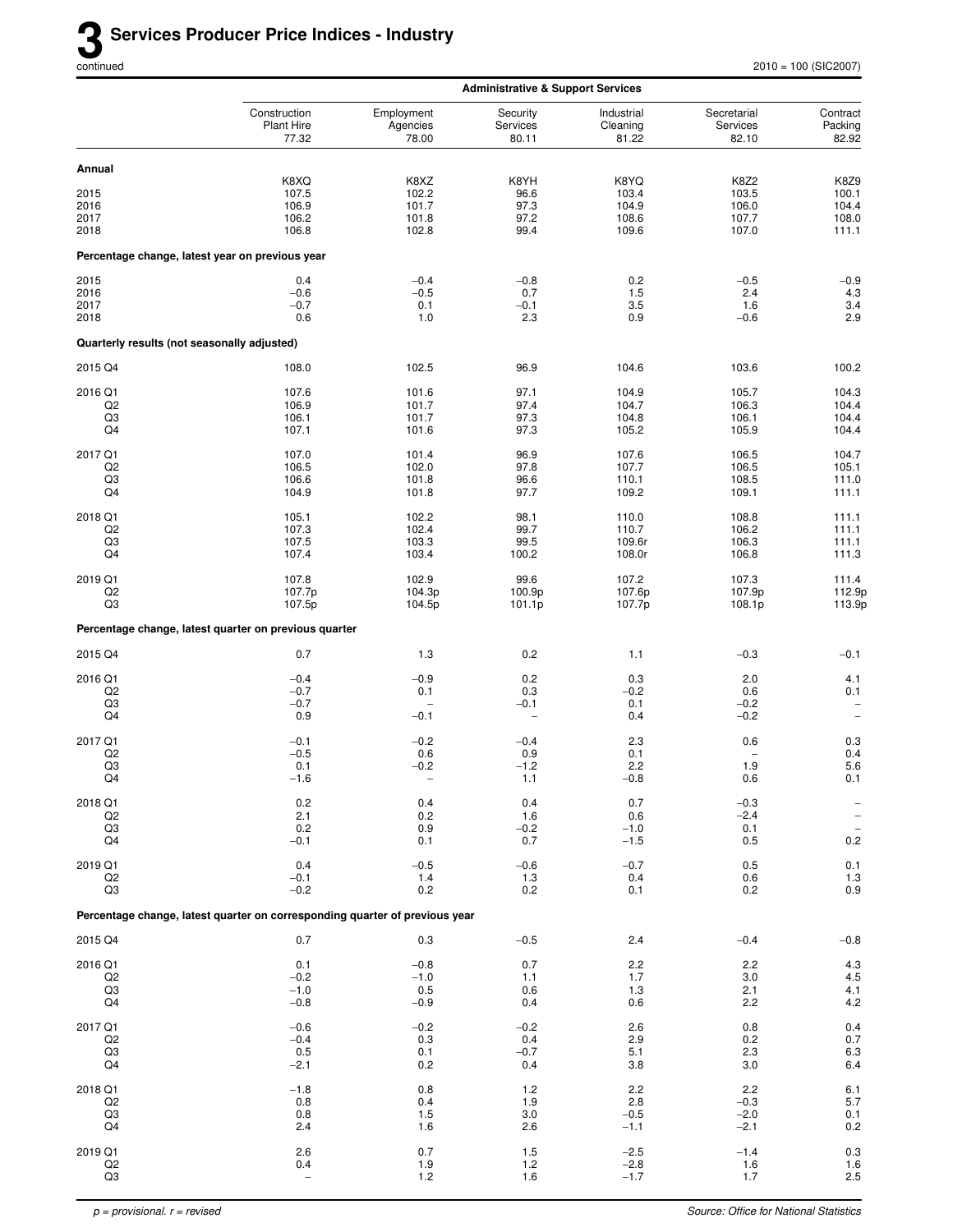|                                                                             | <b>Education</b>                         | <b>Other Services</b>                            |
|-----------------------------------------------------------------------------|------------------------------------------|--------------------------------------------------|
|                                                                             | Adult<br>Education<br>85.59              | Commercial<br>Washing &<br>Dry Cleaning<br>96.01 |
| Annual                                                                      |                                          |                                                  |
| 2015<br>2016<br>2017<br>2018                                                | K8ZG<br>103.9<br>105.0<br>104.9<br>107.7 | K8ZM<br>104.0<br>106.2<br>101.6<br>102.6         |
| Percentage change, latest year on previous year                             |                                          |                                                  |
| 2015                                                                        | 0.1                                      | 1.4                                              |
| 2016                                                                        | 1.1                                      | 2.1                                              |
| 2017                                                                        | $-0.1$                                   | $-4.3$                                           |
| 2018                                                                        | 2.7                                      | 1.0                                              |
| Quarterly results (not seasonally adjusted)                                 |                                          |                                                  |
| 2015 Q4                                                                     | 104.5                                    | 104.3                                            |
| 2016 Q1                                                                     | 105.5                                    | 104.6                                            |
| Q <sub>2</sub>                                                              | 105.0                                    | 106.9                                            |
| $_{\rm Q3}$                                                                 | 104.8                                    | 106.9                                            |
| Q4                                                                          | 104.7                                    | 106.5                                            |
| 2017 Q1                                                                     | 105.8                                    | 101.5                                            |
| Q2                                                                          | 106.7                                    | 101.7                                            |
| Q3                                                                          | 103.2                                    | 101.7                                            |
| Q4                                                                          | 103.8                                    | 101.7                                            |
| 2018 Q1                                                                     | 102.8                                    | 102.0                                            |
| Q2                                                                          | 109.9                                    | 102.1                                            |
| Q3                                                                          | 110.6                                    | 102.2                                            |
| Q4                                                                          | 107.4                                    | 104.1                                            |
| 2019 Q1                                                                     | 109.5                                    | 104.9                                            |
| Q2                                                                          | 110.8p                                   | 105.6p                                           |
| Q3                                                                          | 110.8p                                   | 106.8p                                           |
| Percentage change, latest quarter on previous quarter                       |                                          |                                                  |
| 2015 Q4                                                                     | $\qquad \qquad -$                        | $0.3\,$                                          |
| 2016 Q1<br>Q2<br>Q3<br>Q4                                                   | 1.0<br>$-0.5$<br>$-0.2$<br>$-0.1$        | 0.3<br>2.2<br>$-0.4$                             |
| 2017 Q1                                                                     | 1.1                                      | $-4.7$                                           |
| Q2                                                                          | 0.9                                      | 0.2                                              |
| Q3                                                                          | $-3.3$                                   | $\overline{\phantom{a}}$                         |
| Q4                                                                          | $0.6\,$                                  | $\overline{\phantom{a}}$                         |
| 2018 Q1                                                                     | $-1.0$                                   | 0.3                                              |
| Q <sub>2</sub>                                                              | 6.9                                      | 0.1                                              |
| $_{\rm Q3}$                                                                 | $0.6\,$                                  | 0.1                                              |
| Q4                                                                          | $-2.9$                                   | 1.9                                              |
| 2019 Q1                                                                     | $2.0\,$                                  | 0.8                                              |
| $_{\mathsf{Q2}}$                                                            | $1.2$                                    | $0.7\,$                                          |
| Q3                                                                          | $\overline{\phantom{a}}$                 | 1.1                                              |
| Percentage change, latest quarter on corresponding quarter of previous year |                                          |                                                  |
| 2015 Q4                                                                     | 1.7                                      | 1.5                                              |
| 2016 Q1                                                                     | 2.2                                      | 1.0                                              |
| Q2                                                                          | 1.5                                      | 2.9                                              |
| $_{\rm Q3}$                                                                 | $0.3\,$                                  | 2.8                                              |
| Q4                                                                          | 0.2                                      | 2.1                                              |
| 2017 Q1                                                                     | $0.3\,$                                  | $-3.0$                                           |
| Q <sub>2</sub>                                                              | 1.6                                      | $-4.9$                                           |
| $_{\rm Q3}$                                                                 | $-1.5$                                   | $-4.9$                                           |
| Q4                                                                          | $-0.9$                                   | $-4.5$                                           |
| 2018 Q1                                                                     | $-2.8$                                   | 0.5                                              |
| Q2                                                                          | $3.0\,$                                  | 0.4                                              |
| Q3                                                                          | 7.2                                      | 0.5                                              |
| Q4                                                                          | 3.5                                      | 2.4                                              |
| 2019 Q1                                                                     | 6.5                                      | 2.8                                              |
| $_{\mathsf{Q2}}$                                                            | $0.8\,$                                  | 3.4                                              |
| $_{\rm Q3}$                                                                 | $0.2\,$                                  | 4.5                                              |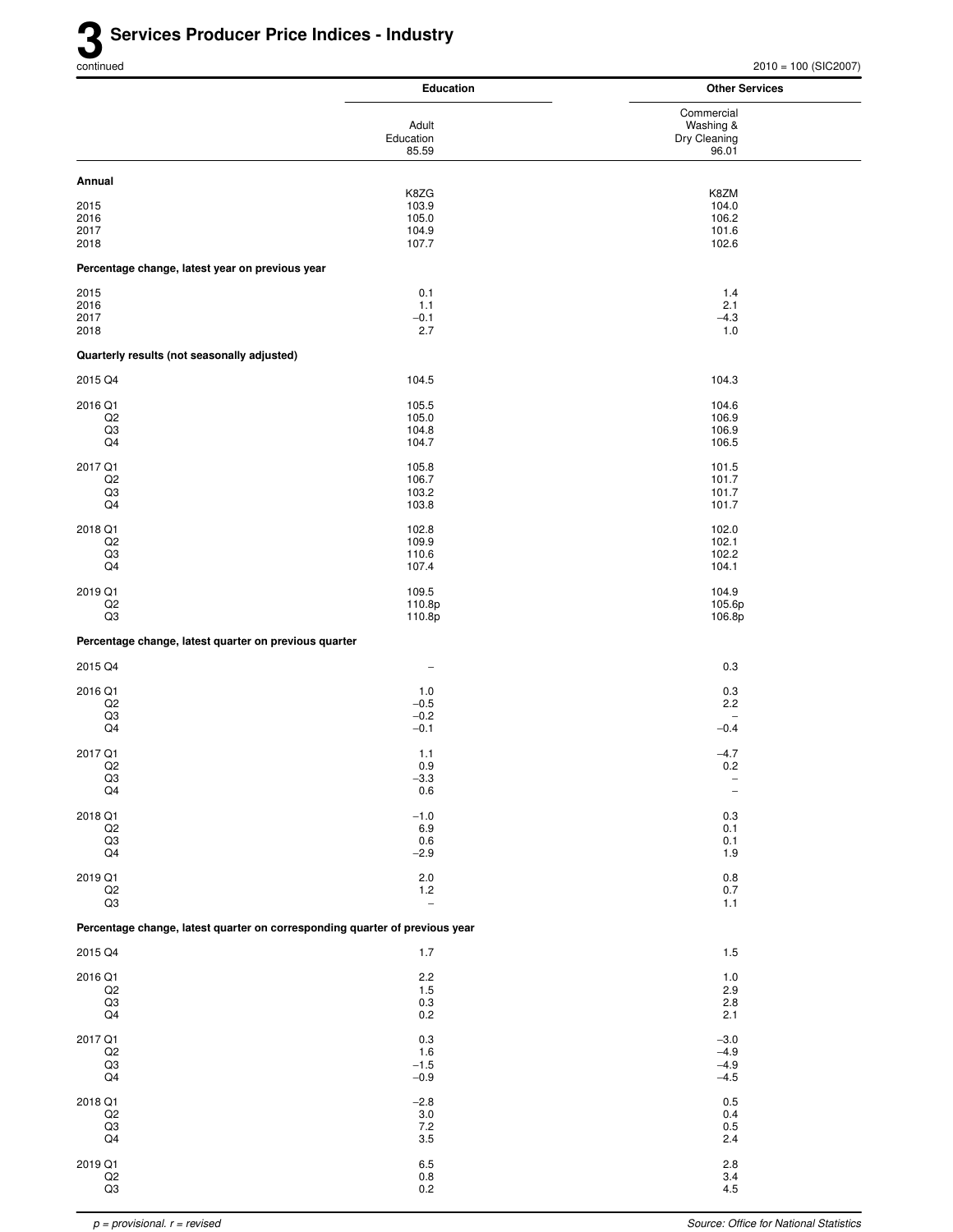## **1RSer vices Producer Price Indices - Aggregate Revisions**

2010=100 (SIC2007)

|         |                       | <b>Gross Sector</b><br>SPPI - All services |              |                       | <b>Net Sector</b><br>SPPI - All services |                          |  |
|---------|-----------------------|--------------------------------------------|--------------|-----------------------|------------------------------------------|--------------------------|--|
|         |                       |                                            |              |                       |                                          |                          |  |
|         |                       | percentage<br>change over                  |              |                       | percentage<br>change over                |                          |  |
|         | Index<br>$(2010=100)$ | Quarter                                    | Year         | Index<br>$(2010=100)$ | Quarter                                  | Year                     |  |
|         | 9907010000            |                                            |              | 9907020000            |                                          |                          |  |
|         | K8ZU                  |                                            |              | K8ZW                  |                                          |                          |  |
| 2015 Q4 |                       |                                            |              |                       |                                          |                          |  |
| 2016 Q1 |                       |                                            |              |                       |                                          |                          |  |
| Q2      |                       |                                            |              |                       |                                          |                          |  |
| Q3      |                       |                                            |              |                       |                                          |                          |  |
| Q4      |                       |                                            |              |                       |                                          |                          |  |
| 2017 Q1 |                       |                                            |              |                       |                                          |                          |  |
| Q2      |                       |                                            |              |                       |                                          |                          |  |
| Q3      |                       |                                            |              |                       |                                          |                          |  |
| Q4      |                       |                                            |              |                       |                                          | $\overline{\phantom{m}}$ |  |
| 2018 Q1 |                       |                                            |              |                       |                                          |                          |  |
| Q2      |                       |                                            |              |                       |                                          |                          |  |
| Q3      | $-0.1$                | $-0.1$                                     | $-0.1$       |                       |                                          | $\qquad \qquad -$        |  |
| Q4      | $-0.1$                | $\qquad \qquad -$                          | $-0.1$       |                       |                                          | $\qquad \qquad -$        |  |
| 2019 Q1 | $-0.3$                | $-0.2$                                     | $-0.3$       | $-0.3$                | $-0.2$                                   | $-0.2$                   |  |
| Q2      | $-0.3$                | -                                          | $-0.2$       | $-0.3$                | $\qquad \qquad -$                        | $-0.3$                   |  |
| Q3      | $\cdot$ .             |                                            | $\cdot\cdot$ | $\cdot$ .             | $\cdot$ .                                | $\cdot\cdot$             |  |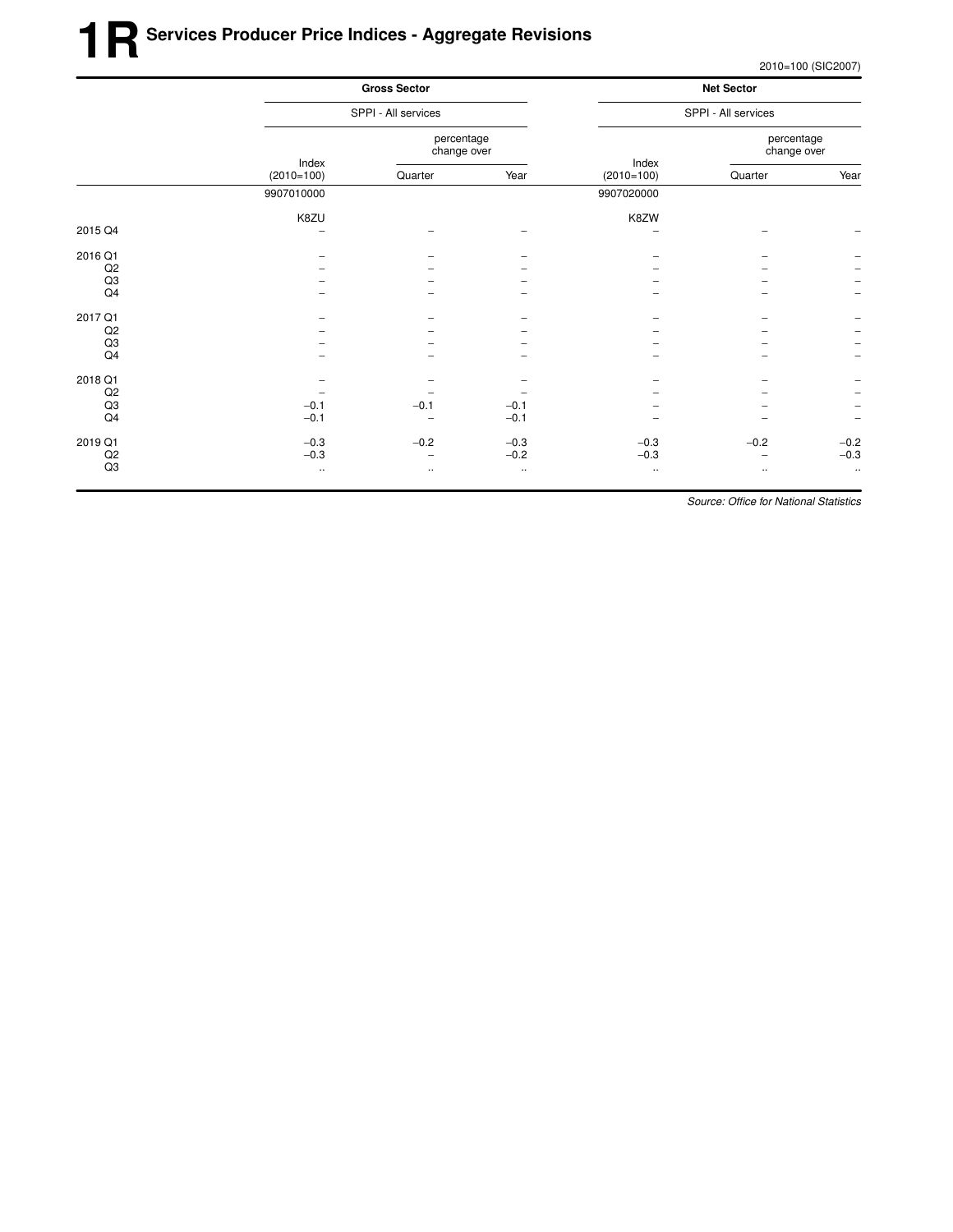## **2RSer vices Producer Price Indices - Section Revisions**

2010=100 (SIC2007)

|                | Water Supply, Sewerage<br>and Waste Management |                           |           | Wholesale, Retail Trade of<br><b>Motor Vehicles and Motorcycles</b> |                           |               |
|----------------|------------------------------------------------|---------------------------|-----------|---------------------------------------------------------------------|---------------------------|---------------|
|                | Index<br>$2010 = 100$                          | percentage<br>change over |           |                                                                     | percentage<br>change over |               |
|                |                                                | Quarter                   | Year      | Index<br>$2010=100$                                                 | Quarter                   | Year          |
|                | 9907101000                                     |                           |           | 9907103000                                                          |                           |               |
|                | MF8N                                           |                           |           | MF <sub>2</sub> J                                                   |                           |               |
| 2015 Q4        |                                                |                           |           |                                                                     |                           |               |
| 2016 Q1        |                                                |                           |           |                                                                     |                           |               |
| Q2             |                                                |                           |           |                                                                     |                           |               |
| Q3             |                                                |                           |           |                                                                     |                           |               |
| Q <sub>4</sub> |                                                |                           |           |                                                                     |                           |               |
| 2017 Q1        |                                                |                           |           |                                                                     |                           |               |
| Q2             |                                                |                           |           |                                                                     |                           |               |
| Q3             |                                                |                           |           |                                                                     |                           |               |
| Q4             |                                                |                           |           |                                                                     |                           |               |
| 2018 Q1        |                                                |                           |           |                                                                     |                           |               |
| Q2             |                                                |                           |           |                                                                     |                           |               |
| Q3             |                                                |                           |           |                                                                     |                           |               |
| Q4             |                                                |                           |           |                                                                     |                           |               |
| 2019 Q1        |                                                |                           |           |                                                                     |                           |               |
| Q2             | $-0.1$                                         | $-0.1$                    | $-0.1$    | 0.1                                                                 | 0.1                       | 0.1           |
| Q3             | $\ldots$                                       | $\ddotsc$                 | $\cdot$ . | $\ldots$                                                            | $\cdot$ .                 | $\sim$ $\sim$ |

|         | <b>Transportation and Storage</b> |                           |           | <b>Accommodation and Food</b> |                           |                          |
|---------|-----------------------------------|---------------------------|-----------|-------------------------------|---------------------------|--------------------------|
|         | Index<br>$2010 = 100$             | percentage<br>change over |           |                               | percentage<br>change over |                          |
|         |                                   | Quarter                   | Year      | Index<br>$2010 = 100$         | Quarter                   | Year                     |
|         | 9907104000                        |                           |           | 9907105000                    |                           |                          |
|         | MF2K                              |                           |           | MF <sub>2</sub> L             |                           |                          |
| 2015 Q4 |                                   |                           |           |                               |                           |                          |
| 2016 Q1 |                                   |                           |           |                               |                           |                          |
| Q2      |                                   |                           |           |                               |                           | -                        |
| Q3      |                                   |                           |           |                               |                           | $\overline{\phantom{a}}$ |
| Q4      |                                   |                           |           |                               |                           | $\overline{\phantom{m}}$ |
| 2017 Q1 |                                   |                           |           |                               |                           |                          |
| Q2      |                                   |                           |           |                               |                           | $\overline{\phantom{a}}$ |
| Q3      |                                   |                           |           |                               |                           | $\qquad \qquad -$        |
| Q4      |                                   |                           |           |                               |                           | $\overline{\phantom{m}}$ |
| 2018 Q1 |                                   |                           |           |                               |                           |                          |
| Q2      |                                   |                           |           |                               |                           | $\overline{\phantom{a}}$ |
| Q3      |                                   |                           |           |                               |                           | $\overline{\phantom{m}}$ |
| Q4      |                                   |                           |           | 0.1                           | 0.1                       | 0.1                      |
| 2019 Q1 |                                   |                           |           | $-0.1$                        | $-0.2$                    | $-0.1$                   |
| Q2      |                                   |                           |           | 0.1                           | 0.2                       | 0.1                      |
| Q3      |                                   | $\cdot\cdot$              | $\cdot$ . | $\cdot$ .                     | $\cdot\cdot$              | $\cdot\cdot$             |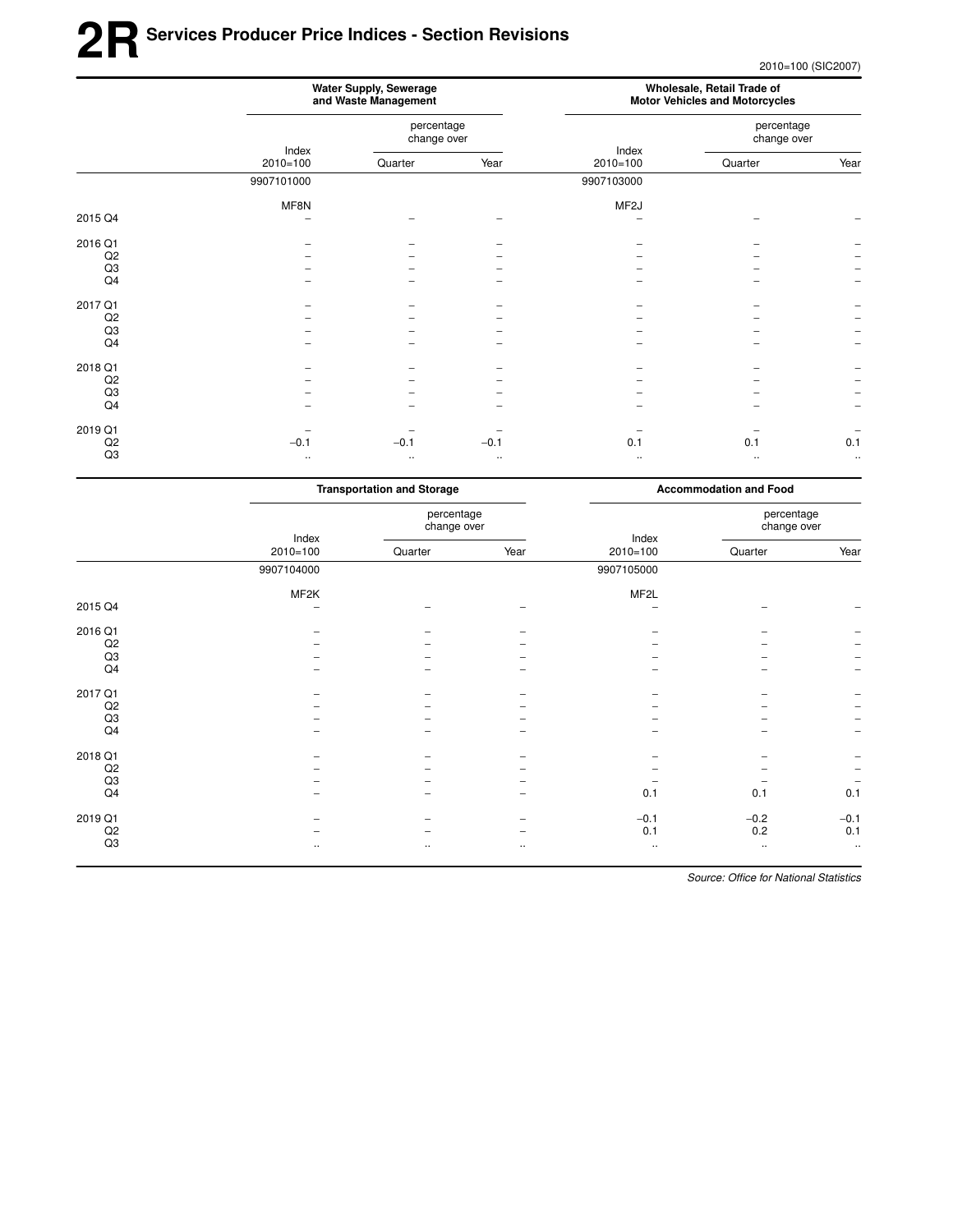# **2R** Services Producer Price Indices - Section Revisions<br>
continued

|                |                     | <b>Information and Communication</b> |          |                       |                           |                          |
|----------------|---------------------|--------------------------------------|----------|-----------------------|---------------------------|--------------------------|
|                |                     | percentage<br>change over            |          |                       | percentage<br>change over |                          |
|                | Index<br>$2010=100$ | Quarter                              | Year     | Index<br>$2010 = 100$ | Quarter                   | Year                     |
|                | 9907106000          |                                      |          | 9907108000            |                           |                          |
|                | MF2M                |                                      |          | MF8P                  |                           |                          |
| 2015 Q4        |                     |                                      |          |                       |                           |                          |
| 2016 Q1        |                     |                                      |          |                       |                           |                          |
| Q <sub>2</sub> |                     |                                      |          |                       |                           |                          |
| Q3             |                     |                                      |          |                       |                           |                          |
| Q4             |                     |                                      |          |                       |                           | $\overline{\phantom{m}}$ |
| 2017 Q1        |                     |                                      |          |                       |                           |                          |
| Q2             |                     |                                      |          |                       |                           |                          |
| Q3             |                     |                                      |          |                       |                           |                          |
| Q4             |                     |                                      |          |                       |                           |                          |
| 2018 Q1        |                     |                                      |          |                       |                           |                          |
| Q2             |                     |                                      |          |                       |                           |                          |
| Q3             | $-0.3$              | $-0.3$                               | $-0.3$   |                       |                           |                          |
| Q4             | $-0.3$              |                                      | $-0.3$   |                       |                           |                          |
| 2019 Q1        | $-1.1$              | $-0.8$                               | $-1.1$   |                       |                           |                          |
| Q2             | $-1.0$              | 0.1                                  | $-0.9$   | 0.1                   | 0.1                       | 0.1                      |
| Q3             | $\cdots$            | $\cdot$ .                            | $\cdots$ | $\cdot\cdot$          | $\cdot$ .                 | $\cdots$                 |

|         | Professional, Scientific and<br><b>Technical Activities</b> |                           |              | <b>Administrative and Support Services</b> |                           |           |
|---------|-------------------------------------------------------------|---------------------------|--------------|--------------------------------------------|---------------------------|-----------|
|         | Index<br>$2010=100$                                         | percentage<br>change over |              |                                            | percentage<br>change over |           |
|         |                                                             | Quarter                   | Year         | Index<br>$2010 = 100$                      | Quarter                   | Year      |
|         | 9907109000                                                  |                           |              | 9907110000                                 |                           |           |
|         | MF8Q                                                        |                           |              | MF8R                                       |                           |           |
| 2015 Q4 |                                                             |                           |              |                                            |                           |           |
| 2016 Q1 |                                                             |                           |              |                                            |                           |           |
| Q2      |                                                             |                           |              |                                            |                           |           |
| Q3      |                                                             |                           |              |                                            |                           |           |
| Q4      |                                                             |                           |              |                                            |                           |           |
| 2017 Q1 |                                                             |                           |              |                                            |                           |           |
| Q2      |                                                             |                           |              |                                            |                           |           |
| Q3      |                                                             |                           |              |                                            |                           |           |
| Q4      |                                                             |                           |              |                                            |                           |           |
| 2018 Q1 |                                                             |                           |              |                                            |                           |           |
| Q2      |                                                             |                           |              |                                            |                           |           |
| Q3      |                                                             |                           |              |                                            |                           |           |
| Q4      |                                                             |                           |              |                                            |                           |           |
| 2019 Q1 |                                                             |                           |              | $-0.5$                                     | $-0.5$                    | $-0.5$    |
| Q2      | $-0.3$                                                      | $-0.3$                    | $-0.2$       | 0.1                                        | 0.6                       | 0.1       |
| Q3      | $\cdot\cdot$                                                | $\cdots$                  | $\cdot\cdot$ | $\cdot\cdot$                               | $\cdot$ .                 | $\ddotsc$ |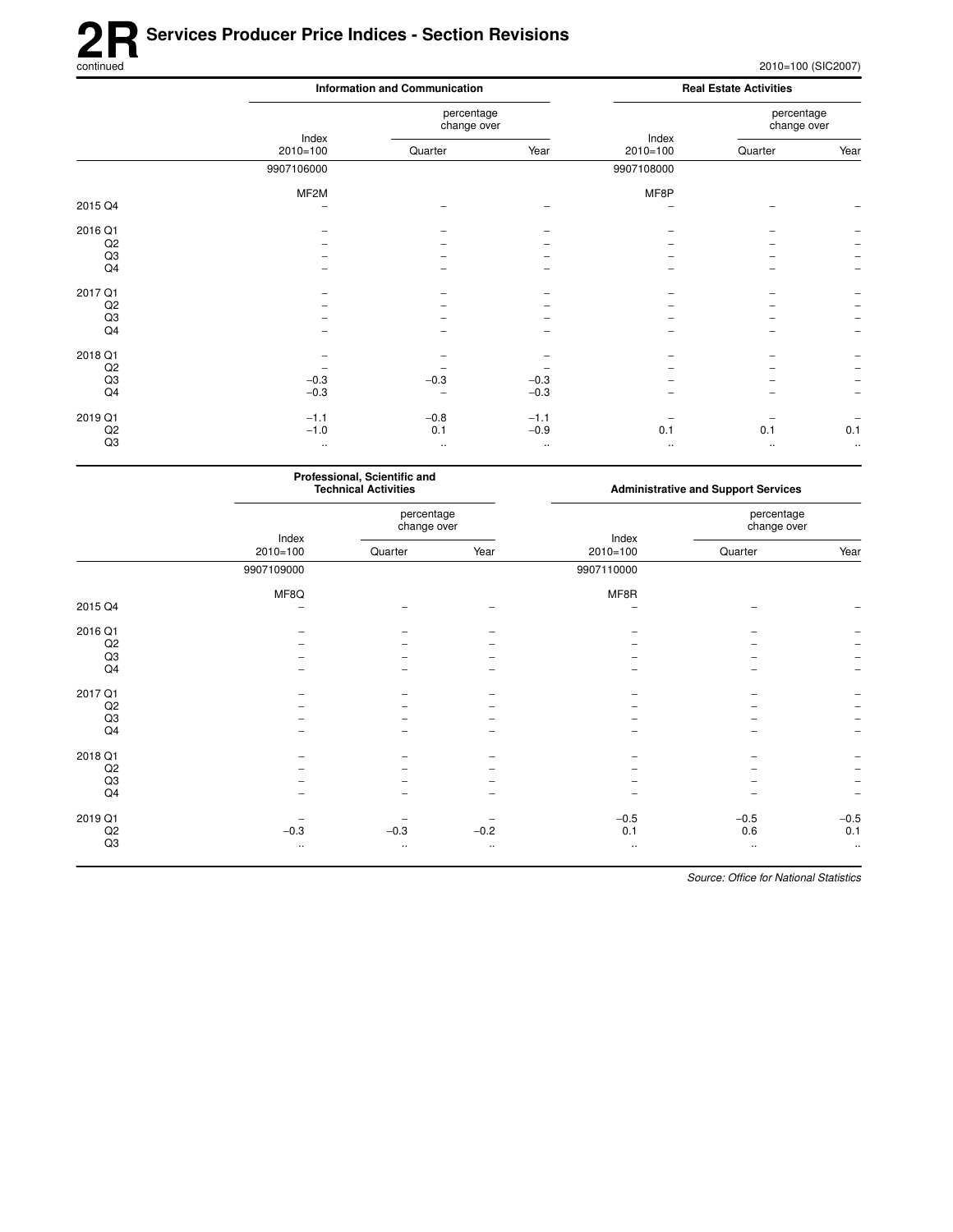## **2R** Services Producer Price Indices - Section Revisions<br>
continued

2010=100 (SIC2007)

|         |                       | Education                 |          |              | <b>Other Services</b>     |                          |  |
|---------|-----------------------|---------------------------|----------|--------------|---------------------------|--------------------------|--|
|         | Index<br>$2010 = 100$ | percentage<br>change over |          | Index        | percentage<br>change over |                          |  |
|         |                       | Quarter                   | Year     | $2010=100$   | Quarter                   | Year                     |  |
|         | 9907113000            |                           |          | 9907116000   |                           |                          |  |
|         | MF8S                  |                           |          | MF8T         |                           |                          |  |
| 2015 Q4 | -                     |                           |          | ۰            |                           |                          |  |
| 2016 Q1 |                       |                           |          |              |                           |                          |  |
| Q2      |                       |                           |          |              |                           |                          |  |
| Q3      |                       |                           |          |              |                           | $\overline{\phantom{a}}$ |  |
| Q4      |                       |                           |          |              |                           | $\overline{\phantom{m}}$ |  |
| 2017 Q1 |                       |                           |          |              |                           |                          |  |
| Q2      |                       |                           |          |              |                           | $\overline{\phantom{m}}$ |  |
| Q3      |                       |                           |          |              |                           | $\overline{\phantom{m}}$ |  |
| Q4      |                       |                           |          |              |                           | $\overline{\phantom{a}}$ |  |
| 2018 Q1 |                       |                           |          |              |                           |                          |  |
| Q2      |                       |                           |          | -            |                           | $\overline{\phantom{a}}$ |  |
| Q3      |                       |                           |          |              |                           | $\overline{\phantom{a}}$ |  |
| Q4      |                       |                           |          |              |                           | $\overline{\phantom{a}}$ |  |
| 2019 Q1 |                       |                           |          |              |                           | $\overline{\phantom{a}}$ |  |
| Q2      |                       |                           | ۰        | $-0.1$       | $-0.1$                    | $-0.1$                   |  |
| Q3      | $\ldots$              | $\cdot$ .                 | $\ldots$ | $\cdot\cdot$ | $\ddotsc$                 | $\ldots$                 |  |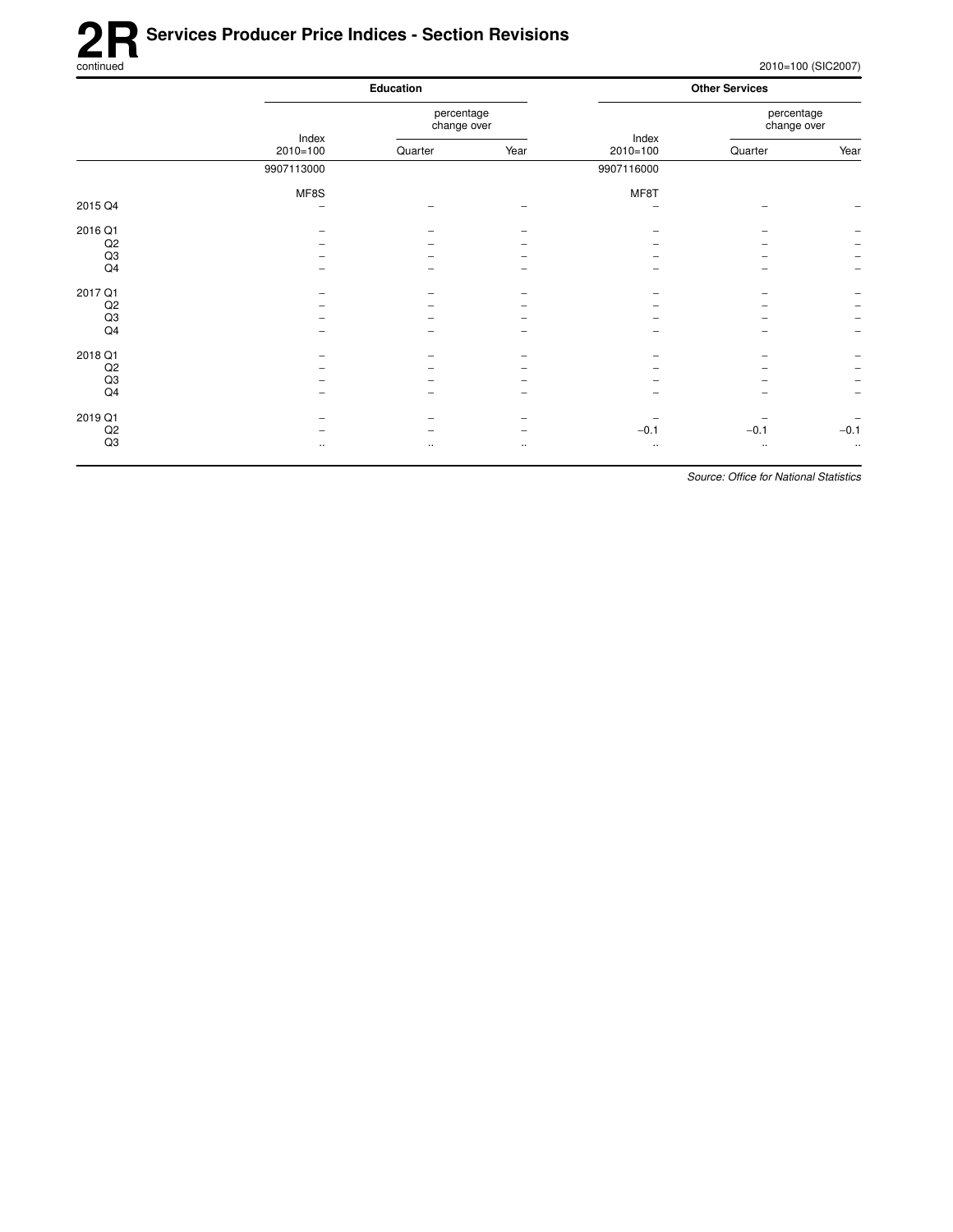2010 = 100 (SIC2007)

|                                |                                                                             | Water Supply, Sewerage and Waste Management | Wholesale, Retail Trade; Repair of<br><b>Motor Vehicles and Motorcycles</b> |                            |  |
|--------------------------------|-----------------------------------------------------------------------------|---------------------------------------------|-----------------------------------------------------------------------------|----------------------------|--|
|                                | Sewerage<br>Services<br>37.00                                               | Waste<br>Disposal<br>38.11                  | Sorted Recovered<br><b>Materials Services</b><br>38.32                      | Motor<br>Vehicles<br>45.20 |  |
| Annual                         |                                                                             |                                             |                                                                             |                            |  |
|                                | K8PX                                                                        | K8Q3                                        | K8QL                                                                        | K8QW                       |  |
| 2015<br>2016                   |                                                                             | $\overline{a}$                              | $\overline{\phantom{0}}$                                                    |                            |  |
| 2017                           |                                                                             | $\overline{\phantom{0}}$                    | $\overline{\phantom{0}}$                                                    |                            |  |
| 2018                           |                                                                             |                                             |                                                                             |                            |  |
|                                | Percentage change, latest year on previous year                             |                                             |                                                                             |                            |  |
| 2015                           |                                                                             |                                             |                                                                             |                            |  |
| 2016<br>2017                   |                                                                             | $\equiv$                                    |                                                                             |                            |  |
| 2018                           |                                                                             |                                             |                                                                             |                            |  |
|                                | Quarterly results (not seasonally adjusted)                                 |                                             |                                                                             |                            |  |
| 2015 Q4                        |                                                                             |                                             |                                                                             |                            |  |
|                                |                                                                             |                                             |                                                                             |                            |  |
| 2016 Q1<br>Q2                  |                                                                             |                                             |                                                                             |                            |  |
| Q3                             |                                                                             |                                             |                                                                             |                            |  |
| Q4                             |                                                                             |                                             |                                                                             |                            |  |
| 2017 Q1                        |                                                                             |                                             |                                                                             |                            |  |
| $_{\mathsf{Q2}}$               |                                                                             |                                             |                                                                             |                            |  |
| Q3<br>Q4                       |                                                                             |                                             |                                                                             |                            |  |
|                                |                                                                             |                                             |                                                                             |                            |  |
| 2018 Q1                        |                                                                             |                                             |                                                                             |                            |  |
| Q2<br>$_{\rm Q3}$              |                                                                             |                                             |                                                                             |                            |  |
| Q4                             |                                                                             |                                             |                                                                             |                            |  |
|                                |                                                                             |                                             |                                                                             |                            |  |
| 2019 Q1<br>Q2                  |                                                                             | $-0.3$                                      | $\overline{a}$<br>0.3                                                       | 0.1                        |  |
| $\overline{Q3}$                | $\ddot{\phantom{a}}$                                                        | $\ddotsc$                                   | $\ddotsc$                                                                   | $\ddotsc$                  |  |
|                                | Percentage change, latest quarter on previous quarter                       |                                             |                                                                             |                            |  |
| 2015 Q4                        |                                                                             |                                             |                                                                             |                            |  |
|                                |                                                                             |                                             |                                                                             |                            |  |
| 2016 Q1                        |                                                                             |                                             |                                                                             |                            |  |
| $_{\mathsf{Q2}}$<br>Q3         |                                                                             |                                             |                                                                             |                            |  |
| Q4                             |                                                                             |                                             |                                                                             |                            |  |
| 2017 Q1                        |                                                                             |                                             |                                                                             |                            |  |
| Q2                             |                                                                             |                                             |                                                                             |                            |  |
| Q3                             |                                                                             |                                             |                                                                             |                            |  |
| Q4                             |                                                                             |                                             |                                                                             |                            |  |
| 2018 Q1                        |                                                                             |                                             |                                                                             |                            |  |
| $\frac{Q2}{Q3}$                |                                                                             |                                             |                                                                             |                            |  |
| $\mathsf{Q4}$                  |                                                                             |                                             |                                                                             |                            |  |
|                                |                                                                             |                                             |                                                                             |                            |  |
| 2019 Q1                        |                                                                             |                                             |                                                                             |                            |  |
| $\mathsf{Q2}$<br>Q3            |                                                                             | $-0.3$                                      | 0.4<br>$\ddot{\phantom{a}}$                                                 | 0.1                        |  |
|                                | Percentage change, latest quarter on corresponding quarter of previous year |                                             |                                                                             |                            |  |
| 2015 Q4                        |                                                                             |                                             |                                                                             |                            |  |
|                                |                                                                             |                                             |                                                                             |                            |  |
| 2016 Q1                        |                                                                             |                                             |                                                                             |                            |  |
| $\mathsf{Q2}$<br>$\mathsf{Q3}$ |                                                                             |                                             |                                                                             |                            |  |
| $\mathsf{Q4}$                  |                                                                             |                                             |                                                                             |                            |  |
| 2017 Q1                        |                                                                             |                                             |                                                                             |                            |  |
|                                |                                                                             |                                             |                                                                             |                            |  |
| $\frac{Q2}{Q3}$                |                                                                             |                                             |                                                                             |                            |  |
| $\mathsf{Q4}$                  |                                                                             |                                             |                                                                             |                            |  |
| 2018 Q1                        |                                                                             |                                             |                                                                             |                            |  |
| $_{\rm Q2}$                    |                                                                             |                                             |                                                                             |                            |  |
| $_{\mathsf{Q4}}^{\mathsf{Q3}}$ |                                                                             |                                             |                                                                             |                            |  |
|                                |                                                                             |                                             |                                                                             |                            |  |
| 2019 Q1                        |                                                                             |                                             |                                                                             |                            |  |
| $_{\mathsf{Q2}}$               |                                                                             | $-0.3$                                      | 0.3                                                                         | 0.1                        |  |
| $\mathsf{Q3}$                  |                                                                             |                                             | $\ddot{\phantom{1}}$                                                        |                            |  |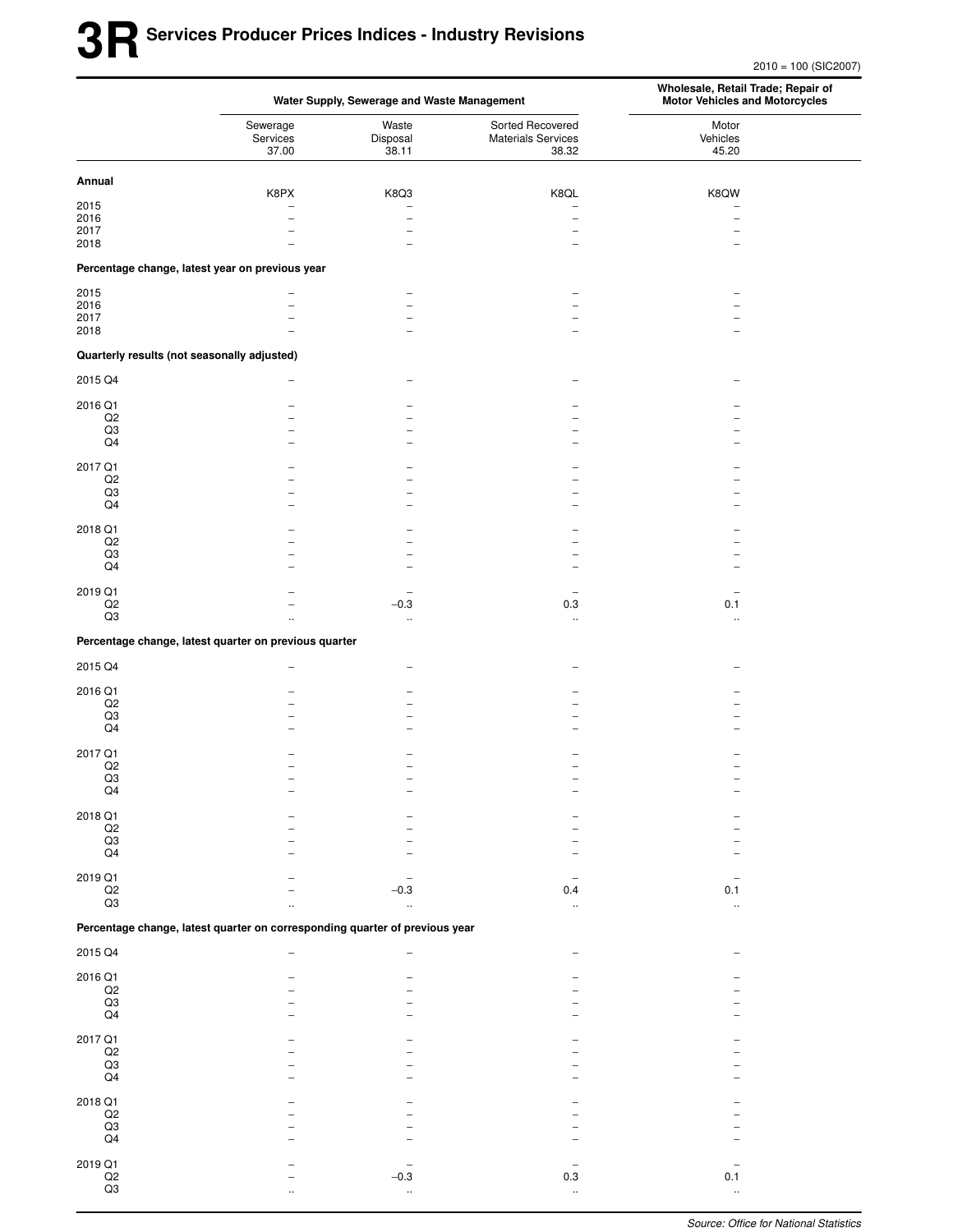|                                             |                                                                             |                                                      |                              | <b>Transportation and Storage</b>        |                                           |                                            |
|---------------------------------------------|-----------------------------------------------------------------------------|------------------------------------------------------|------------------------------|------------------------------------------|-------------------------------------------|--------------------------------------------|
|                                             | Rail Fares<br>49.11                                                         | Rail<br>Freight<br>49.21                             | Bus &<br>Coach Hire<br>49.39 | Freight<br>Transport<br>by Road<br>49.41 | Commercial<br>Vehicle<br>Ferries<br>50.11 | Sea<br>& Coastal<br>Water Freight<br>50.20 |
| Annual                                      |                                                                             |                                                      |                              |                                          |                                           |                                            |
| 2015                                        | K8QY                                                                        | K8R2<br>$\overline{\phantom{a}}$                     | K8RE                         | K8RO                                     | K8RW                                      | <b>K8S5</b><br>$\overline{\phantom{a}}$    |
| 2016                                        | $\overline{\phantom{0}}$                                                    | $\overline{\phantom{0}}$                             | $\overline{\phantom{0}}$     | L.                                       | $\overline{\phantom{0}}$                  | $\overline{\phantom{a}}$                   |
| 2017                                        |                                                                             |                                                      |                              |                                          |                                           | $\qquad \qquad -$                          |
| 2018                                        |                                                                             |                                                      |                              |                                          |                                           |                                            |
|                                             | Percentage change, latest year on previous year                             |                                                      |                              |                                          |                                           |                                            |
| 2015<br>2016                                |                                                                             | $\overline{\phantom{m}}$<br>$\overline{\phantom{a}}$ |                              |                                          |                                           |                                            |
| 2017                                        |                                                                             |                                                      |                              |                                          |                                           |                                            |
| 2018                                        |                                                                             |                                                      |                              |                                          |                                           |                                            |
| Quarterly results (not seasonally adjusted) |                                                                             |                                                      |                              |                                          |                                           |                                            |
| 2015 Q4                                     |                                                                             |                                                      |                              |                                          |                                           |                                            |
| 2016 Q1                                     |                                                                             |                                                      |                              |                                          |                                           |                                            |
| Q2<br>$_{\rm Q3}$                           |                                                                             |                                                      |                              |                                          |                                           |                                            |
| Q4                                          |                                                                             |                                                      |                              |                                          |                                           |                                            |
|                                             |                                                                             |                                                      |                              |                                          |                                           |                                            |
| 2017 Q1<br>$_{\mathsf{Q2}}$                 |                                                                             |                                                      |                              |                                          |                                           |                                            |
| Q3                                          |                                                                             |                                                      |                              |                                          |                                           |                                            |
| $\mathsf{Q4}$                               |                                                                             |                                                      |                              |                                          |                                           |                                            |
| 2018 Q1                                     |                                                                             |                                                      |                              |                                          |                                           |                                            |
| $_{\mathsf{Q2}}$<br>Q3                      |                                                                             | -                                                    |                              |                                          |                                           |                                            |
| Q4                                          |                                                                             | $\overline{\phantom{a}}$                             | $-0.1$                       |                                          |                                           |                                            |
| 2019 Q1                                     |                                                                             |                                                      | $-0.1$                       |                                          |                                           |                                            |
| $_{\mathsf{Q2}}$                            |                                                                             |                                                      | $-3.1$                       |                                          |                                           |                                            |
| Q3                                          |                                                                             |                                                      | $\ddotsc$                    |                                          |                                           | $\ddotsc$                                  |
|                                             | Percentage change, latest quarter on previous quarter                       |                                                      |                              |                                          |                                           |                                            |
| 2015 Q4                                     |                                                                             |                                                      |                              |                                          |                                           |                                            |
| 2016 Q1                                     |                                                                             |                                                      |                              |                                          |                                           |                                            |
| Q2                                          |                                                                             |                                                      |                              |                                          |                                           |                                            |
| Q3                                          |                                                                             |                                                      |                              |                                          |                                           |                                            |
| $\mathsf{Q4}$                               |                                                                             |                                                      |                              |                                          |                                           |                                            |
| 2017 Q1                                     |                                                                             |                                                      |                              |                                          |                                           |                                            |
| $_{\rm Q2}$<br>Q3                           |                                                                             |                                                      |                              |                                          |                                           |                                            |
| Q4                                          |                                                                             |                                                      |                              |                                          |                                           |                                            |
| 2018 Q1                                     |                                                                             |                                                      |                              |                                          |                                           |                                            |
|                                             |                                                                             |                                                      |                              |                                          |                                           |                                            |
| $_{\rm Q3}^{\rm Q2}$                        |                                                                             |                                                      |                              |                                          |                                           |                                            |
| $\mathsf{Q4}$                               |                                                                             |                                                      | $-0.1$                       |                                          |                                           |                                            |
| 2019 Q1                                     |                                                                             |                                                      |                              |                                          |                                           |                                            |
| $_{\mathsf{Q2}}$<br>Q3                      |                                                                             |                                                      | $-2.7$                       |                                          |                                           |                                            |
|                                             | Percentage change, latest quarter on corresponding quarter of previous year |                                                      |                              |                                          |                                           |                                            |
|                                             |                                                                             |                                                      |                              |                                          |                                           |                                            |
| 2015 Q4                                     |                                                                             |                                                      |                              |                                          |                                           |                                            |
| 2016 Q1<br>$\mathsf{Q2}$                    |                                                                             |                                                      |                              |                                          |                                           |                                            |
| $_{\rm Q3}$                                 |                                                                             |                                                      |                              |                                          |                                           |                                            |
| Q4                                          |                                                                             |                                                      |                              |                                          |                                           |                                            |
| 2017 Q1                                     |                                                                             |                                                      |                              |                                          |                                           |                                            |
| $_{\rm Q3}^{\rm Q2}$                        |                                                                             |                                                      |                              |                                          |                                           |                                            |
| $\mathsf{Q4}$                               |                                                                             |                                                      |                              |                                          |                                           |                                            |
|                                             |                                                                             |                                                      |                              |                                          |                                           |                                            |
| 2018 Q1<br>$_{\rm Q2}$                      |                                                                             |                                                      |                              |                                          |                                           |                                            |
| $_{\rm Q3}$                                 |                                                                             |                                                      |                              |                                          |                                           |                                            |
| $\mathsf{Q4}$                               |                                                                             |                                                      | $-0.1$                       |                                          |                                           |                                            |
| 2019 Q1                                     |                                                                             |                                                      | $-0.1$                       |                                          |                                           |                                            |
| $_{\mathsf{Q2}}$<br>$\mathsf{Q3}$           |                                                                             |                                                      | $-2.8$                       |                                          |                                           |                                            |
|                                             |                                                                             |                                                      | $\ddotsc$                    |                                          |                                           |                                            |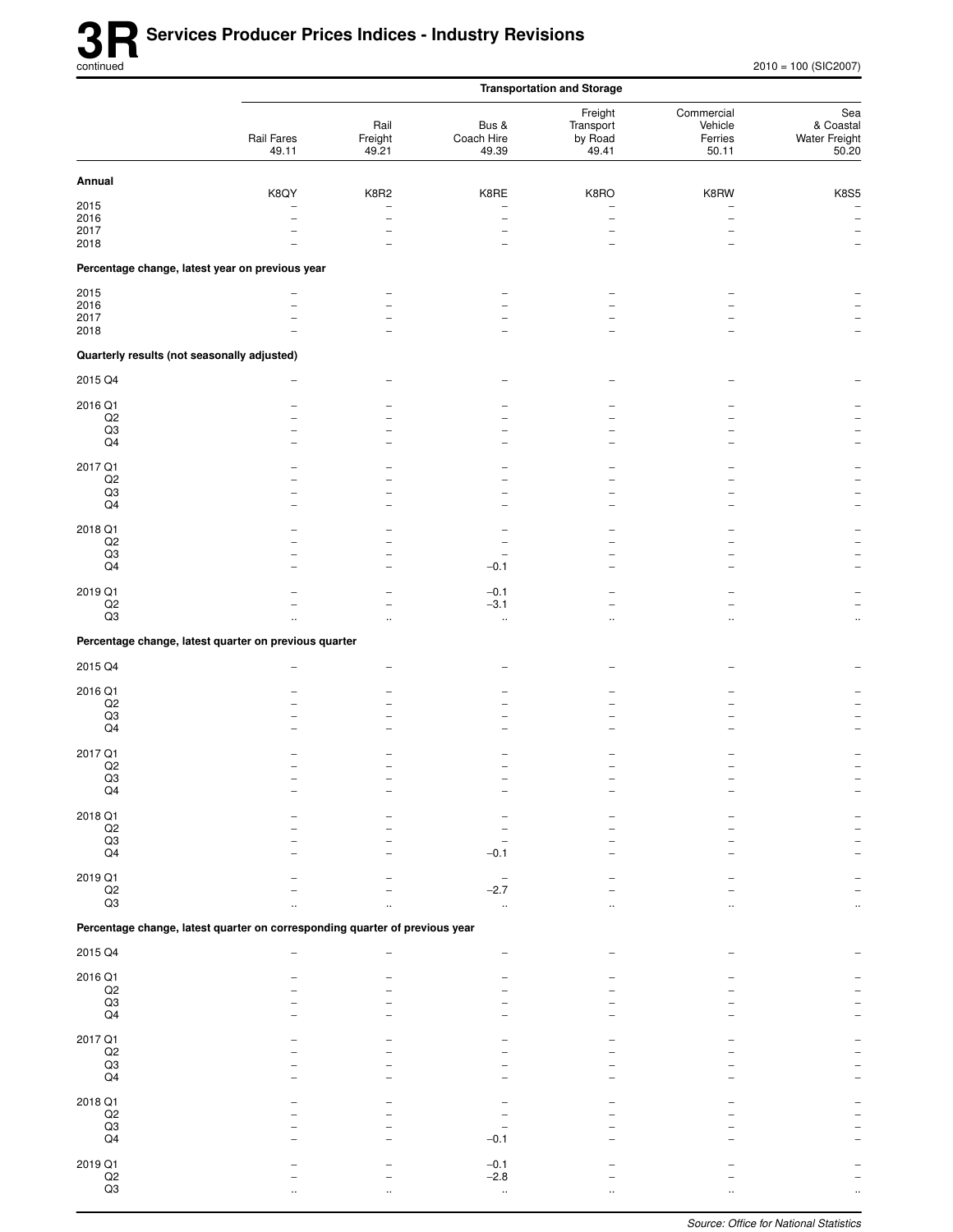|                                             |                                                                             | <b>Transportation and Storage</b> |                            |                                |                                   |                              |  |
|---------------------------------------------|-----------------------------------------------------------------------------|-----------------------------------|----------------------------|--------------------------------|-----------------------------------|------------------------------|--|
|                                             | Air Fares<br>51.11                                                          | Storage &<br>Warehousing<br>52.10 | Cargo<br>Handling<br>52.24 | Freight<br>Forwarding<br>52.29 | National Post<br>Parcels<br>53.10 | Courier<br>Services<br>53.20 |  |
| Annual                                      |                                                                             |                                   |                            |                                |                                   |                              |  |
| 2015                                        | <b>K8S9</b>                                                                 | KS7Z<br>$\overline{\phantom{0}}$  | KHU3                       | K8SD                           | K8SW                              | K8SY                         |  |
| 2016                                        | $\overline{\phantom{a}}$                                                    | $\overline{\phantom{0}}$          | $\overline{\phantom{a}}$   |                                |                                   | $\overline{\phantom{a}}$     |  |
| 2017                                        |                                                                             |                                   |                            |                                |                                   | $\qquad \qquad -$            |  |
| 2018                                        |                                                                             |                                   | $\overline{\phantom{0}}$   | $\overline{\phantom{0}}$       |                                   | $\overline{\phantom{a}}$     |  |
|                                             | Percentage change, latest year on previous year                             |                                   |                            |                                |                                   |                              |  |
| 2015                                        |                                                                             |                                   |                            |                                |                                   |                              |  |
| 2016                                        | L.                                                                          |                                   |                            |                                |                                   |                              |  |
| 2017                                        |                                                                             |                                   |                            |                                |                                   |                              |  |
| 2018                                        |                                                                             |                                   |                            |                                |                                   |                              |  |
| Quarterly results (not seasonally adjusted) |                                                                             |                                   |                            |                                |                                   |                              |  |
| 2015 Q4                                     |                                                                             |                                   |                            |                                |                                   |                              |  |
| 2016 Q1                                     |                                                                             |                                   |                            |                                |                                   |                              |  |
| Q2                                          |                                                                             |                                   |                            |                                |                                   |                              |  |
| Q3                                          |                                                                             |                                   |                            |                                |                                   |                              |  |
| Q4                                          |                                                                             |                                   |                            |                                |                                   |                              |  |
| 2017 Q1                                     |                                                                             |                                   |                            |                                |                                   |                              |  |
| Q <sub>2</sub>                              |                                                                             |                                   |                            |                                |                                   |                              |  |
| Q3                                          |                                                                             |                                   |                            |                                |                                   |                              |  |
| Q4                                          |                                                                             |                                   | $\overline{\phantom{0}}$   |                                |                                   | $\overline{\phantom{a}}$     |  |
| 2018 Q1                                     |                                                                             |                                   |                            |                                |                                   |                              |  |
| $_{\rm Q2}$                                 |                                                                             |                                   |                            |                                |                                   |                              |  |
| Q3                                          |                                                                             |                                   |                            |                                |                                   |                              |  |
| Q4                                          |                                                                             |                                   |                            |                                |                                   | 0.1                          |  |
| 2019 Q1                                     |                                                                             |                                   |                            |                                |                                   |                              |  |
| Q2                                          |                                                                             |                                   | 0.1                        | 0.1                            |                                   | 0.1                          |  |
| $\mathsf{Q3}$                               |                                                                             |                                   | $\ddot{\phantom{a}}$       | $\ldots$                       |                                   | $\ddotsc$                    |  |
|                                             | Percentage change, latest quarter on previous quarter                       |                                   |                            |                                |                                   |                              |  |
| 2015 Q4                                     |                                                                             |                                   |                            |                                |                                   |                              |  |
|                                             |                                                                             |                                   |                            |                                |                                   |                              |  |
| 2016 Q1                                     |                                                                             |                                   |                            |                                |                                   |                              |  |
| Q <sub>2</sub>                              |                                                                             |                                   |                            |                                |                                   |                              |  |
| Q3<br>Q4                                    |                                                                             |                                   |                            |                                |                                   |                              |  |
|                                             |                                                                             |                                   |                            |                                |                                   |                              |  |
| 2017 Q1                                     |                                                                             |                                   |                            |                                |                                   |                              |  |
| $_{\rm Q2}$                                 |                                                                             |                                   |                            |                                |                                   |                              |  |
| Q3<br>Q4                                    |                                                                             |                                   |                            |                                |                                   |                              |  |
|                                             |                                                                             |                                   |                            |                                |                                   |                              |  |
| 2018 Q1                                     |                                                                             |                                   |                            |                                |                                   |                              |  |
| $_{\rm Q2}$                                 |                                                                             |                                   |                            |                                |                                   |                              |  |
| $\mathsf{Q3}$<br>Q4                         |                                                                             |                                   |                            |                                |                                   | 0.1                          |  |
|                                             |                                                                             |                                   |                            |                                |                                   |                              |  |
| 2019 Q1                                     |                                                                             |                                   |                            |                                |                                   | $-0.1$                       |  |
| $_{\rm Q2}$                                 |                                                                             |                                   | 0.1                        | 0.1                            |                                   | 0.1                          |  |
| Q3                                          |                                                                             |                                   |                            |                                |                                   | $\ddot{\phantom{1}}$         |  |
|                                             | Percentage change, latest quarter on corresponding quarter of previous year |                                   |                            |                                |                                   |                              |  |
| 2015 Q4                                     |                                                                             |                                   |                            |                                |                                   |                              |  |
| 2016 Q1                                     |                                                                             |                                   |                            |                                |                                   |                              |  |
| $_{\rm Q2}$                                 |                                                                             |                                   |                            |                                |                                   |                              |  |
| Q3                                          |                                                                             |                                   |                            |                                |                                   |                              |  |
| Q4                                          |                                                                             |                                   |                            |                                |                                   |                              |  |
| 2017 Q1                                     |                                                                             |                                   |                            |                                |                                   |                              |  |
| $_{\rm Q2}$                                 |                                                                             |                                   |                            |                                |                                   |                              |  |
| $\mathsf{Q3}$                               |                                                                             |                                   |                            |                                |                                   |                              |  |
| Q4                                          |                                                                             |                                   |                            |                                |                                   |                              |  |
| 2018 Q1                                     |                                                                             |                                   |                            |                                |                                   |                              |  |
| $_{\rm Q2}$                                 |                                                                             |                                   |                            |                                |                                   |                              |  |
| $_{\rm Q3}$                                 |                                                                             |                                   |                            |                                |                                   |                              |  |
| Q4                                          |                                                                             |                                   |                            |                                |                                   | 0.1                          |  |
| 2019 Q1                                     |                                                                             |                                   |                            |                                |                                   |                              |  |
| $_{\rm Q2}$                                 |                                                                             |                                   | 0.1                        | 0.1                            |                                   | 0.1                          |  |
| $\mathsf{Q3}$                               |                                                                             |                                   | $\ddotsc$                  | $\ddotsc$                      |                                   | $\ddotsc$                    |  |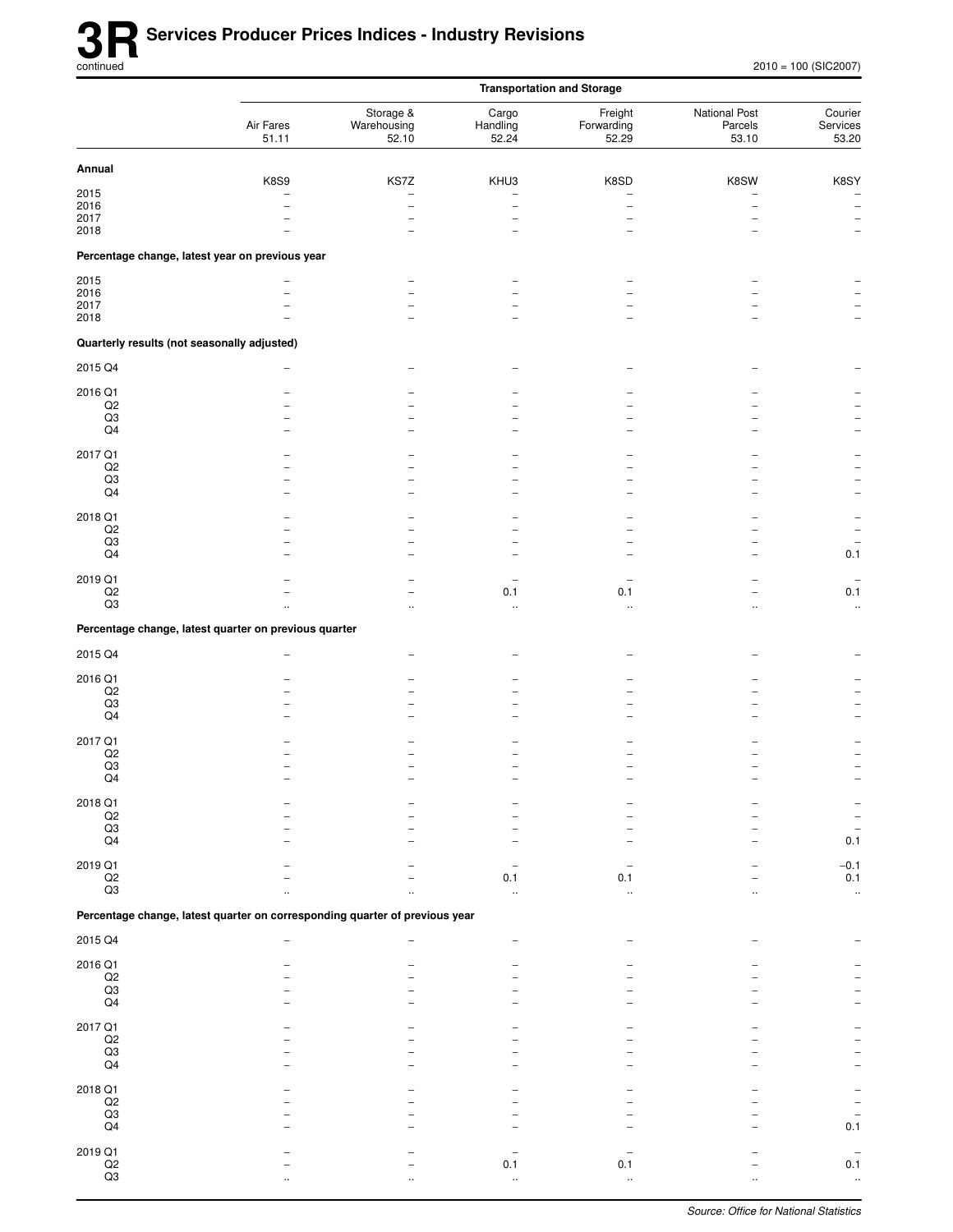$2010 = 100$  (SIC2007)

|                             | <b>Accommodation &amp; Food</b>                                             |                                 | <b>Information &amp; Communication</b> |                                                   |                                                      |                                                      |                                                   |
|-----------------------------|-----------------------------------------------------------------------------|---------------------------------|----------------------------------------|---------------------------------------------------|------------------------------------------------------|------------------------------------------------------|---------------------------------------------------|
|                             | Hotels<br>55.10                                                             | Canteens<br>& Catering<br>56.20 | Publishing<br>Services<br>58.10        | Sound Recording<br>& Music<br>Publishing<br>59.20 | Telecommunicati-<br>ons<br>61.10                     | Computer<br>Services<br>62.00                        | Financial<br>Intermediation<br>(Banks)<br>64.19/1 |
| Annual                      |                                                                             |                                 |                                        |                                                   |                                                      |                                                      |                                                   |
|                             | K8TE                                                                        | K8TP                            | K8TV                                   | K8UF                                              | K8UI                                                 | K8UK                                                 | KB <sub>2</sub> S                                 |
| 2015<br>2016                | $\overline{a}$                                                              | $\overline{\phantom{0}}$        | ۳                                      |                                                   | $\overline{\phantom{0}}$<br>$\overline{\phantom{a}}$ | $\overline{\phantom{0}}$<br>$\overline{\phantom{0}}$ | $\ddotsc$<br>$\ddot{\phantom{a}}$                 |
| 2017                        |                                                                             |                                 |                                        |                                                   | $\overline{\phantom{0}}$                             |                                                      |                                                   |
| 2018                        | 0.1                                                                         |                                 |                                        | -                                                 | $-0.6$                                               |                                                      | $\ddotsc$                                         |
|                             | Percentage change, latest year on previous year                             |                                 |                                        |                                                   |                                                      |                                                      |                                                   |
| 2015                        |                                                                             |                                 |                                        |                                                   |                                                      |                                                      | $\sim$                                            |
| 2016<br>2017                |                                                                             |                                 |                                        |                                                   |                                                      |                                                      |                                                   |
| 2018                        | 0.1                                                                         |                                 |                                        | $\overline{\phantom{0}}$                          | $-0.7$                                               |                                                      |                                                   |
|                             | Quarterly results (not seasonally adjusted)                                 |                                 |                                        |                                                   |                                                      |                                                      |                                                   |
| 2015 Q4                     |                                                                             |                                 |                                        |                                                   |                                                      |                                                      |                                                   |
| 2016 Q1                     |                                                                             |                                 |                                        |                                                   |                                                      |                                                      |                                                   |
| Q2                          |                                                                             |                                 |                                        |                                                   |                                                      |                                                      |                                                   |
| Q3<br>Q4                    |                                                                             | -                               |                                        |                                                   |                                                      |                                                      |                                                   |
| 2017 Q1                     |                                                                             |                                 |                                        |                                                   |                                                      |                                                      |                                                   |
| Q2                          |                                                                             |                                 |                                        |                                                   |                                                      |                                                      |                                                   |
| Q3<br>Q4                    |                                                                             |                                 |                                        | -                                                 |                                                      | $\overline{\phantom{0}}$                             |                                                   |
|                             |                                                                             |                                 |                                        |                                                   |                                                      |                                                      | $\ddot{\phantom{a}}$                              |
| 2018 Q1<br>Q <sub>2</sub>   | $\overline{\phantom{0}}$                                                    |                                 |                                        |                                                   |                                                      |                                                      |                                                   |
| Q3                          | 0.1                                                                         |                                 |                                        | $\overline{\phantom{0}}$                          | $-1.1$                                               | -                                                    |                                                   |
| Q <sub>4</sub>              | 0.1                                                                         |                                 |                                        | $\overline{\phantom{0}}$                          | $-1.0$                                               | -                                                    |                                                   |
| 2019 Q1<br>Q2               | $-0.3$                                                                      | 0.1                             | $-0.1$                                 | $\qquad \qquad -$<br>0.2                          | $-3.7$<br>$-3.7$                                     | -                                                    |                                                   |
| Q3                          | $\mathbf{r}$                                                                | ä,                              | $\ddotsc$                              | $\ddotsc$                                         | $\ddotsc$                                            | $\ddotsc$                                            | $\ddotsc$                                         |
|                             | Percentage change, latest quarter on previous quarter                       |                                 |                                        |                                                   |                                                      |                                                      |                                                   |
| 2015 Q4                     |                                                                             |                                 |                                        |                                                   |                                                      |                                                      |                                                   |
| 2016 Q1                     |                                                                             |                                 |                                        |                                                   |                                                      |                                                      |                                                   |
| Q2                          |                                                                             |                                 |                                        |                                                   |                                                      |                                                      |                                                   |
| Q3<br>Q4                    |                                                                             |                                 |                                        |                                                   |                                                      |                                                      | $\ddot{\phantom{a}}$                              |
|                             |                                                                             |                                 |                                        |                                                   |                                                      |                                                      |                                                   |
| 2017 Q1<br>Q <sub>2</sub>   |                                                                             |                                 |                                        |                                                   |                                                      |                                                      | $\ddotsc$<br>$\ddotsc$                            |
| Q3                          |                                                                             |                                 |                                        |                                                   |                                                      |                                                      |                                                   |
| Q4                          |                                                                             |                                 |                                        |                                                   |                                                      |                                                      | $\ddot{\phantom{0}}$                              |
| 2018 Q1<br>$_{\mathsf{Q2}}$ |                                                                             |                                 |                                        |                                                   |                                                      |                                                      |                                                   |
| $_{\rm Q3}$                 | 0.1                                                                         |                                 |                                        |                                                   | $-1.3$                                               |                                                      |                                                   |
| Q4                          |                                                                             |                                 |                                        |                                                   | 0.2                                                  |                                                      |                                                   |
| 2019 Q1<br>$_{\mathsf{Q2}}$ | $-0.4$                                                                      | 0.1                             |                                        | $0.2\,$                                           | $-3.2$<br>$\overline{\phantom{0}}$                   |                                                      |                                                   |
| Q3                          | 0.3<br>ä.                                                                   |                                 | $-0.1$                                 | ÷.                                                |                                                      |                                                      |                                                   |
|                             | Percentage change, latest quarter on corresponding quarter of previous year |                                 |                                        |                                                   |                                                      |                                                      |                                                   |
| 2015 Q4                     |                                                                             |                                 |                                        | $\overline{\phantom{0}}$                          |                                                      |                                                      |                                                   |
|                             |                                                                             |                                 |                                        |                                                   |                                                      |                                                      |                                                   |
| 2016 Q1<br>$_{\mathsf{Q2}}$ |                                                                             |                                 |                                        |                                                   |                                                      |                                                      |                                                   |
| $_{\rm Q3}$<br>Q4           |                                                                             |                                 |                                        |                                                   |                                                      |                                                      |                                                   |
|                             |                                                                             |                                 |                                        |                                                   |                                                      |                                                      |                                                   |
| 2017 Q1<br>$_{\mathsf{Q2}}$ |                                                                             |                                 |                                        |                                                   |                                                      |                                                      |                                                   |
| Q3                          |                                                                             |                                 |                                        |                                                   |                                                      |                                                      |                                                   |
| $\mathsf{Q4}$               |                                                                             |                                 |                                        |                                                   |                                                      |                                                      |                                                   |
| 2018 Q1<br>$_{\mathsf{Q2}}$ |                                                                             |                                 |                                        |                                                   |                                                      |                                                      |                                                   |
| Q3                          | 0.1                                                                         |                                 |                                        |                                                   | $-1.3$                                               |                                                      |                                                   |
| $\mathsf{Q4}$               | 0.1                                                                         |                                 |                                        |                                                   | $-1.2$                                               |                                                      |                                                   |
| 2019 Q1                     | $-0.3$                                                                      |                                 |                                        |                                                   | $-4.5$                                               |                                                      |                                                   |
| $\frac{Q2}{Q3}$             | $\ddotsc$                                                                   | 0.1<br>$\ddot{\phantom{1}}$     | $-0.1$<br>$\mathbf{r}$                 | $0.2\,$<br>$\ddotsc$                              | $-4.5$<br>$\ddotsc$                                  | $\ddotsc$                                            | $\ddotsc$                                         |
|                             |                                                                             |                                 |                                        |                                                   |                                                      |                                                      |                                                   |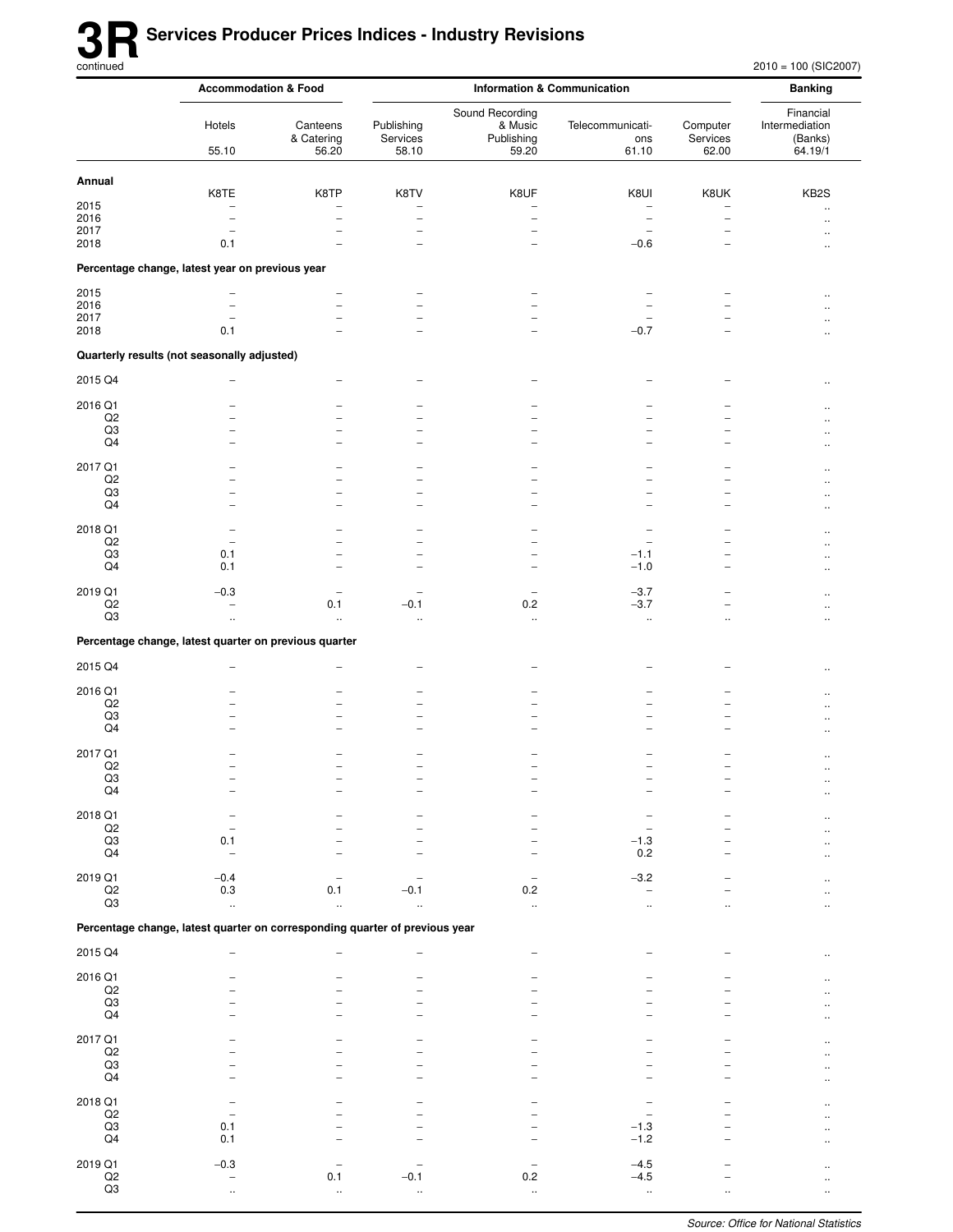|                                | <b>Real Estate Activities</b>                                               |                                                      | <b>Professional Scientific &amp; Technical Activities</b> |                               |                                    |                                    |                                                      |  |
|--------------------------------|-----------------------------------------------------------------------------|------------------------------------------------------|-----------------------------------------------------------|-------------------------------|------------------------------------|------------------------------------|------------------------------------------------------|--|
|                                | Property<br>Rentals<br>68.20                                                | <b>Real Estate</b><br>Agencies<br>68.30              | Legal<br>Services<br>69.10                                | Accountancy<br>69.20          | Management<br>Consultancy<br>70.22 | Architectural<br>Services<br>71.11 | Engineering<br>& Related<br>Services<br>71.12        |  |
| Annual                         |                                                                             |                                                      |                                                           |                               |                                    |                                    |                                                      |  |
| 2015                           | K8VA                                                                        | K8VC                                                 | KHW5<br>$\overline{\phantom{0}}$                          | KHX6                          | KOP4                               | KHY2<br>-                          | KHY7<br>$\overline{\phantom{m}}$                     |  |
| 2016<br>2017                   |                                                                             | $\overline{\phantom{0}}$<br>$\overline{\phantom{0}}$ | $\overline{\phantom{0}}$<br>$\overline{\phantom{0}}$      | $\overline{\phantom{0}}$<br>- | $\overline{\phantom{0}}$<br>-      |                                    | $\overline{\phantom{m}}$                             |  |
| 2018                           |                                                                             |                                                      | $\equiv$                                                  |                               |                                    |                                    | $\overline{\phantom{a}}$<br>$\overline{\phantom{m}}$ |  |
|                                | Percentage change, latest year on previous year                             |                                                      |                                                           |                               |                                    |                                    |                                                      |  |
| 2015                           |                                                                             |                                                      |                                                           |                               |                                    |                                    |                                                      |  |
| 2016<br>2017                   |                                                                             |                                                      |                                                           |                               |                                    |                                    |                                                      |  |
| 2018                           |                                                                             |                                                      |                                                           |                               |                                    |                                    | $\overline{\phantom{a}}$                             |  |
|                                | Quarterly results (not seasonally adjusted)                                 |                                                      |                                                           |                               |                                    |                                    |                                                      |  |
| 2015 Q4                        |                                                                             |                                                      |                                                           |                               |                                    |                                    |                                                      |  |
| 2016 Q1                        |                                                                             |                                                      |                                                           |                               |                                    |                                    |                                                      |  |
| Q <sub>2</sub>                 |                                                                             |                                                      |                                                           |                               |                                    |                                    |                                                      |  |
| $_{\rm Q3}$<br>Q4              |                                                                             |                                                      |                                                           |                               |                                    |                                    |                                                      |  |
| 2017 Q1                        |                                                                             |                                                      |                                                           |                               |                                    |                                    |                                                      |  |
| $_{\rm Q2}$                    |                                                                             |                                                      |                                                           |                               |                                    |                                    |                                                      |  |
| Q3<br>Q4                       |                                                                             |                                                      | -                                                         |                               |                                    |                                    |                                                      |  |
|                                |                                                                             |                                                      |                                                           |                               |                                    |                                    |                                                      |  |
| 2018 Q1<br>Q2                  |                                                                             |                                                      |                                                           |                               |                                    |                                    |                                                      |  |
| Q3<br>Q4                       |                                                                             |                                                      |                                                           |                               |                                    |                                    |                                                      |  |
|                                |                                                                             |                                                      |                                                           |                               |                                    |                                    | $\overline{\phantom{0}}$                             |  |
| 2019 Q1<br>Q <sub>2</sub>      |                                                                             | $\equiv$                                             | $-0.2$<br>0.3                                             | 1.0                           |                                    |                                    | $-0.2$                                               |  |
| Q3                             | $\ddot{\phantom{a}}$                                                        | $\ddot{\phantom{a}}$                                 | $\ddot{\phantom{a}}$                                      | $\ddotsc$                     | $\ddot{\phantom{a}}$               | $\ddot{\phantom{a}}$               | $\ddotsc$                                            |  |
|                                | Percentage change, latest quarter on previous quarter                       |                                                      |                                                           |                               |                                    |                                    |                                                      |  |
| 2015 Q4                        |                                                                             |                                                      |                                                           |                               |                                    |                                    |                                                      |  |
|                                |                                                                             |                                                      |                                                           |                               |                                    |                                    |                                                      |  |
| 2016 Q1<br>$_{\mathsf{Q2}}$    |                                                                             |                                                      |                                                           |                               |                                    |                                    |                                                      |  |
| Q3<br>Q4                       |                                                                             |                                                      |                                                           |                               |                                    |                                    |                                                      |  |
|                                |                                                                             |                                                      |                                                           |                               |                                    |                                    |                                                      |  |
| 2017 Q1<br>Q2                  |                                                                             |                                                      |                                                           |                               |                                    |                                    |                                                      |  |
| Q3                             |                                                                             |                                                      |                                                           |                               |                                    |                                    |                                                      |  |
| $\mathsf{Q4}$                  |                                                                             |                                                      |                                                           |                               |                                    |                                    |                                                      |  |
| 2018 Q1<br>Q2                  |                                                                             |                                                      |                                                           |                               |                                    |                                    |                                                      |  |
| $\mathsf{Q3}$                  |                                                                             |                                                      |                                                           |                               |                                    |                                    |                                                      |  |
| Q4                             |                                                                             |                                                      |                                                           |                               |                                    |                                    |                                                      |  |
| 2019 Q1                        |                                                                             |                                                      | $-0.2$                                                    |                               |                                    |                                    |                                                      |  |
| $_{\mathsf{Q2}}$<br>Q3         |                                                                             |                                                      | 0.4<br>$\ddot{\phantom{a}}$                               | 0.8<br>$\ddotsc$              |                                    |                                    | $-0.2$<br>$\ldots$                                   |  |
|                                | Percentage change, latest quarter on corresponding quarter of previous year |                                                      |                                                           |                               |                                    |                                    |                                                      |  |
| 2015 Q4                        |                                                                             |                                                      |                                                           |                               |                                    |                                    |                                                      |  |
|                                |                                                                             |                                                      |                                                           |                               |                                    |                                    |                                                      |  |
| 2016 Q1<br>Q2                  |                                                                             |                                                      |                                                           |                               |                                    |                                    |                                                      |  |
| $\rm Q3$                       |                                                                             |                                                      |                                                           |                               |                                    |                                    |                                                      |  |
| Q4                             |                                                                             |                                                      |                                                           |                               |                                    |                                    |                                                      |  |
| 2017 Q1<br>Q2                  |                                                                             |                                                      |                                                           |                               |                                    |                                    |                                                      |  |
| $_{\rm Q3}$                    |                                                                             |                                                      |                                                           |                               |                                    |                                    |                                                      |  |
| Q4                             |                                                                             |                                                      |                                                           |                               |                                    |                                    |                                                      |  |
| 2018 Q1                        |                                                                             |                                                      |                                                           |                               |                                    |                                    |                                                      |  |
| $_{\mathsf{Q2}}$<br>Q3         |                                                                             |                                                      |                                                           |                               |                                    |                                    |                                                      |  |
| Q4                             |                                                                             |                                                      |                                                           |                               |                                    |                                    |                                                      |  |
| 2019 Q1                        |                                                                             |                                                      | $-0.2$                                                    |                               |                                    |                                    |                                                      |  |
| $\mathsf{Q2}$<br>$\mathsf{Q3}$ |                                                                             |                                                      | 0.2<br>$\bar{\mathbf{r}}$                                 | 0.8<br>$\ddot{\phantom{1}}$   |                                    |                                    | $-0.2$                                               |  |
|                                |                                                                             |                                                      |                                                           |                               |                                    |                                    |                                                      |  |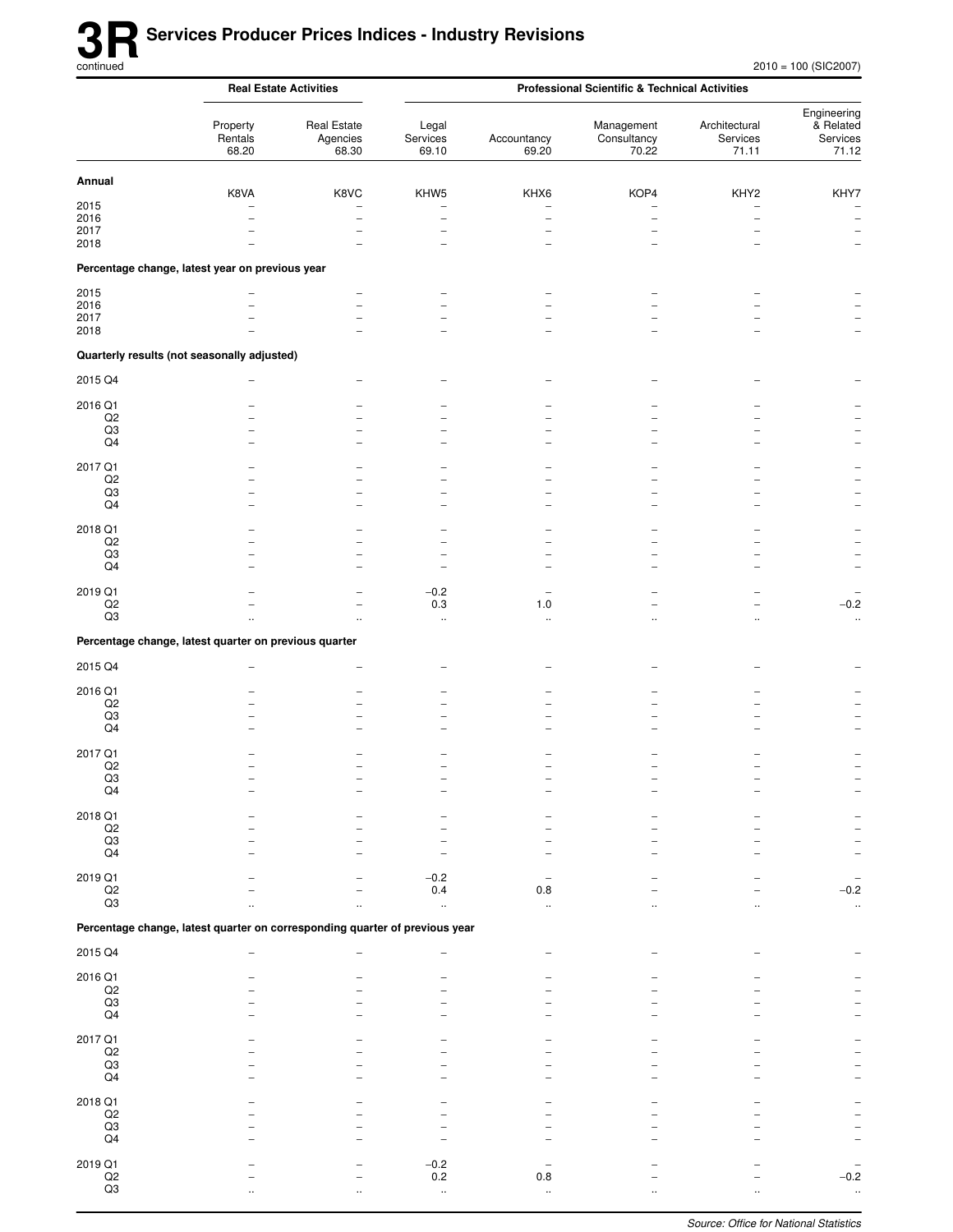|                                                 |                                                                             |                                  | <b>Professional Scientific &amp; Technical Activities</b> |                                        |                                                      |
|-------------------------------------------------|-----------------------------------------------------------------------------|----------------------------------|-----------------------------------------------------------|----------------------------------------|------------------------------------------------------|
|                                                 | Technical<br>Testing &<br>Analysis<br>71.20                                 | Advertising<br>Services<br>73.12 | Market<br>Research<br>73.20                               | Commercial<br>Film Processing<br>74.20 | Translation &<br>Interpretation<br>Services<br>74.30 |
| Annual                                          |                                                                             |                                  |                                                           |                                        |                                                      |
| 2015                                            | K8WD                                                                        | KOQ5                             | K8X7                                                      | K8XC                                   | K8XI<br>$\overline{\phantom{0}}$                     |
| 2016                                            | -                                                                           | $\overline{\phantom{0}}$         |                                                           | $\qquad \qquad -$                      | $\overline{\phantom{0}}$                             |
| 2017<br>2018                                    |                                                                             |                                  |                                                           |                                        |                                                      |
| Percentage change, latest year on previous year |                                                                             |                                  |                                                           |                                        |                                                      |
| 2015                                            |                                                                             |                                  |                                                           |                                        |                                                      |
| 2016<br>2017                                    | ۳                                                                           |                                  |                                                           |                                        |                                                      |
| 2018                                            |                                                                             |                                  |                                                           |                                        |                                                      |
| Quarterly results (not seasonally adjusted)     |                                                                             |                                  |                                                           |                                        |                                                      |
| 2015 Q4                                         |                                                                             |                                  |                                                           |                                        |                                                      |
| 2016 Q1                                         |                                                                             |                                  |                                                           |                                        |                                                      |
| Q2<br>Q3                                        |                                                                             |                                  |                                                           |                                        |                                                      |
| Q4                                              |                                                                             |                                  |                                                           |                                        |                                                      |
| 2017 Q1                                         |                                                                             |                                  |                                                           |                                        |                                                      |
| Q2<br>Q3                                        |                                                                             |                                  |                                                           |                                        |                                                      |
| Q4                                              |                                                                             |                                  |                                                           |                                        |                                                      |
| 2018 Q1                                         |                                                                             |                                  |                                                           |                                        |                                                      |
| Q2<br>Q3                                        |                                                                             |                                  |                                                           |                                        |                                                      |
| Q <sub>4</sub>                                  |                                                                             |                                  |                                                           |                                        |                                                      |
| 2019 Q1                                         |                                                                             |                                  |                                                           |                                        |                                                      |
| Q2<br>Q3                                        | $-0.1$<br>$\ddotsc$                                                         | $-2.9$<br>$\ddotsc$              | $-0.2$<br>$\ddotsc$                                       | $\ddotsc$                              | $\ddotsc$                                            |
|                                                 | Percentage change, latest quarter on previous quarter                       |                                  |                                                           |                                        |                                                      |
| 2015 Q4                                         | -                                                                           |                                  |                                                           |                                        |                                                      |
|                                                 |                                                                             |                                  |                                                           |                                        |                                                      |
| 2016 Q1<br>Q2                                   |                                                                             |                                  |                                                           |                                        |                                                      |
| Q3<br>Q <sub>4</sub>                            |                                                                             |                                  |                                                           |                                        |                                                      |
|                                                 |                                                                             |                                  |                                                           |                                        |                                                      |
| 2017 Q1<br>Q2                                   |                                                                             |                                  |                                                           |                                        |                                                      |
| Q3                                              |                                                                             |                                  |                                                           |                                        |                                                      |
| Q <sub>4</sub>                                  |                                                                             |                                  |                                                           |                                        |                                                      |
| 2018 Q1                                         |                                                                             |                                  |                                                           |                                        |                                                      |
| $_{\rm Q3}^{\rm Q2}$                            |                                                                             |                                  |                                                           |                                        |                                                      |
| $\mathsf{Q4}$                                   |                                                                             |                                  |                                                           |                                        |                                                      |
| 2019 Q1<br>$\mathsf{Q2}$                        | $-0.1$                                                                      | $-2.8$                           | $-0.2$                                                    |                                        |                                                      |
| Q3                                              |                                                                             |                                  | $\ddot{\phantom{a}}$                                      |                                        |                                                      |
|                                                 | Percentage change, latest quarter on corresponding quarter of previous year |                                  |                                                           |                                        |                                                      |
| 2015 Q4                                         |                                                                             |                                  |                                                           |                                        |                                                      |
| 2016 Q1                                         |                                                                             |                                  |                                                           |                                        |                                                      |
| $\mathsf{Q2}$<br>$\mathsf{Q3}$                  |                                                                             |                                  |                                                           |                                        |                                                      |
| Q4                                              |                                                                             |                                  |                                                           |                                        |                                                      |
| 2017 Q1                                         |                                                                             |                                  |                                                           |                                        |                                                      |
| $_{\rm Q3}^{\rm Q2}$                            |                                                                             |                                  |                                                           |                                        |                                                      |
| Q <sub>4</sub>                                  |                                                                             |                                  |                                                           |                                        |                                                      |
| 2018 Q1                                         |                                                                             |                                  |                                                           |                                        |                                                      |
| $\mathsf{Q2}$                                   |                                                                             |                                  |                                                           |                                        |                                                      |
| $_{\mathsf{Q4}}^{\mathsf{Q3}}$                  |                                                                             |                                  |                                                           |                                        |                                                      |
| 2019 Q1                                         |                                                                             |                                  |                                                           |                                        |                                                      |
| $\mathsf{Q2}$                                   | $-0.1$                                                                      | $-2.7$                           | $-0.2$                                                    |                                        |                                                      |
| $\mathsf{Q3}$                                   | $\ddotsc$                                                                   |                                  |                                                           |                                        |                                                      |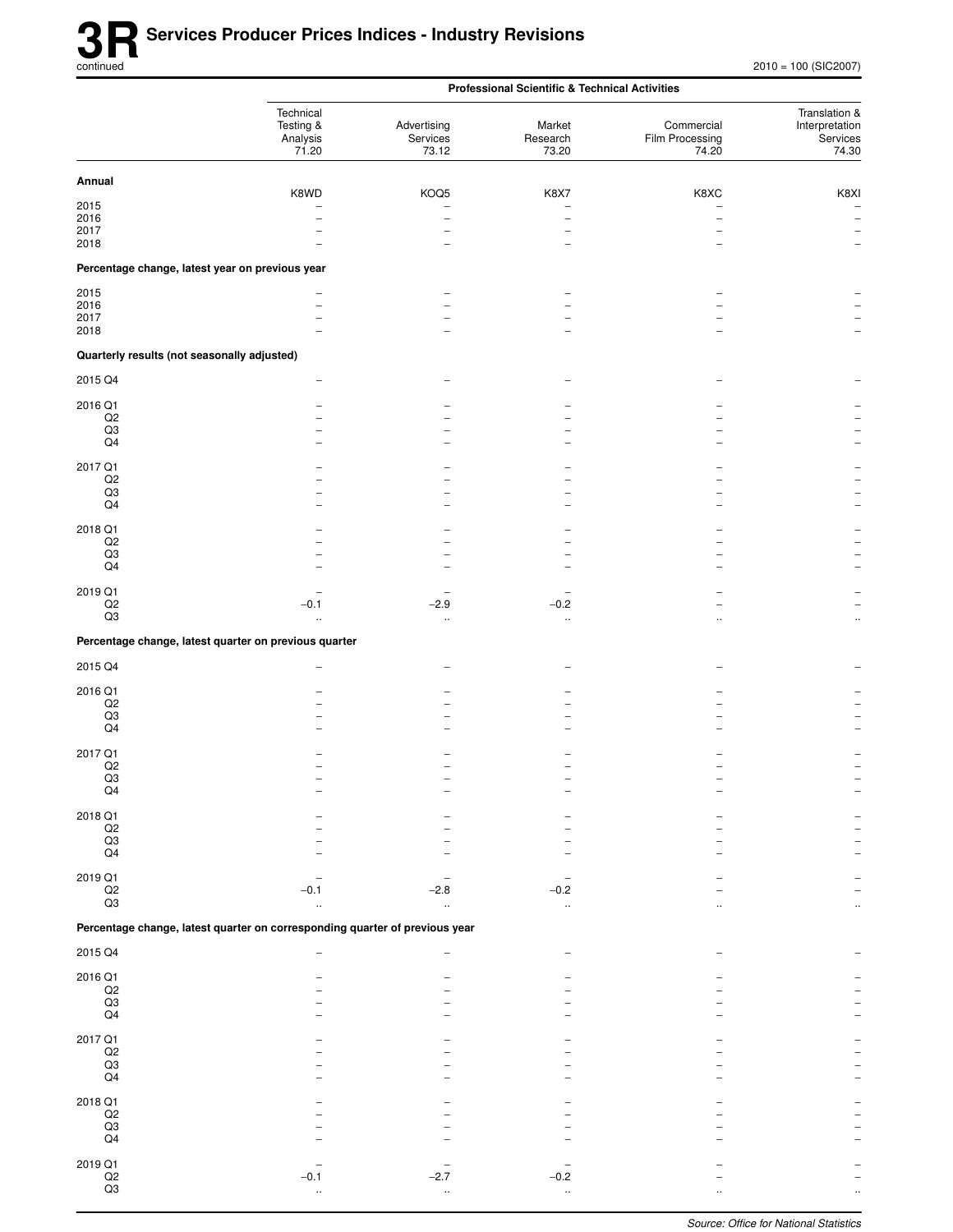|                                             |                                                                             | <b>Administrative &amp; Support Services</b>                      |                                                                   |                                              |                                  |                                                       |
|---------------------------------------------|-----------------------------------------------------------------------------|-------------------------------------------------------------------|-------------------------------------------------------------------|----------------------------------------------|----------------------------------|-------------------------------------------------------|
|                                             | Construction<br>Plant Hire<br>77.32                                         | Employment<br>Agencies<br>78.00                                   | Security<br>Services<br>80.11                                     | Industrial<br>Cleaning<br>81.22              | Secretarial<br>Services<br>82.10 | Contract<br>Packing<br>82.92                          |
| Annual                                      |                                                                             |                                                                   |                                                                   |                                              |                                  |                                                       |
| 2015<br>2016<br>2017<br>2018                | K8XQ<br>$\overline{\phantom{0}}$                                            | K8XZ<br>$\overline{\phantom{0}}$<br>-<br>$\overline{\phantom{a}}$ | K8YH<br>$\overline{\phantom{0}}$<br>-<br>$\overline{\phantom{0}}$ | K8YQ<br>-<br>$-0.4$                          | K8Z2<br>$\mathbf{r}$             | K8Z9<br>$\qquad \qquad -$<br>$\overline{\phantom{a}}$ |
|                                             | Percentage change, latest year on previous year                             |                                                                   |                                                                   |                                              |                                  |                                                       |
| 2015<br>2016<br>2017<br>2018                | ۳                                                                           | $\equiv$                                                          | ۳                                                                 | $-0.4$                                       |                                  |                                                       |
| Quarterly results (not seasonally adjusted) |                                                                             |                                                                   |                                                                   |                                              |                                  |                                                       |
| 2015 Q4                                     |                                                                             |                                                                   |                                                                   |                                              |                                  |                                                       |
| 2016 Q1<br>$_{\rm Q2}$<br>Q3<br>Q4          |                                                                             |                                                                   |                                                                   | $\overline{a}$                               |                                  |                                                       |
| 2017 Q1<br>Q2<br>Q3<br>Q4                   | -<br>۳                                                                      | $\overline{\phantom{0}}$                                          | -<br>-                                                            | -<br>$\overline{\phantom{0}}$                |                                  | $\overline{\phantom{0}}$                              |
| 2018 Q1<br>Q2<br>Q3<br>Q4                   | -<br>$\overline{a}$                                                         | -                                                                 | $\overline{\phantom{0}}$<br>$\overline{\phantom{0}}$              | $-0.7$<br>$-0.8$                             |                                  | ۰                                                     |
| 2019 Q1<br>$_{\rm Q2}$<br>Q3                | $0.5\,$<br>$0.5\,$<br>$\ddotsc$                                             | $-0.8$<br>$0.2\,$<br>$\ddotsc$                                    | 0.1<br>$\overline{a}$<br>$\ddot{\phantom{0}}$                     | $-0.8$<br>$-0.7$<br>$\ddotsc$                |                                  | $0.2\,$<br>$\ddot{\phantom{1}}$                       |
|                                             | Percentage change, latest quarter on previous quarter                       |                                                                   |                                                                   |                                              |                                  |                                                       |
| 2015 Q4                                     |                                                                             |                                                                   |                                                                   |                                              |                                  |                                                       |
| 2016 Q1<br>Q2<br>Q3<br>Q4                   |                                                                             |                                                                   | -                                                                 | ۰                                            |                                  |                                                       |
| 2017 Q1<br>Q2<br>Q3<br>Q4                   |                                                                             |                                                                   |                                                                   |                                              |                                  |                                                       |
| 2018 Q1<br>$_{\rm Q2}$<br>$_{\rm Q3}$<br>Q4 |                                                                             |                                                                   |                                                                   | $-0.6$<br>$-0.1$                             |                                  |                                                       |
| 2019 Q1<br>$_{\rm Q2}$<br>$_{\rm Q3}$       | 0.5                                                                         | $-0.8$<br>$1.0\,$<br>$\ddotsc$                                    | 0.1<br>$-0.1$<br>ă,                                               | $\overline{\phantom{a}}$<br>0.1<br>$\ddotsc$ |                                  | $0.2\,$<br>$\ddotsc$                                  |
|                                             | Percentage change, latest quarter on corresponding quarter of previous year |                                                                   |                                                                   |                                              |                                  |                                                       |
| 2015 Q4                                     |                                                                             |                                                                   |                                                                   |                                              |                                  |                                                       |
| 2016 Q1<br>Q2<br>$_{\rm Q3}$<br>Q4          |                                                                             |                                                                   |                                                                   |                                              |                                  |                                                       |
| 2017 Q1<br>$_{\rm Q2}$<br>$_{\rm Q3}$<br>Q4 |                                                                             |                                                                   |                                                                   |                                              |                                  |                                                       |
| 2018 Q1<br>$_{\rm Q2}$<br>Q3<br>Q4          |                                                                             |                                                                   |                                                                   | $-0.6$<br>$-0.7$                             |                                  |                                                       |
| 2019 Q1<br>$_{\rm Q2}$<br>Q3                | 0.5<br>0.5<br>$\ddotsc$                                                     | $-0.8$<br>0.2<br>$\ddotsc$                                        | 0.1                                                               | $-0.7$<br>$-0.6$<br>$\ddotsc$                | $\ddot{\phantom{a}}$             | 0.2<br>$\sim$                                         |